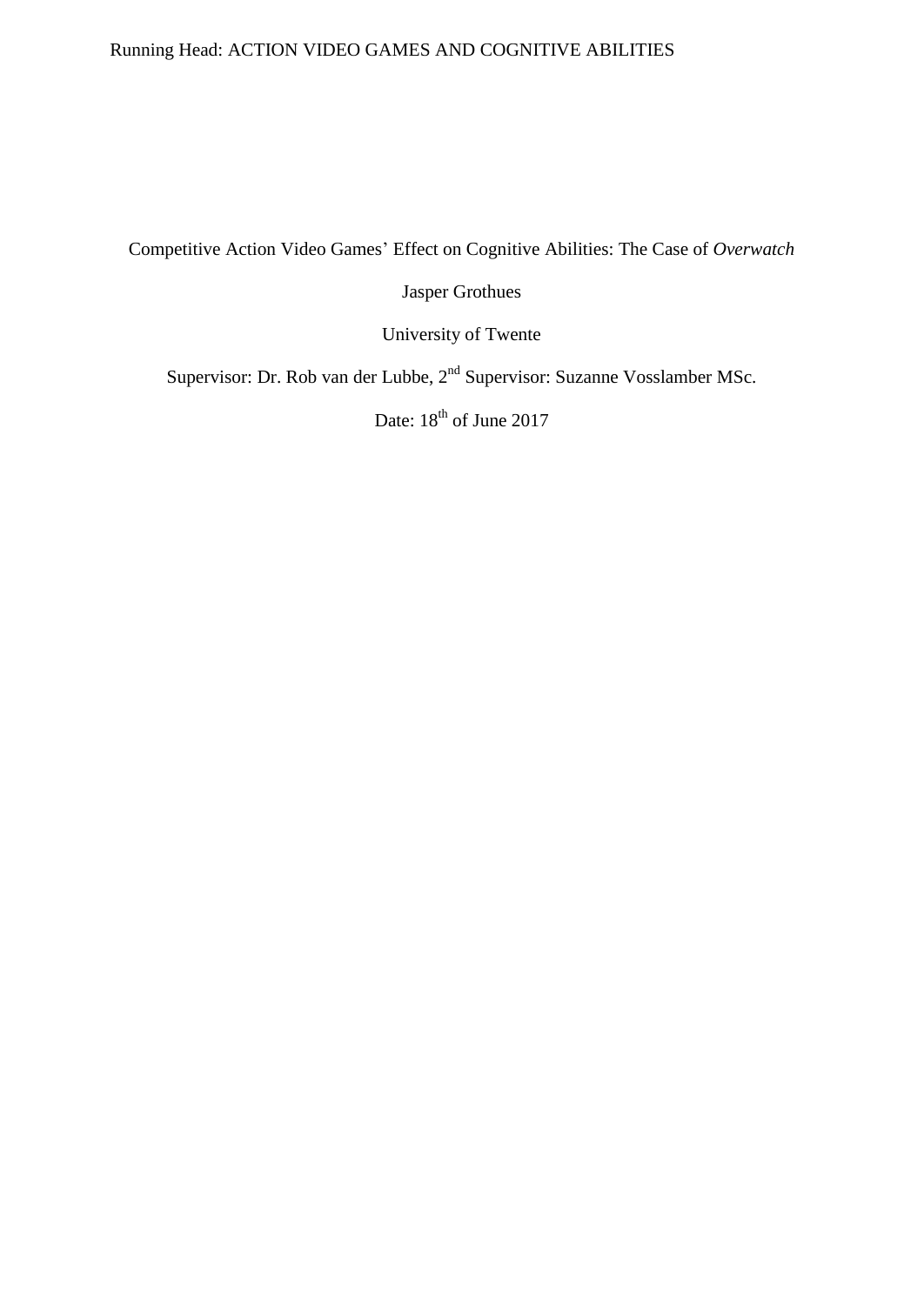#### Abstract

Research into the effects of video game play on performance in psychophysical tasks has seen a surge in the last decade. The type of players studied however might not have been the optimal population. This study focuses on the effects of playing one particular, competitive, multiplayer, action video game. The game examined is *Overwatch*, a highly popular action video game. Participants playing *Overwatch* are compared with a non-action video game playing control group. Additionally was the possibility of *Overwatch* player's in-game rank having an influence on their performance examined. Participants were measured using a spatial Stroop task, the attentional blink task, change detection task and a useful field of view task. Significance analysis revealed no effects of playing *Overwatch* or *Overwatch* rank on the performance on any of the psychophysical tests. A Bayesian information criterion analysis did reveal an effect of *Overwatch* rank on visual working memory capacity. Shortcomings of the study, reasons for the lack of finding the hypothesized results and implications for future research are discussed.

*Keywords*: Video games, Cognitive Abilities, Psychophysical abilities, Overwatch, Bayesian analysis, Spatial Stroop task, Attentional blink, Useful field of view, Change detection task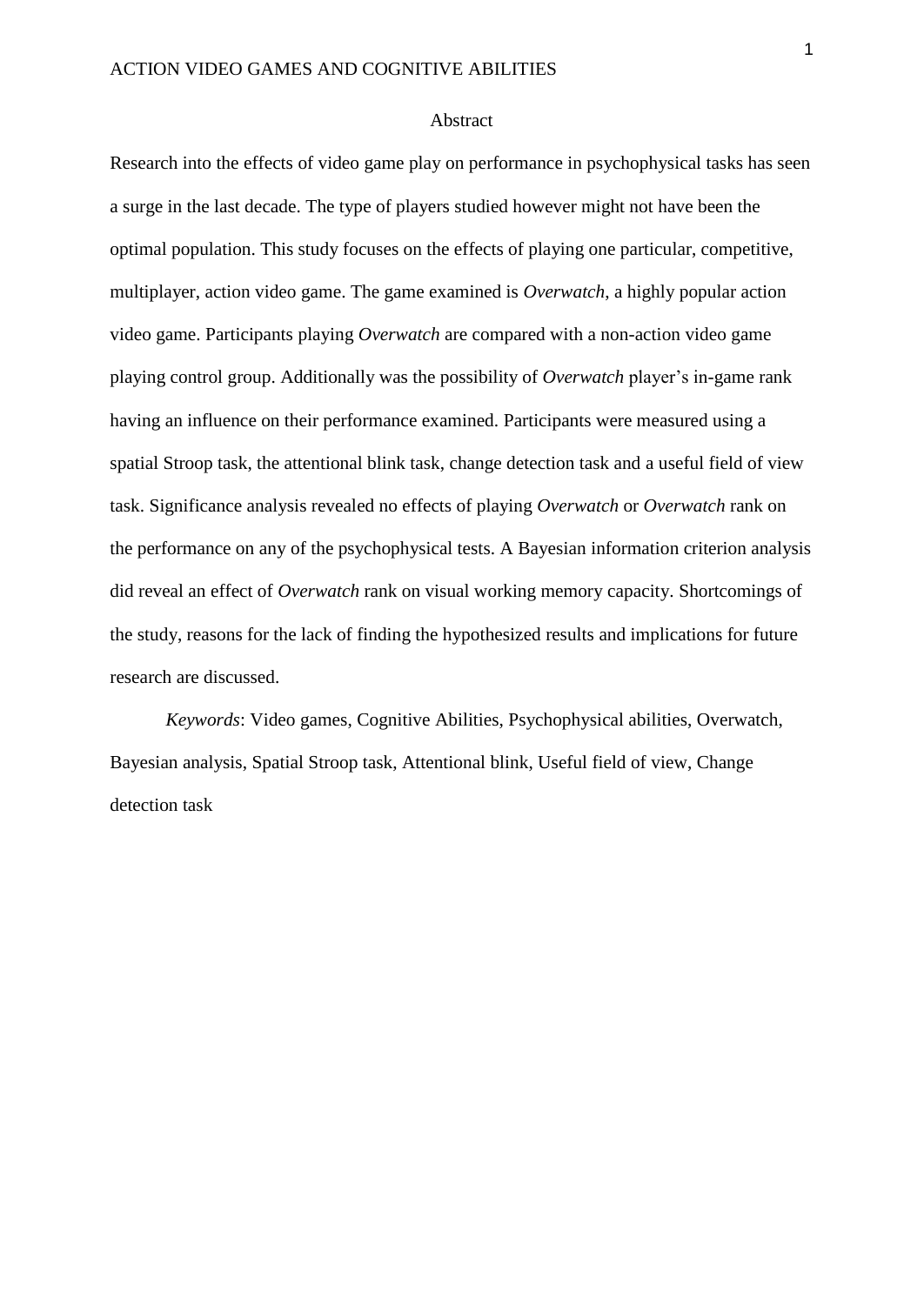Competitive Action Video Games' Effect on Cognitive Abilities: The Case of *Overwatch*

The fascination of people for video games has grown immensely over the last two decades and so has the video game industry (Statistic Brain, 2016; Video game industry, n.d.). The increasing availability and quality of video games has led to more people spending an ever increasing amount of time and money playing them. Video games have entered pop culture and have become part of the mainstream.

The kind of games being played are also more diversified than two decades ago. One of today's most popular video game genres are action video games (AVGs) (List of video game genres, 2017). Modern AVGs require a level of cognitive performance from the player that is rare to find in other parts of everyday life. They push human cognitive capacities to the limit, by imposing harder and harder tasks (Hubert-Wallander, Green & Bavelier, 2011).

### **Action video games and cognitive ability**

A typical situation one might encounter while playing an AVGs is attacking an enemy base as part of a team. This endeavor requires the player to quickly assess enemies' actions and act on them in the face of uncertain stimuli. Such a situation might arise when confronted with two enemies at once, requiring the player to decide in a split second which of the two should get priority. The player might need to react to being shot at, a grenade being thrown and an additional opponent appearing; all of which are happening in rapid succession. Additionally will the player need to keep enemy positions in mind, since they will not be in the player's field of view at all times. All of these tasks require the use of cognitive abilities which can be assessed using psychophysical tests.

One of the situations encountered in the hypothetical example was a player that had to decide which one out of multiple enemies should be prioritized, in the face of ambiguous stimuli. In terms of skills and processes distinguished in cognitive psychology, this process can be categorized as attentional control. Attentional control is to direct one's cognitive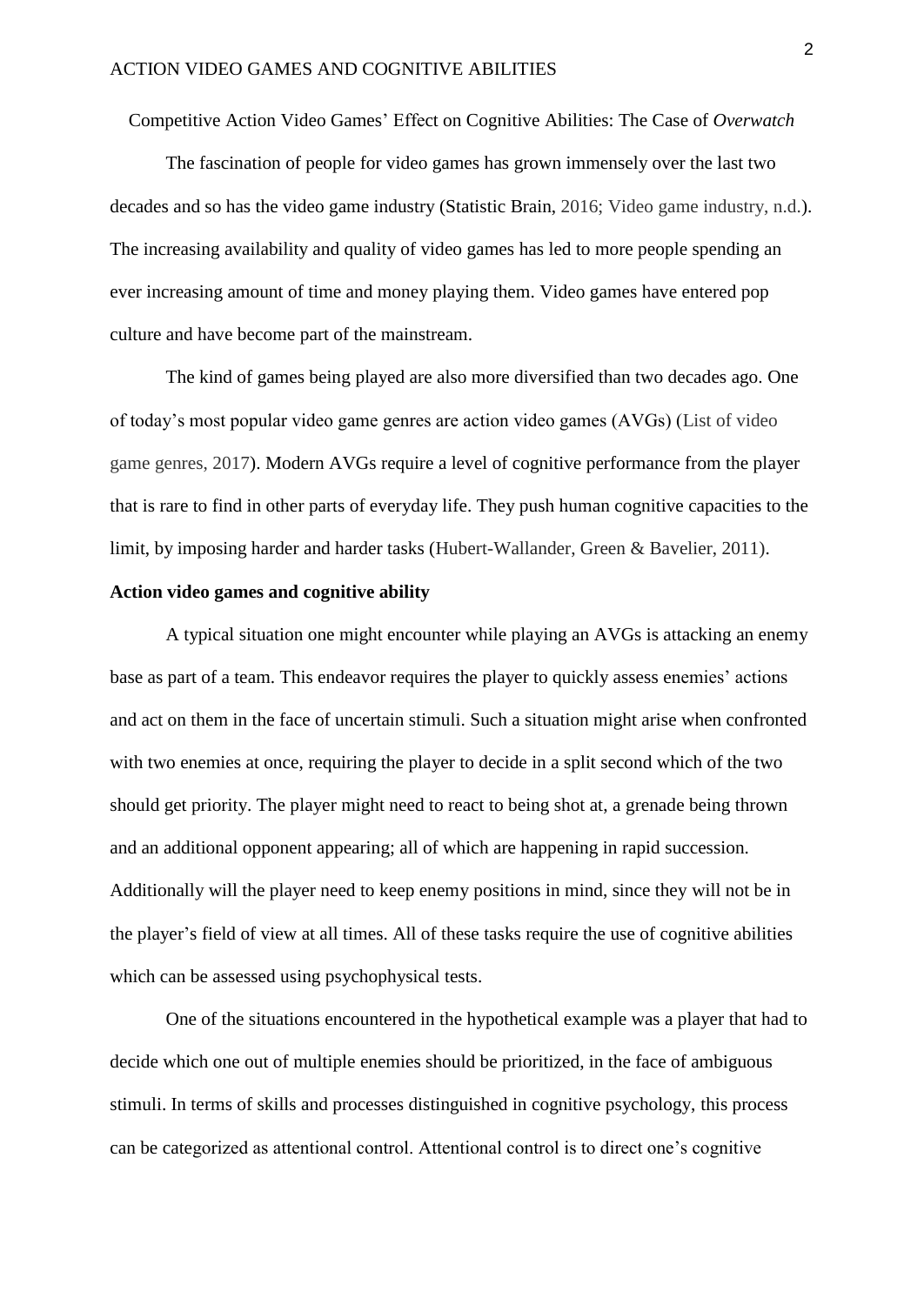#### ACTION VIDEO GAMES AND COGNITIVE ABILITIES

capacities to task-relevant information in the face of uncertainty, so that task-irrelevant information is suppressed and task-relevant information processed (Milham et al., 2002). In praxis this means that the player needs to decide which enemy to prioritize based on conflicting action tendencies. Enemy A might be shooting at the player, while enemy B is in the process of throwing a grenade at the player's teammates. The player's automatic reaction would be to take cover or to shoot back at enemy A. However the overall more beneficial action for the team would be to hinder enemy B from throwing a grenade at his teammates. The player needs to use his/her attentional control to overrule his automatic response of shooting back, in order for the task to have a higher likelihood of success. A high level of attentional control would thus enable a player to more often perform the correct, nonautomatic response to a complicated situation. It could thus be hypothesized that AVG players show an increased level of attentional control.

Attentional control was measured in the past using the Stroop task (Kronenberger et al., 2005; MacLeod, 2005). The Stroop task highlights differences in processing speeds between congruent and incongruent trials. Congruent meaning that the stimulus' two aspects are representing the same concept. E.g., a word being written in the color it semantically represents. Incongruent meaning that the two aspects are different. Participants are asked to indicate the color of the word shown, while disregarding the word's semantic meaning. The theory being that participants need longer for the incongruent trials, as the automatically processed aspect (the semantic meaning) interferes with making a decision based on the color of the word. The Stroop task might have been a decent enough fit for assessing cognitive abilities of AVG players, since they constantly have to make decisions in which the automatic- is not the correct response. The spatial version of the Stroop task however seemed more appropriate, as it requires participants to act on conflicting stimuli which only differ in their position and direction. This mimics a typical scenario in an AVG more closely than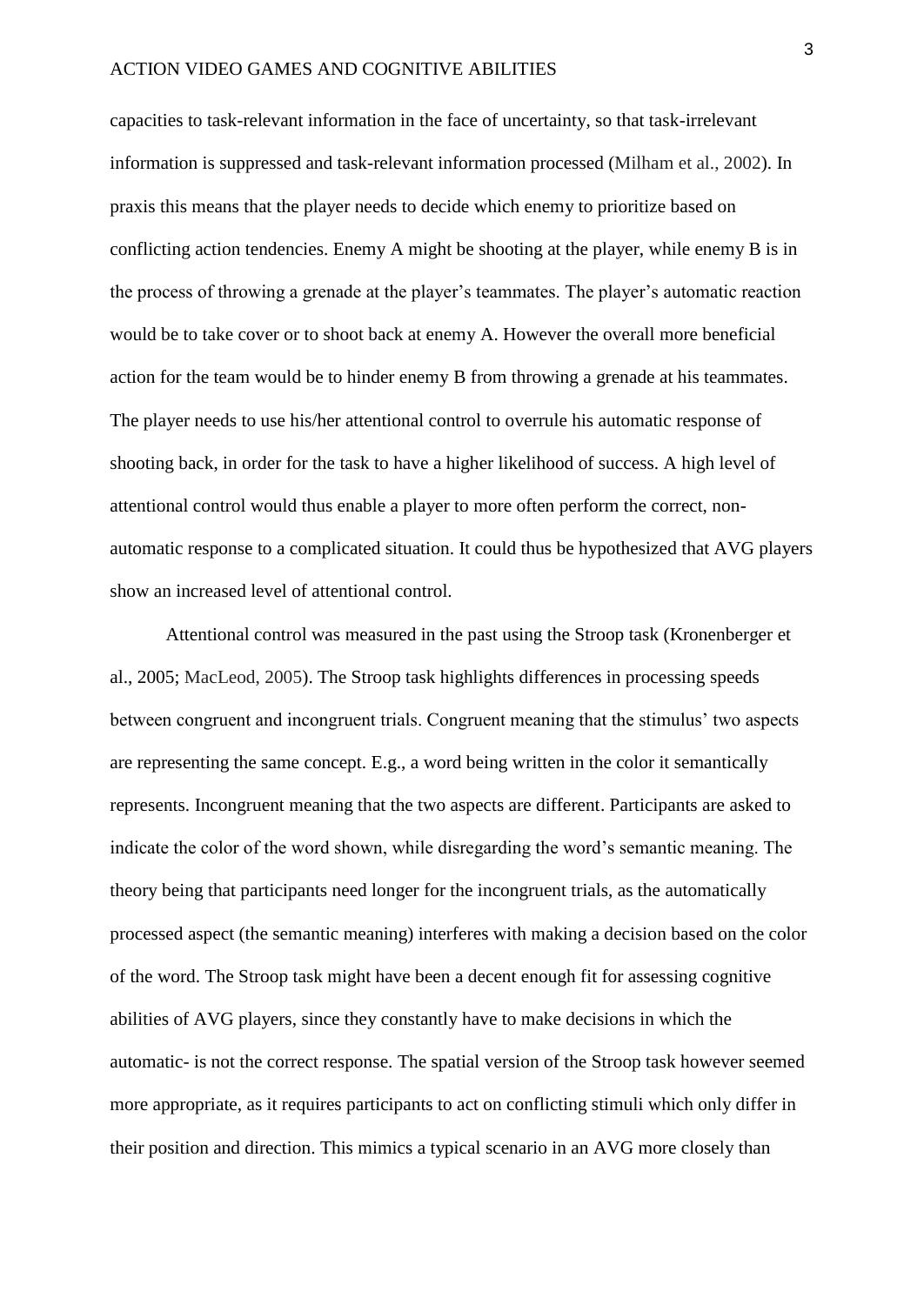stimuli which differ in color and semantic meaning. Unsworth et al. (2015) used a spatial Stroop task in which the incongruent condition had a lower chance of appearing than the congruent one. Having a low chance of appearance could introduce vigilance into the performance, as the participant has to keep a high level of attention, while not being cognitively challenged on most of the trials (as the congruent trials do not require the same level of attention as the incongruent trials). The present study opted for a 50% chance of appearance, to diminish any effect that vigilance may have on the performance.

Another element of cognition, important in the example situation is the player's temporal, attentional capacity. Since several, relevant different stimuli might present themselves to the player in a short period of time, is it important that the player can attend to all of these. Not being able to do so would lead to an important stimuli being missed, this could have fatal consequences for the player's virtual wellbeing. If the player misses a grenade being thrown, because his/her attentional capacity is occupied by being fired upon, would this probably lead to the player's defeat. It could thus be hypothesized that AVG players show an increased level of temporal, attentional capacity.

Temporal, attentional capacity has been measured in the past using the attentional blink paradigm (Boot, Kramer, Simons, Fabiani & Gratton, 2008). The attentional blink paradigm states that an attentional blink exists when processing two rapidly presented stimuli. This blink is caused by the attentional resources still being used to process the first stimuli (T1), causing a possible second stimuli (T2) to be missed (Martens & Wyble, 2010; Raymond, Shapiro & Arnell, 1992). The original version employs a rapid presentation of a string of characters, one of which being white, the others black. This white letter being the first stimuli (T1), the second (T2) being an *X* appearing with a 50% chance, 1 to 8 letters after the white letter. The present study employed an altered version. The first stimuli remained as in the original, the second stimuli however was a number instead of an *X*. The presentation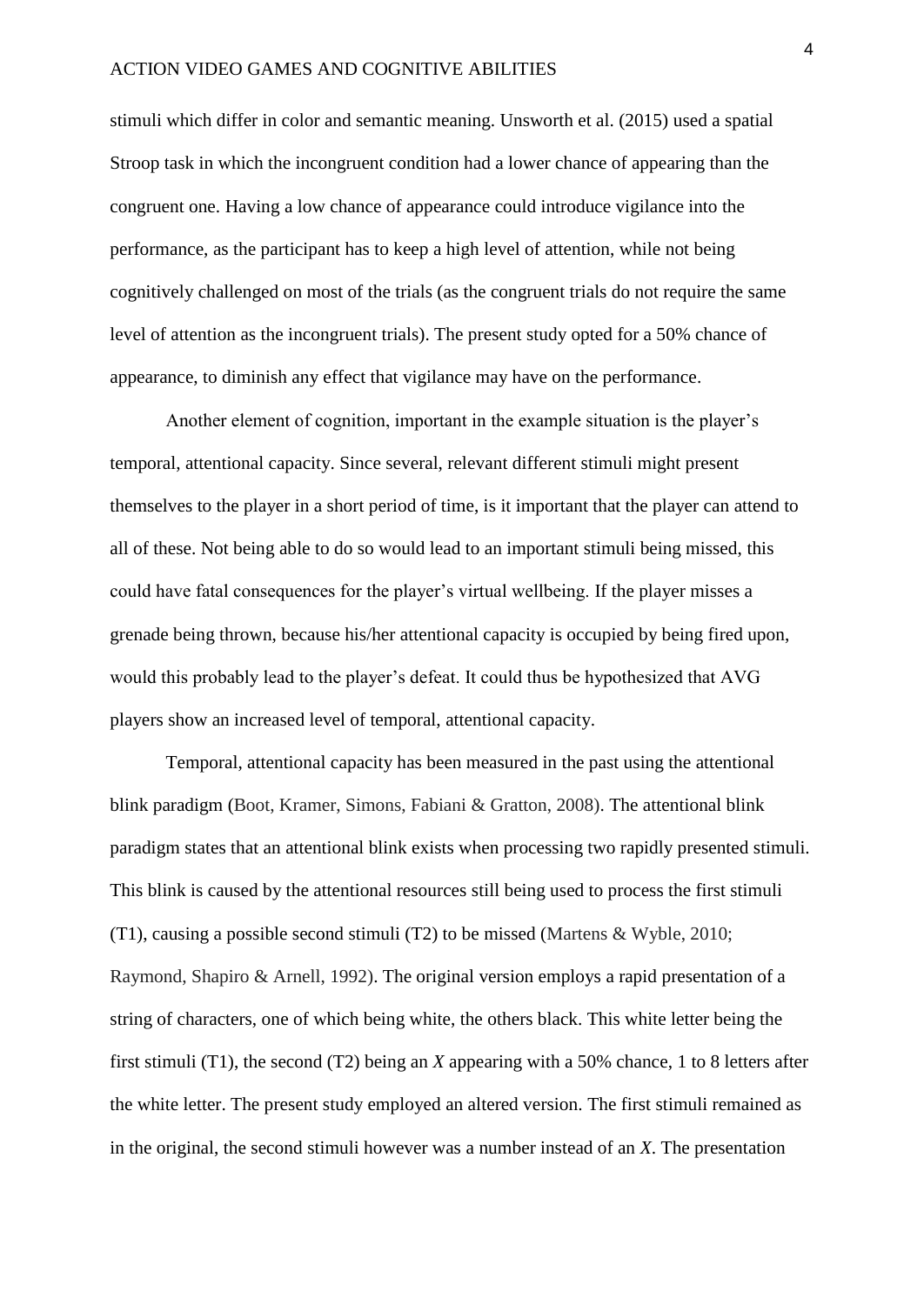time was shortened as well, to make the task more sensitive for differences at a high performance level, as AVG players were hypothesized to be at this level. Additionally has the attentional blink task been shown to be very demanding for participants (Lawson et al., 1998). The attentional blink task thus consisted of only 40 trials to diminish any effect that fatigue might have on the performance.

Another aspect of the described situation is the fact that the player might not have visual contact with the enemies at all times. This requires the player to remember their positions. Remembering the positions of enemies is part of the visual working memory. Further does the player not only need to remember where an enemy is located, but also information about this enemy. This might be information about their weapons or the amount of health they possess. Not being able to remember one or more aspects of the enemies' make-up, would lead to the player being unprepared for this aspect, which would likely end in failure of the mission. It could thus be hypothesized that AVG players show an increased visual working memory capacity.

The described actions of the visual working memory are mimicked by the change detection task. This task has been used to assess gaming related differences in visual working memory in the past (Anguera et al., 2013). It shortly presents an arrangement of colored squares. After a short time another single square is presented. The participant has to indicate whether the second square was part of the first arrangement, in the same position and color. A difference of this study's task however was that both presentations of stimuli were masked afterwards, diminishing any aftereffect that the images of the stimuli may have.

A further psychophysical aspect of AVGs, present in all mentioned situations, is the player's ability to detect relevant information in the periphery. This ability is an aspect of the player's useful field of view (UFOV). It indicates the distribution of attention over the visual field, especially in the periphery (Ball, Beard, Roenker, Miller & Griggs, 1988). AVGs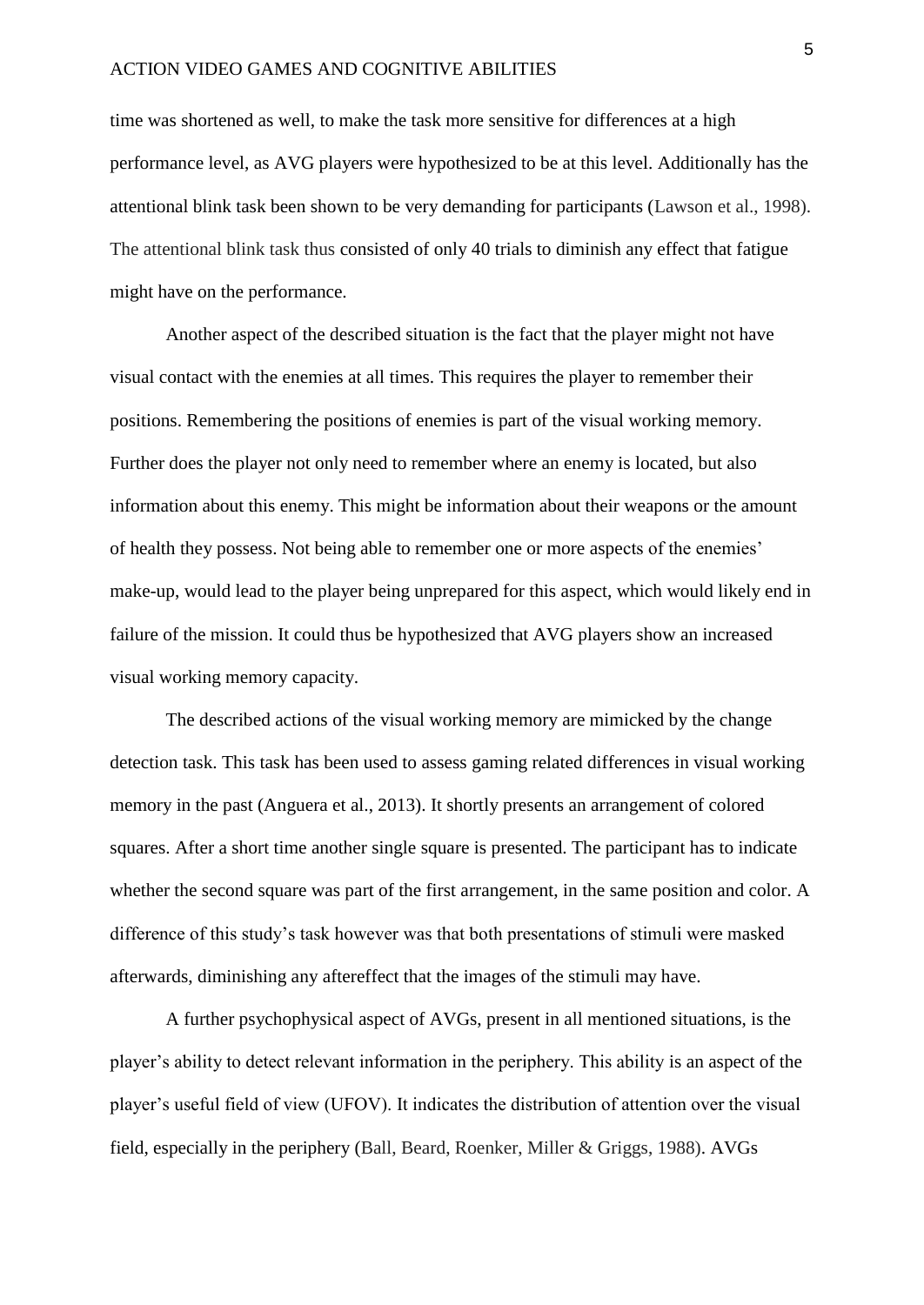constantly require the player to be able to attend to stimuli in their peripheral vision. An enemy entering the visual field of the player needs to be acknowledged immediately. This means recognizing the enemy while he/she is still in the peripheral vision. Failing to recognize the enemy in the peripheral, would give the enemy an advantage, since he/she would spot the player first. It could thus be hypothesized that AVG players possess a greater UFOV.

The UFOV task has been used to measure participant's ability to detect stimuli in their peripheral vision (Achtman, Green & Bavelier, 2008; Feng, Spence & Pratt, 2007; Hubert-Wallander et al., 2011). It employs a number of distracting stimuli and one target stimuli in the peripheral vision of the participant, which the participant has to identify. The present study employed heavy masking between stimulus presentations. To reconcile for possible effects that processing speed may have on the likelihood of stimulus detection due to masking, was a longer stimulus presentation time used than the usual 60 to 90 milliseconds (ms) (Ball et al., 1988; Sekuler, Bennett & Mamelak, 2000).

The constant requirement of AVGs to use these psychophysical skills leads to the hypothesis that AVG players perform better on these tasks than non-AVG players. It should thus be possible to detect differences in performance on these tasks, between AVG players and non-AVG players.

#### **The influence of competition**

An element of effects of video game exposure that has not yet received much attention by researchers is the possibility of players that play competitive, multiplayer, AVGs (CMAVGs); showing an even higher increase in performance on psychophysical measurements. CMAVGs might promote skill in the game even more than less competitive ones, as a lack of skill is punished harshly by losing to more skilled opponents. CMAVGs create an environment that allows skilled players to feel more accomplished than less skilled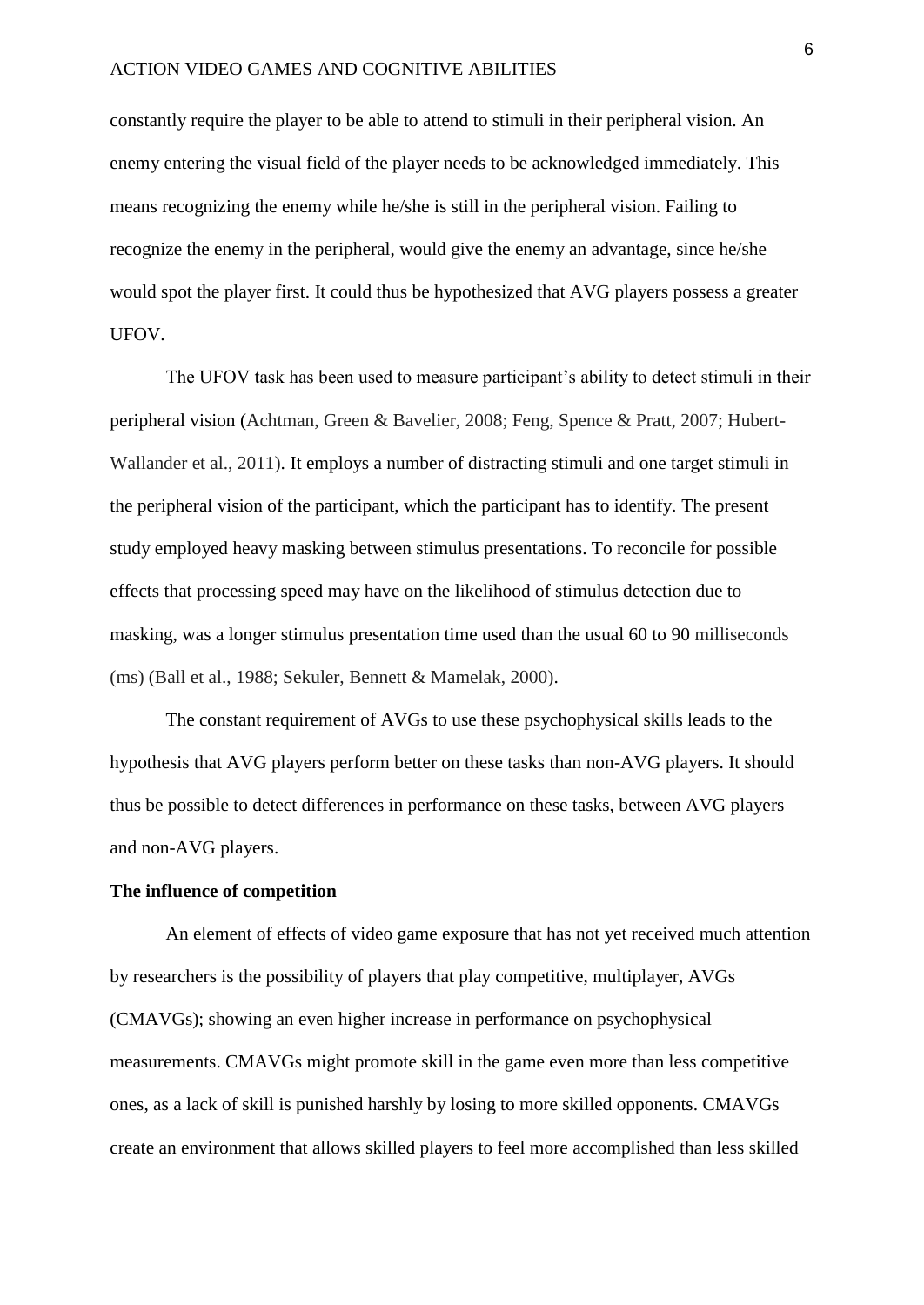players, providing a stronger incentive to improve in the game. AVGs already reward skillful behavior very effectively. CMAVGs might do so even more, since studies have already found a positive connection between perceived competitiveness of a game and the player's level of involvement (Green & Bavelier, 2012; Liu, Li & Santhanam, 2013; Vorderer, Hartmann & Klimmt, 2003). A higher level of involvement in turn, could easily be speculated to increase a player's motivation to increase his/her level of skill.

The competitive environment of CMAVGs suggests that higher ranked, more skilled players perform better in the psychophysical tasks than lower ranked, less skilled players. It should thus be possible to detect a positive influence of rank on the performance on these tasks.

#### **Choosing a context**

Most studies into the cognitive effects of playing video games use players of different games as their experimental condition (Castel, Pratt & Drummond, 2005; Chisholm, Hickey, Theeuwes & Kingstone, 2010; Donohue, Woldorff & Mitroff, 2012; Green & Bavelier, 2006; Spence & Feng, 2010). This could be detrimental to the studies' findings, as video game genres differ enormously from each other. A puzzle game does not require the same cognitive skills as a first-person-shooter. Video game players thus show huge differences between genres, both demographically as in the amount of time spent playing and their level of immersion during play (The Average Gamer: How the Demographics Have Shifted, n.d.; Jennett et al., 2008). This introduces additional variability in the experimental group's performance. This is detrimental when trying to identify specific cognitive skills, engaged during play. Identifying which would be easier when only using a single game (Dye, Green & Bavelier, 2009; Green & Bavelier, 2012).

The current study focused on the effects of a single CMAVG, *Overwatch*. *Overwatch*  was chosen as it has a large enough player-base to enable sampling without the need to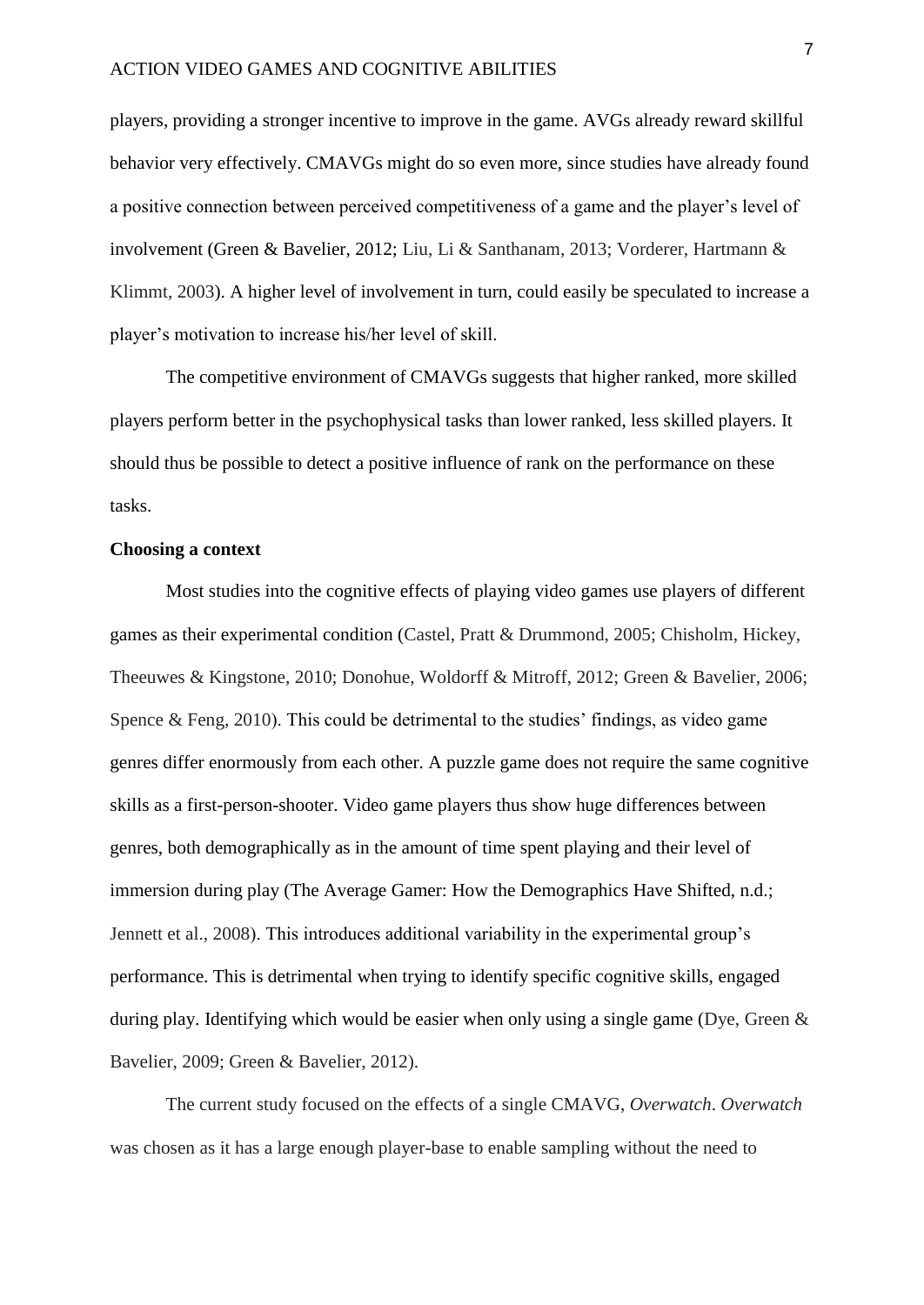oversample certain demographics and because *Overwatch* is an accurate representation of the average CMAVG (Games sales, n.d.; Netherlands - Country Stats, n.d.; Tassi, 2016; Barrett, 2017). It combines elements of the two most popular CMAVG genres, first-person shooters and multiplayer-online-battle-arena games (First-person shooter, 2017; Multiplayer online battle arena, 2017). It should thus provide an accurate representation of the average CMAVG experience. *Overwatch* is a very young game as well, which suggests a more active playerbase (Overwatch (video game), 2017).

It should be noted that this study's goal cannot be to establish a causal relationship between playing CMAVGs and improved psychophysical skills. This is because self-selection bias would provide a valid alternative explanation for any positive relationship between gaming expertise and psychophysical skills, which this study could find. A participant highly skilled in a game and performing above average in the experiments measurements could be highly skilled in the game because of his unusually high psychophysical skills, rather than vice versa (Heckman, 2010).

The fact that there is not reasonable expectation to establish a causal link shifts this study's focus to a more methodological one. The versions of the tasks used for the psychophysical measurements have not been used in this context before. The relationship between gaming-expertise and cognitive abilities was still examined, however without the claim of causality. The focus thus lies on the reliability and validity of using these tasks to detect differences in performance between AVG players and non-AVG players.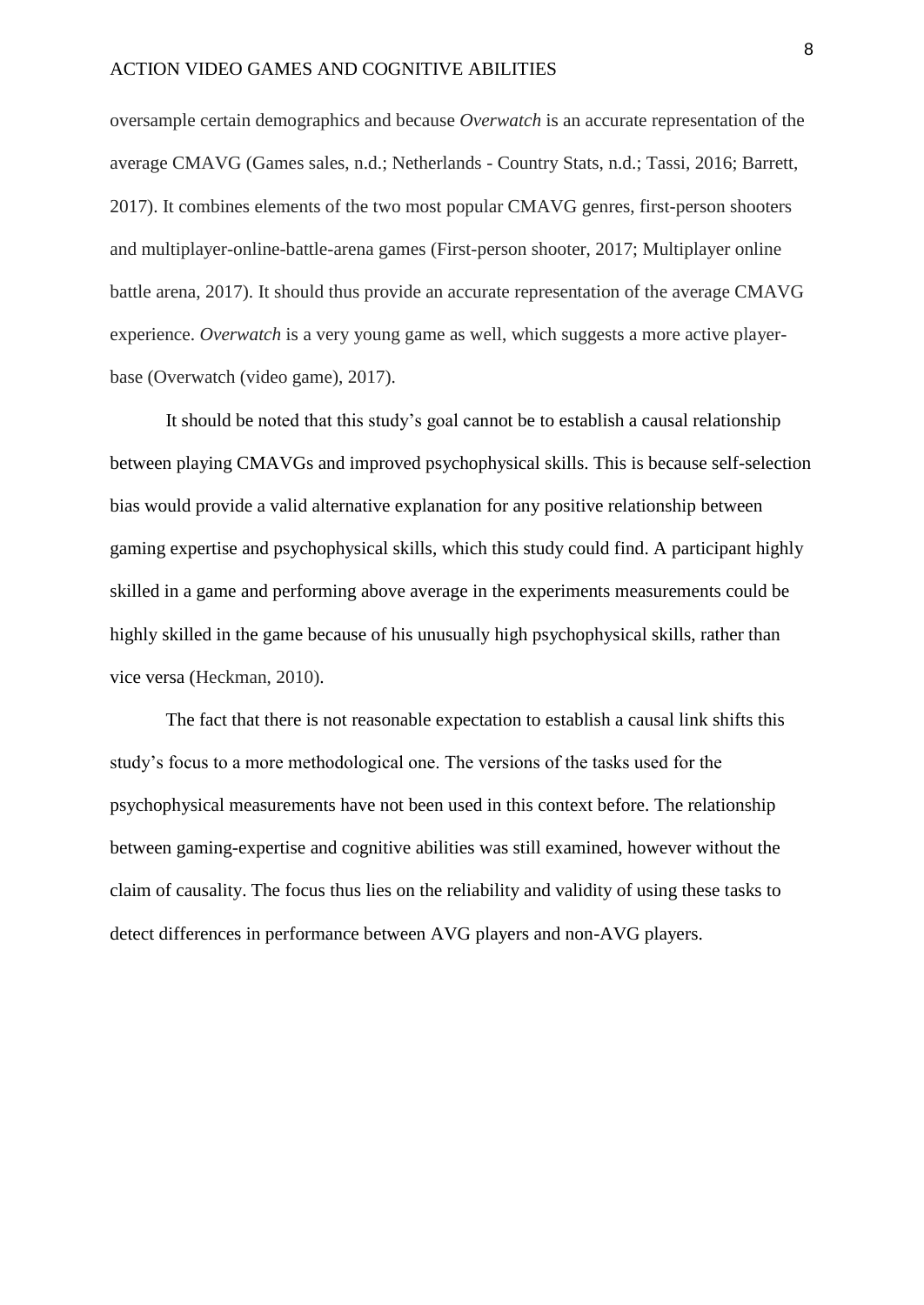#### **Methods**

# **Participants**

Twenty-nine male participants were selected using convenience sampling. Only male participants were considered as using both female and male participants would have led to possible gender-differences between the experimental- and the control group. Participants were students at the University of Twente. Participants had an average age of 20 years ( $SD =$ 1.86). Twenty-one participants were right handed and eight participants left handed. Fourteen participants were German, 13 Dutch, one Brazilian and one Taiwanese. All participants had normal or corrected vision.

Seventeen participants fell into the experimental group, reporting to have played *Overwatch*. The median of time played in *Overwatch* for participants in the experimental group was 51-100 hours. The average highest rank achieved was 'Gold', the third lowest rank out of seven (Competitive Play, 2017). Twelve participants fell into the control group, reporting to have no experience with AVGs.

All participants received credit for participating in the study and provided informed consent. The study was approved by the ethical committee of the University of Twente.

# **Apparatus**

Two different laptops were used to conduct the measurements. One ran on an Intel Core i5-4200m CPU with a 17-inch monitor, the other on an Intel Core i3-6100U with a 15.6 inch monitor. All participants were seated approximately 60 cm from the screen. All tasks were programmed in Python 3.5.2 (see Supplementary Materials for the source code). Spyder 3.5 was used to compile and run the scripts.

# **Stimuli and Tasks**

All participants had to complete four psychophysical tests (spatial Stroop task, attentional blink task, change detection task and UFOV task) and a questionnaire. The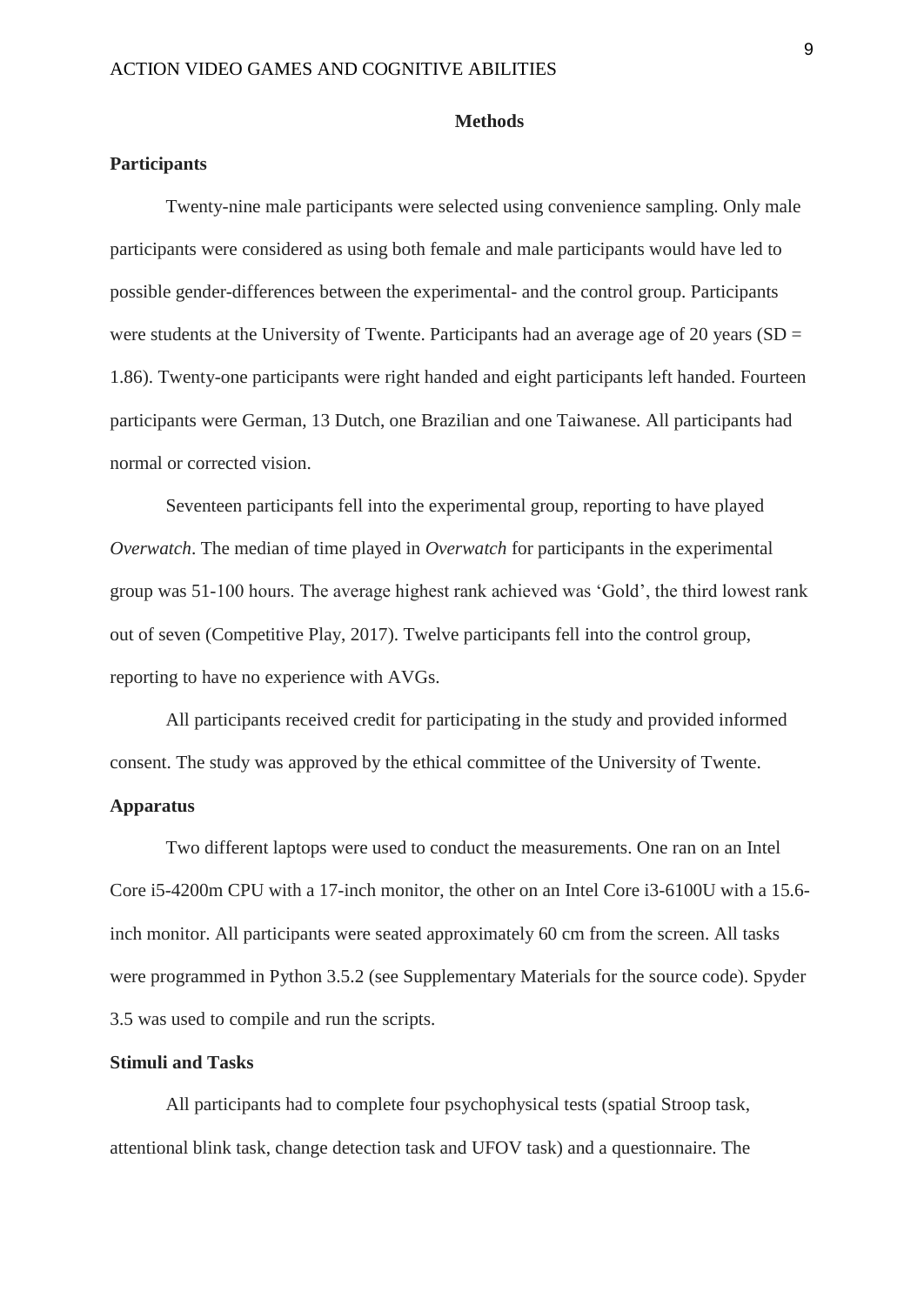psychophysical tests were organized in a test battery, immediately starting the subsequent test once the former was done.

**Spatial Stroop task***.* The first test in the test battery was the spatial Stroop task. Participants were presented with an arrow either in the top or bottom half of the screen and either pointing downwards up upwards (Figure 1). The arrow was presented for two seconds or until the participant input his/her answer. The participant had to indicate whether the arrow was in the top or bottom half of the screen while disregarding its direction, using the up and down arrow keys on the keyboard. After every trial feedback was displayed until the participant pressed the spacebar, starting the next trial. The variables used for analysis are the overall mean reaction time for correct trials and reaction time difference between congruent (arrow position and direction equal) and incongruent (arrow position and direction not equal) trials. The reaction time difference was computed by subtracting participant's times for the congruent trials by the times for the incongruent ones. The test consisted of 60 trials.



*Figure 1***. The four possible stimuli for the spatial Stroop task.**

**Attentional blink task.** The second test in the test battery was the attentional blink task. Participants were presented with a string of 31 characters presented rapidly, showing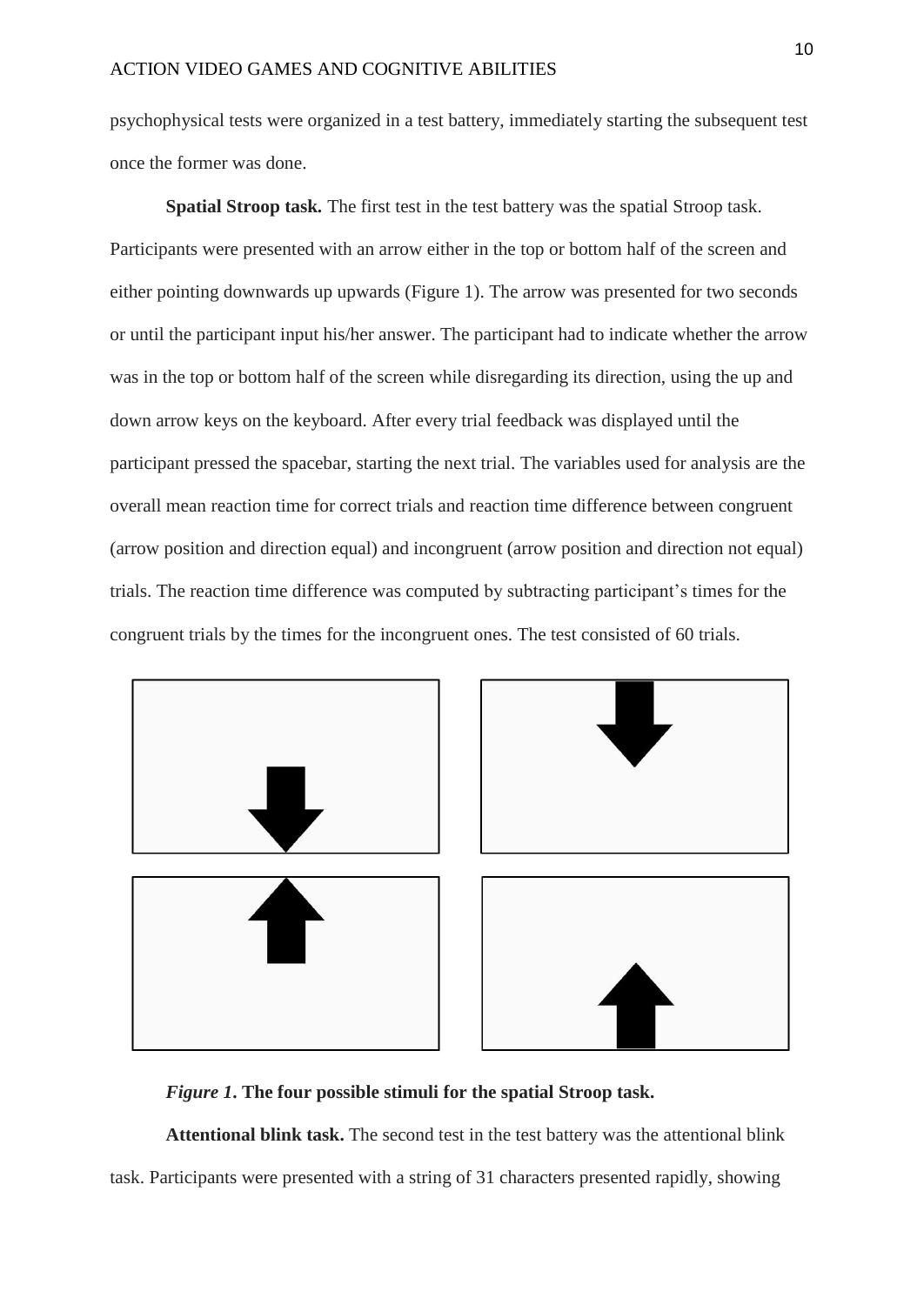each letter for 33 ms with an interstimulus interval (ISI) of 50 ms. The letters were presented in the middle of the top half of the screen. One of the letters appeared white (T1) instead of black (on a grey background). A black number instead of a letter followed the white letter with a chance of 50% (T2). The black number appeared in place of a letter between 1 and 8 letters after the white letter (Figure 2). Participants had to indicate which letter was white using the letters on the keyboard and subsequently if a number appeared, using the 'y' (yes) and 'n' (no) keys. After every trial feedback was displayed until the participant pressed the spacebar, starting the next trial. The dependent variable was the amount of correct trials, at the position of the observed attentional blink. The position of the attentional blink is indicated by a drop in correct identification of the number (T2), when the white letter (T1) was correctly identified. The test consisted of 40 trials.



*Figure 2.* **Sequence of stimuli in the attentional blink task.**

**Change detection task.** The third task in the test battery was the change detection task. Participants were presented with five rectangles in either black, grey, yellow, red, blue or green. The rectangles were organized in a virtual 5x5 matrix, although a grid was not visible. The five initial rectangles were presented for one second followed by a mask being displayed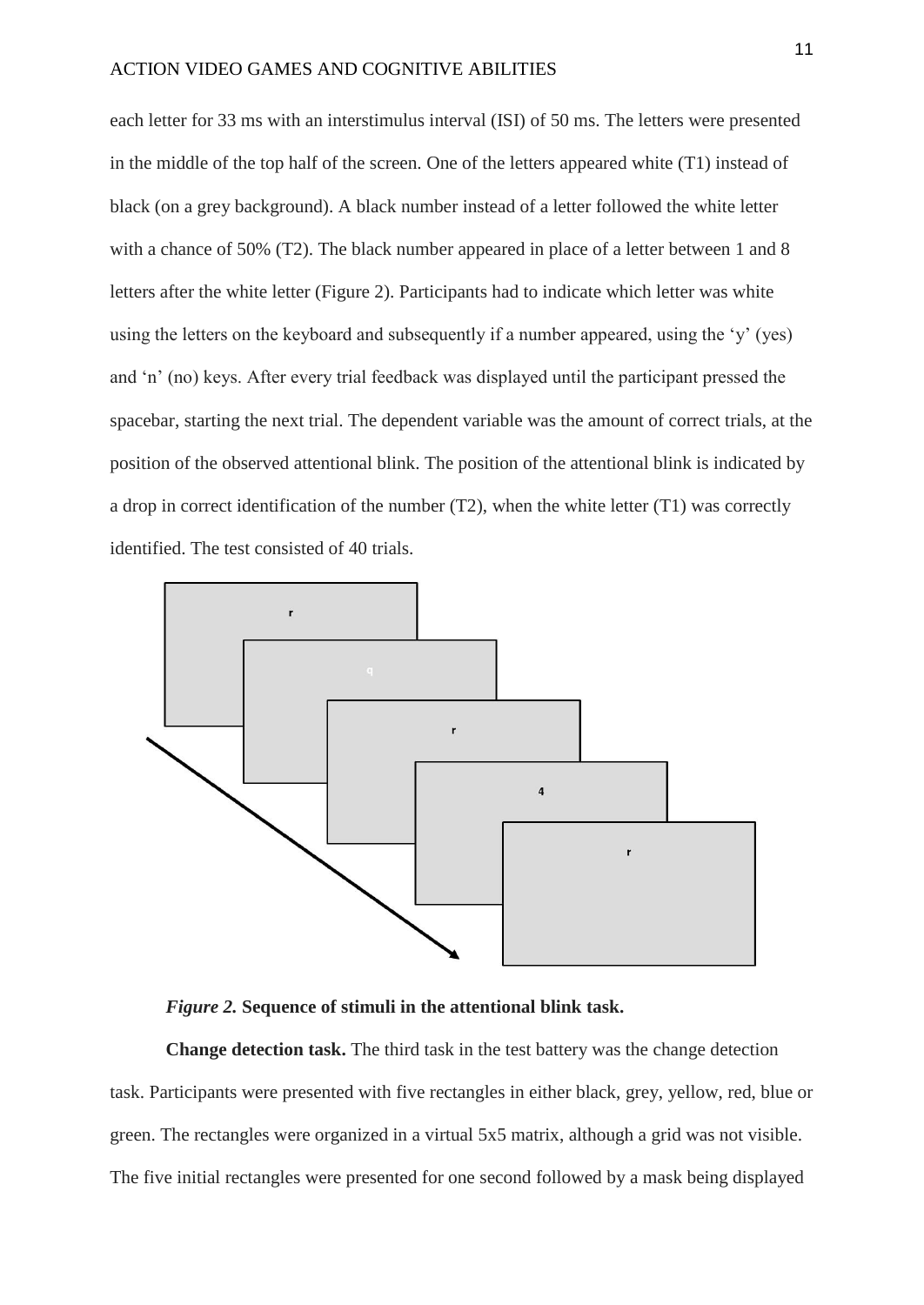for another second. The mask consisting of randomly colored rectangles filling the entire screen. Following the first mask, was another singular rectangle displayed for one second, followed by another mask lasting one second (Figure 3). The participant had to indicate whether the second, singular rectangle was part of the first five rectangles, being equal in position and color, using the 'y' and 'n' keys. After every trial was feedback displayed until the participant pressed the spacebar, starting the next trial. The dependent variable was the amount of correct trials. The task consisted of 50 trials.



*Figure 3.* **Sequence of stimuli in the change detection task.**

**UFOV task.** The fourth test in the test battery was the UFOV task. Participants were presented with an array of 25 black dots equally distributed across the screen following a virtual 8x8 matrix, although a grid was not visible. After one second one of the dots lit up red for 200 ms. After one of the dots lit up, was a mask displayed consisting of 49 randomly positioned, black dots and one red dot (Figure 4). The participant had to click on the dot that lit up in the initial formation, using the touchpad. After every trial was feedback displayed until the participant pressed the spacebar, starting the next trial. The dependent variable was the amount of correct trials. The task consisted of 60 trials.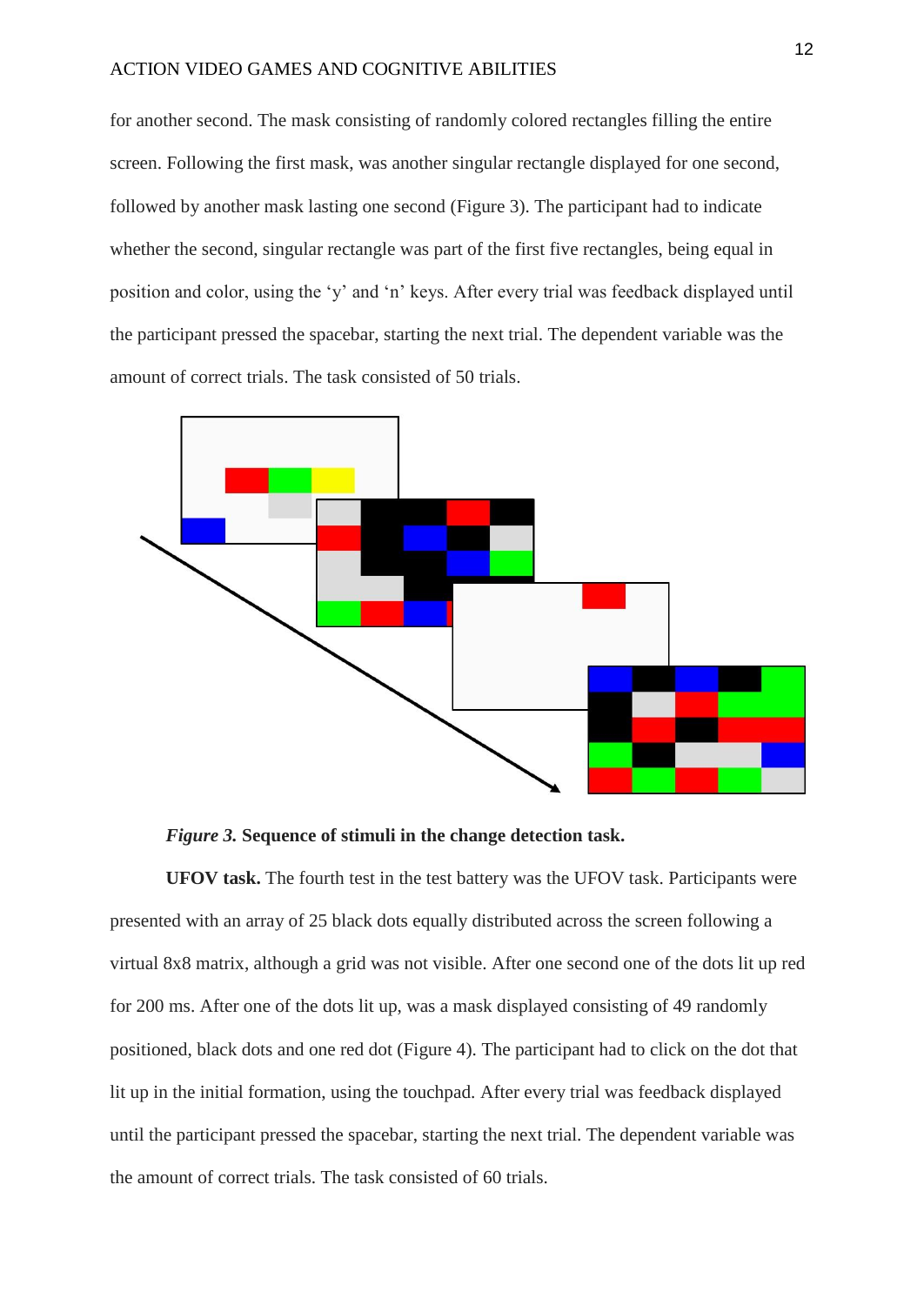

#### *Figure 4.* **Sequence of stimuli in the UFOV task.**

**Questionnaire.** Every participant had to complete a questionnaire as well. The questionnaire was made up of demographical questions, questions about time played and highest rank achieved in *Overwatch*, a test to determine whether the participant was right- or left handed and questions about whether the participant was color blind (Appendix I).

**Visual acuity test.** A short visual acuity test was used to examine whether or not any participants had severe impairment in their visual acuity, which would have harmed the validity of the psychophysical tests used in the test battery (Appendix II).

# **Procedure**

The testing took place over a two and a half week period. The tests were conducted in a quiet, dimly lit room, without any disturbances. The participant first had to fill in an informed consent, informing him/her on the fundamental goals and circumstances of the study (Appendix III). After the consent was signed, was the participant handed a standardized set of instructions to read through (Appendix IV). If questions about the tasks still remained after reading through the instructions, were these answered by the instructor. If no questions remained was a practice run started. This consisted of the same tasks used in the actual test,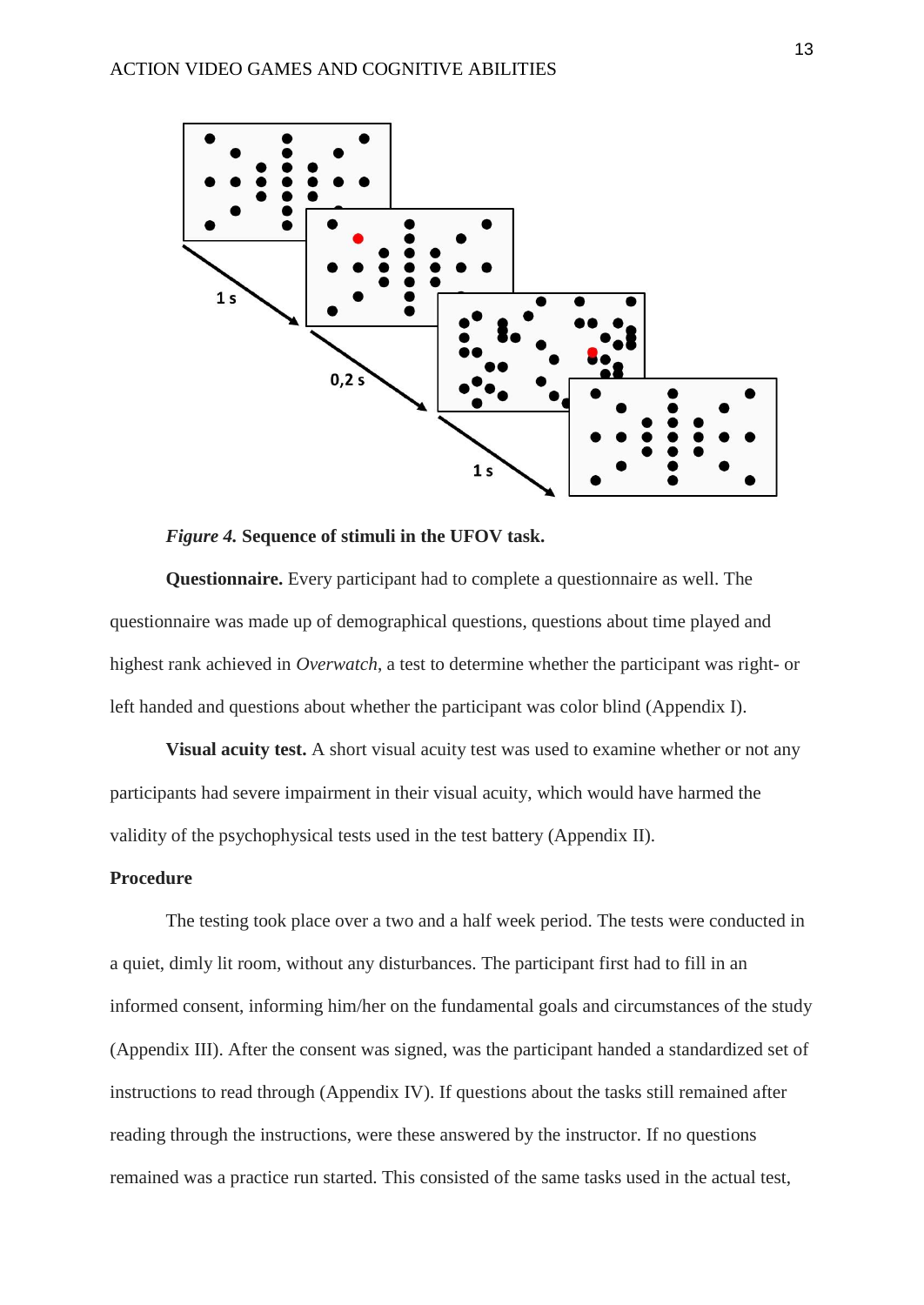but only lasted five trials per task. If the participant completed the trial run without any more questions, was the actual test battery started. The participant was alone in the test room for the duration of the test, being observed by a camera. The progress of the participant and eventual complications could be observed through the camera. The instructor resolved complications by personally fixing them on the testing computer. The test resumed as planned once a complication was fixed. After the test was done, was the participant handed a questionnaire and a visual acuity test was conducted. The test ended with the participant being debriefed by the researcher, offering the opportunity to voluntarily give out their email address, should they be interested in obtaining the results of the study. The whole procedure took approximately 45 minutes.

#### **Design**

This study used a between-group- as well as a within-group design. A between-group comparison was used to assess possible differences on performance on psychophysical measurements between regular players of *Overwatch* and non-players. A within-group, regression approach was employed to test for an influence of *Overwatch* rank on participant's performance on the psychophysical measurements.

# **Analysis**

IBM's SPSS 22 was used to assess the gathered data. The data for the attentional blink-, change detection- and UFOV tasks were transformed using an arcsine transformation, before performing statistical, hypothesis-testing on it. The formula used follows Cohen, Cohen, West and Aiken's (2013) approach:

$$
TD = 2 \text{ ARCSINE } (\sqrt{D}) \tag{1}
$$

With TD being the transformed- and D being the untransformed data.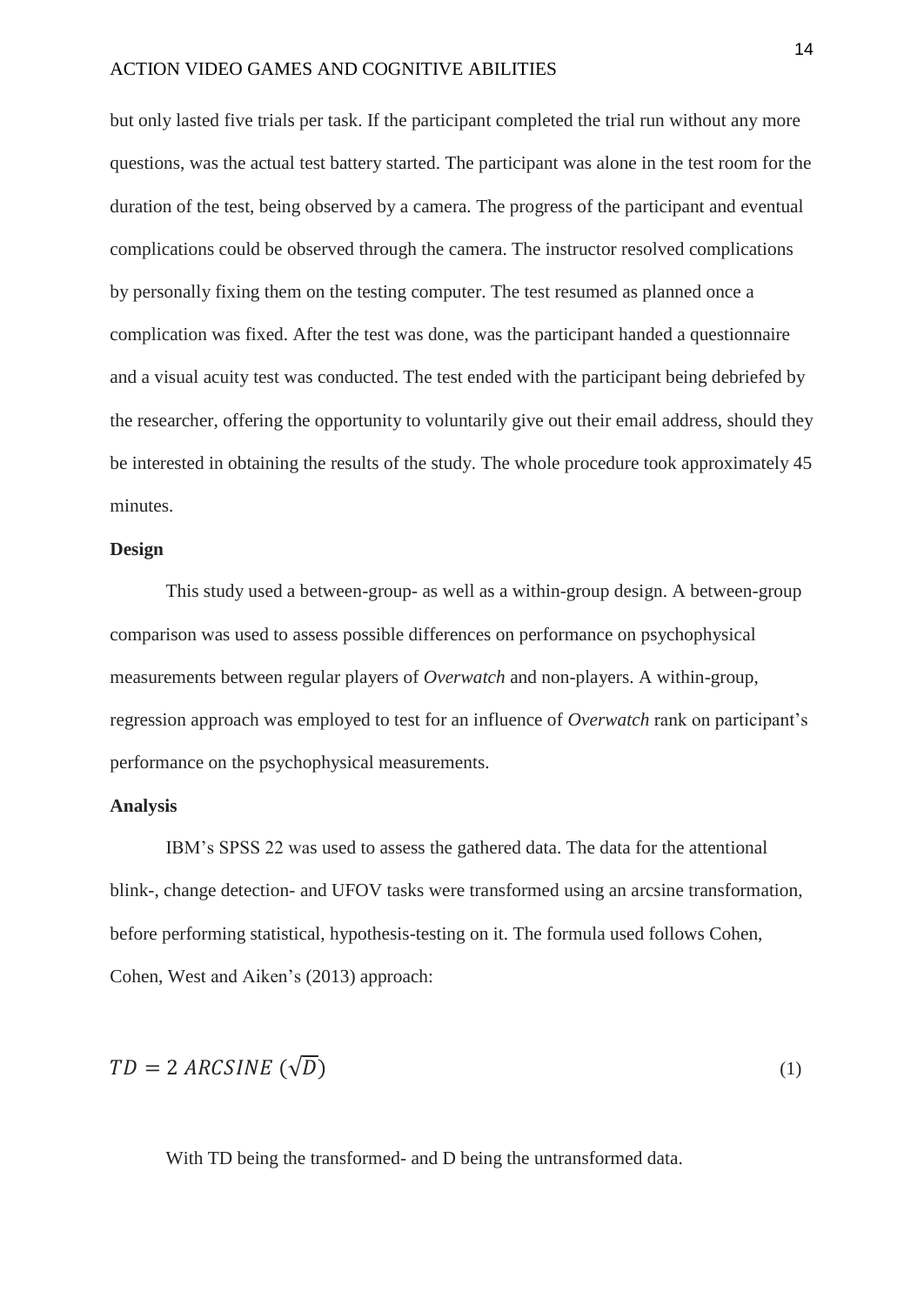To test for differences in performance between the experimental- and control group, independent samples t-tests were conducted. To test for differences in performance based on *Overwatch* rank in the experimental group, regression analysis and a Bayesian model selection process were conducted.

The approach used for the Bayesian model selection process followed a framework provided by Masson (2011), which was based on Wagenmaker's (2007) work. First was an estimate of the difference of goodness of fit between the two competing models computed. The two competing models being the models used to represent the null- and alternative hypothesis. The measure used for goodness of fit was the Bayesian information criterion (BIC). The difference of the BIC between the two models was computed as follows in equation 2:

$$
\Delta BIC = n \ln \left( \frac{SSE_1}{SSE_0} \right) + (k_1 - k_0) \ln(n) \tag{2}
$$

With n being the number of observations,  $SSE_1$  and  $SSE_0$  being the sum of squares error for the alternative- and null hypothesis models and  $k_1$  and  $k_0$  being the numbers of free parameters in the respective models. The sum of squares errors were computed by regression analysis. The sum of squares error for the alternative hypothesis  $(SSE<sub>1</sub>)$  was equal to the sum of squares for the error term in the regression analysis' model. The sum of squares error for the null hypothesis  $(SSE_0)$  was equal to adding up the sum of squares for the error term and the sum of squares for the effect term in the regression analysis' model.

Using the estimate for the goodness of fit difference between the models could the Bayesian factor (BF) be computed. The BF is a representation of the ratio between two models' goodness of fit to the data. The BF is computed as follows in equation 3: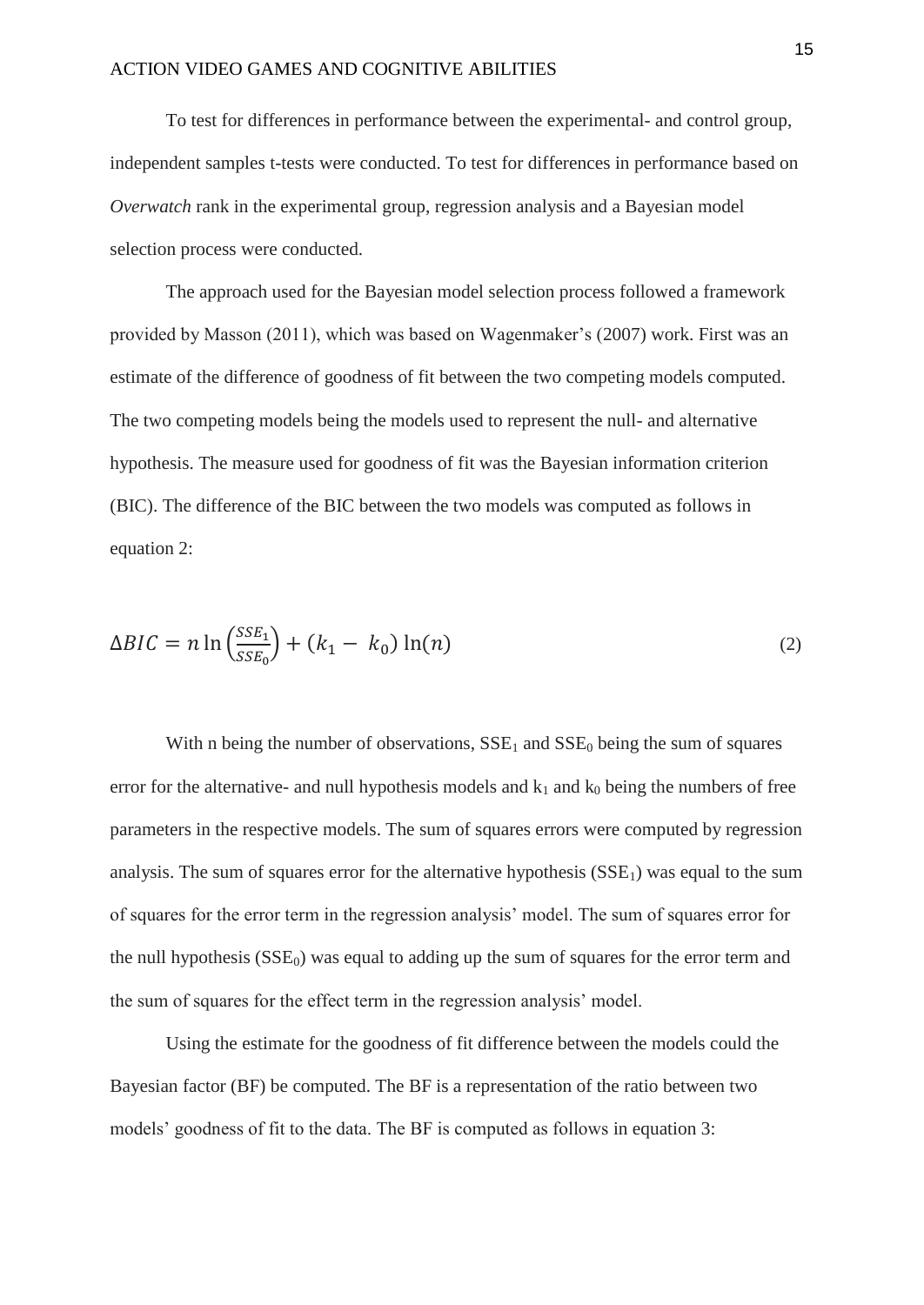$$
BF = e^{(\Delta BIC)/2} \tag{3}
$$

The BF can then be used to compute the respective probabilities of the two hypotheses being true in equation 4 and 5:

$$
p_{BIC}(H_0|D) = \frac{BF}{BF+1} \tag{4}
$$

$$
p_{BIC}(H_1|D) = 1 - p_{BIC}(H_0|D)
$$
\n(5)

With  $p_{BIC}(H_0|D)$  and  $p_{BIC}(H_1|D)$  being the chances for the null- and alternative hypothesis being true respectively, given the data and BF being the Bayesian factor.

A confirmatory factor analysis was conducted to control for internal validity. The proposed factor model was based on a single factor. The single factor being *Overwatch* experience, as this was hypothesized to impact performance on all four psychophysical measurements. A high validity of the tests used should thus hypothetically result in a single underlying factor being found.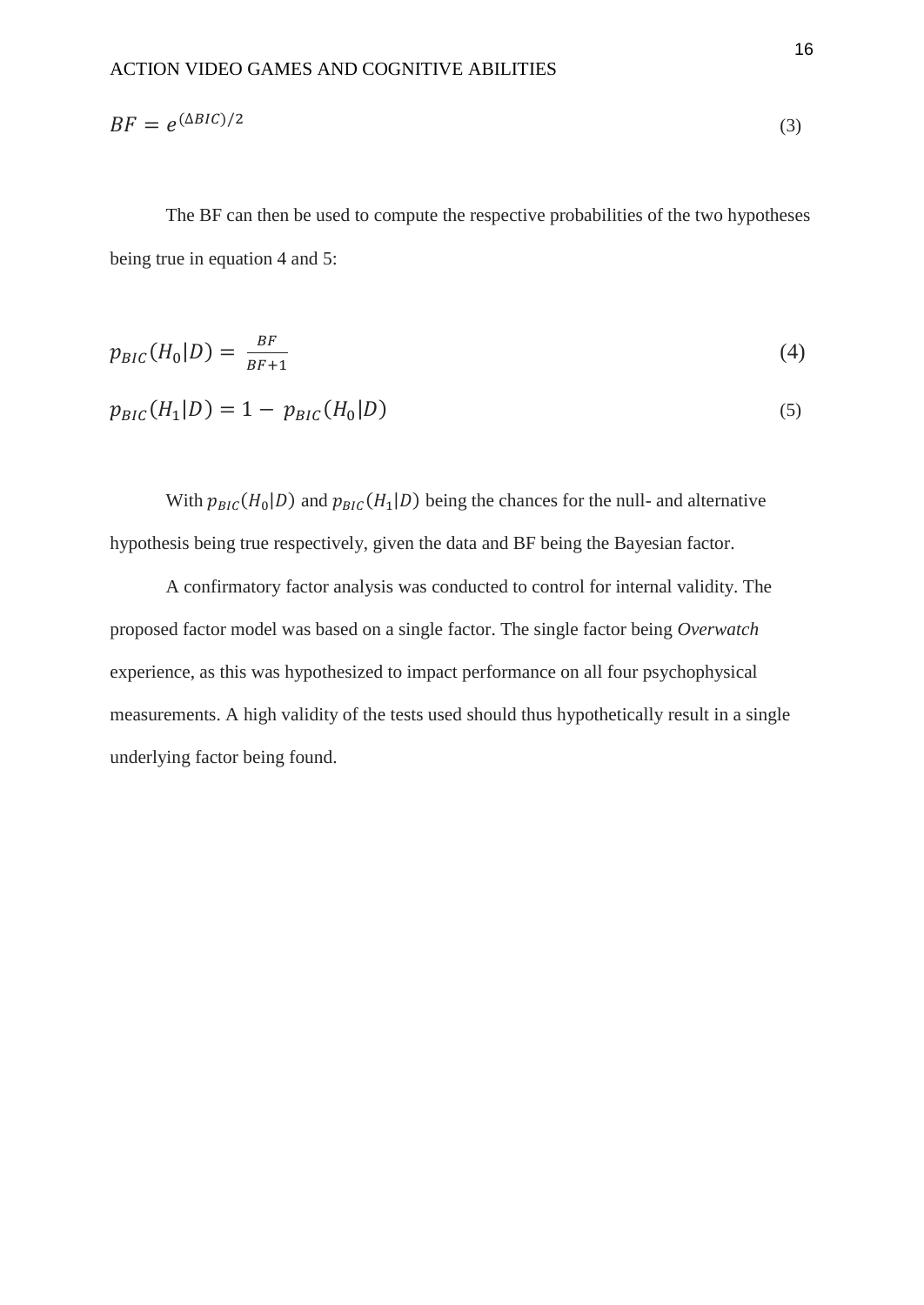#### **Results**

The statistical tests conducted on the performances measured and their results will be organized by task. Tests were conducted to test for construct validity of the used measurements, before analyzing possible differences between or within samples. Between group differences were analyzed using t-test for independent samples. Within group differences were analyzed using regression and the BIC model selection process. The spatial Stroop task's analysis was an exception to this, as the t-test and regression analysis were replaced by two-way ANOVAs.

# Table 1

| <b>Task</b>                 | <b>Condition means</b> |                   |                 |          |
|-----------------------------|------------------------|-------------------|-----------------|----------|
|                             | Experimental           | Control           | <b>Skewness</b> | Kurtosis |
| Spatial<br>Stroop task      | $-0.03$<br>(0.05)      | $-0.03$<br>(0.05) | $-0.84$         | 0.42     |
| Attentional<br><b>Blink</b> | 1.35<br>(0.66)         | 1.19<br>(0.84)    | $-0.59$         | $-0.54$  |
| <b>UFOV</b><br>task         | 2.72<br>(0.36)         | 2.6<br>(0.37)     | 0.17            | $-1.31$  |
| Change<br>detection<br>task | 2.18<br>(0.37)         | 2.14<br>(0.29)    | $-0.15$         | $-0.41$  |

*Descriptive statistics for the four test variables.*

*Note*. Standard Deviations appear in parentheses below means.

The descriptive statistics for the performance data shows that parametric tests can be conducted to analyze them (Table 1). Skewness and kurtosis are in the range of values deemed as approximately normal.

**Spatial Stroop task.** To test for the occurrence of a Stroop effect, a one-sample t-test was conducted. It tested whether the difference in reaction times between incongruent- and congruent trials was different from normal, defined as difference of 0 (no difference in reaction times). Mean reaction time difference ( $M = -0.03$ ,  $SD = 0.05$ ,  $N = 29$ ) was lower than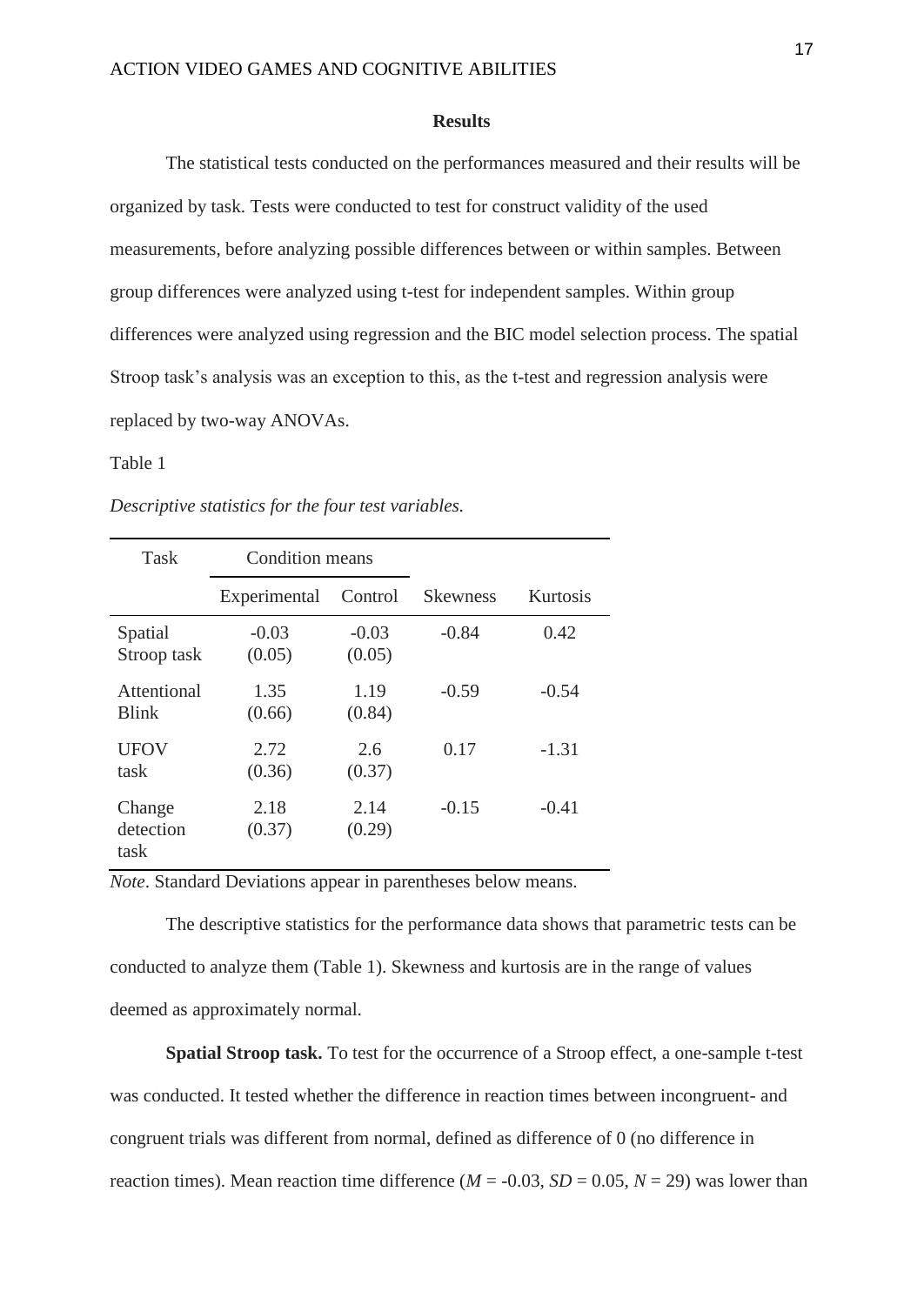the normal reaction time difference of 0, by a statistically significant mean difference of -0.03,





*Figure 5.* Stroop effect in ms by condition.

To test for differences between groups in performance on the spatial Stroop task, a two-way ANOVA was conducted. The ANOVA indicated no significant effect of participant's condition on their performance,  $F(1, 21) = 0.23$ ,  $p = .88$ . The ANOVA indicated no significant interaction effect of the trial's condition (congruent vs incongruent) and the participant's condition (experimental vs control) on their performance,  $F(3, 21) = 0.61$ ,  $p =$ .62 (Table 2).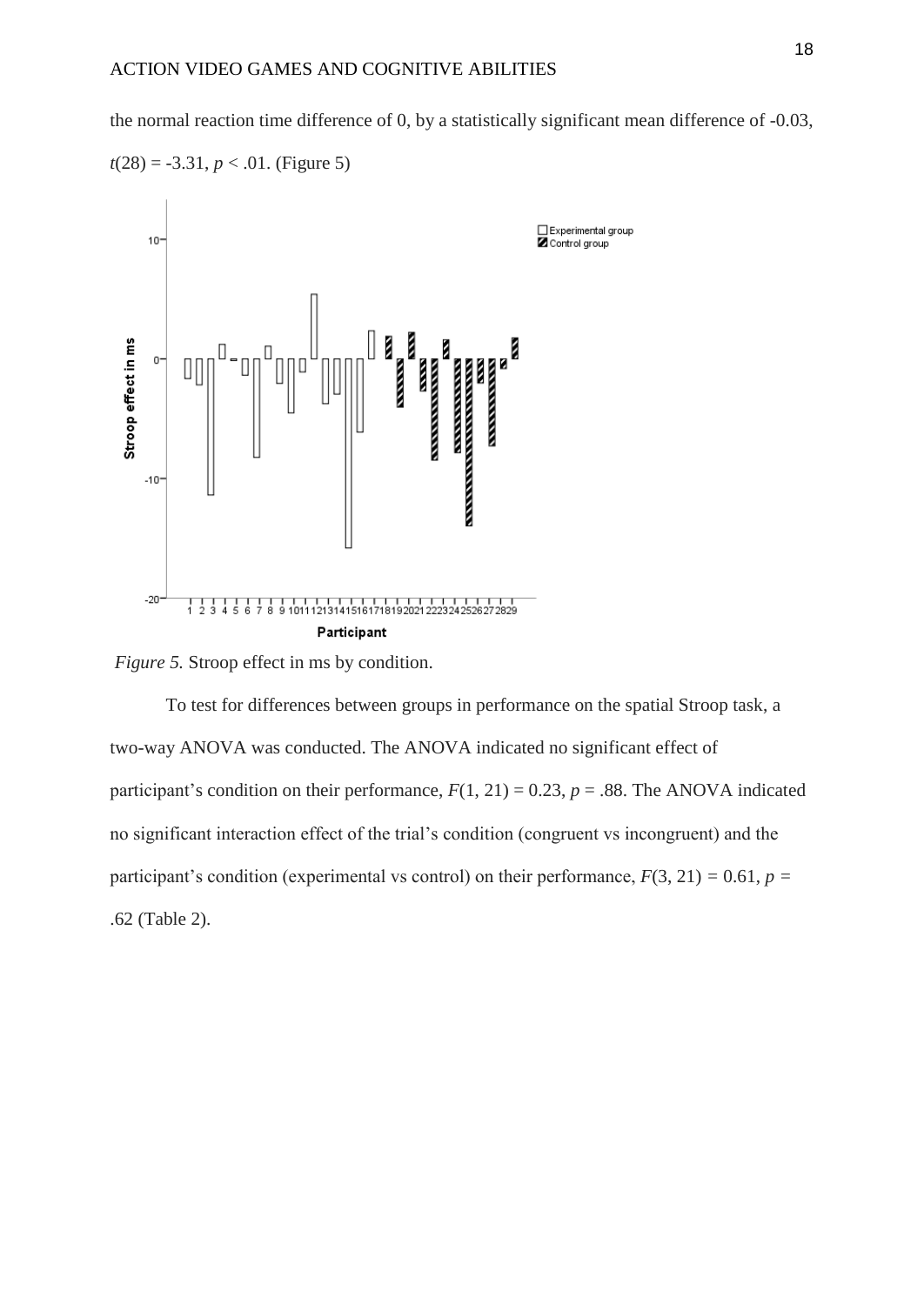# Table 2

*ANOVA results for performance on the spatial Stroop task for between group differences.*

| Source       | SS     | df           | $\overline{MS}$ | $\overline{F}$ | $\boldsymbol{p}$ |
|--------------|--------|--------------|-----------------|----------------|------------------|
| Participant  | < 0.01 | $\mathbf{1}$ | < 0.01          | 0.02           | .88              |
| condition    |        |              |                 |                |                  |
| Trial        | 0.04   | 3            | 0.01            | 2.45           | .09              |
| condition    |        |              |                 |                |                  |
| Participant- | < 0.01 | 3            | < 0.01          | 0.61           | .62              |
| *Trial       |        |              |                 |                |                  |
| condition    |        |              |                 |                |                  |
| Error        | 0.11   | 21           | 0.01            |                |                  |

To test for differences in performance on the spatial Stroop task because of *Overwatch* rank, a two-way ANOVA was conducted. The ANOVA indicated no significant effect of participant's *Overwatch* rank on their performance,  $F(5, 5) = 0.85$ ,  $p = .57$ . The ANOVA indicated no significant interaction effect of the trial's condition (congruent vs incongruent) and the participant's *Overwatch* rank on their performance,  $F(3, 5) = 0.68$ ,  $p = .68$  (Table 3).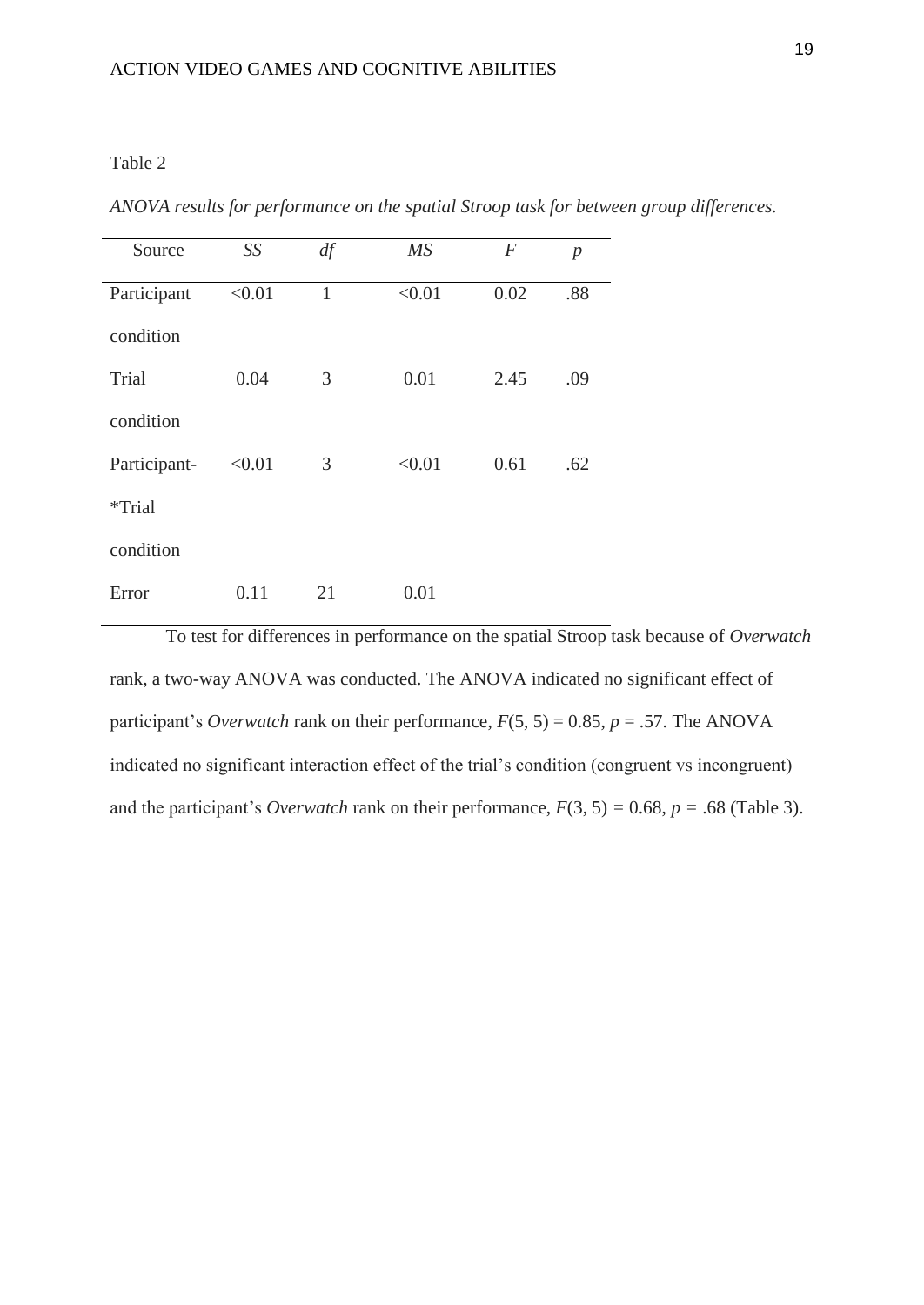# Table 3

| Source     | SS   | df | MS     | $\boldsymbol{F}$ | $\boldsymbol{p}$ |
|------------|------|----|--------|------------------|------------------|
| Overwatch  | 0.03 | 5  | 0.01   | 0.85             | .57              |
| rank       |      |    |        |                  |                  |
| Trial      | 0.02 | 3  | 0.01   | 1.11             | .43              |
| condition  |      |    |        |                  |                  |
| Overwatch  | 0.01 | 3  | < 0.01 | 0.53             | 0.68             |
| rank*Trial |      |    |        |                  |                  |
| condition  |      |    |        |                  |                  |
| Error      | 0.03 | 5  | 0.01   |                  |                  |

*ANOVA results for performance on the spatial Stroop task for within group differences.*

A BIC comparison of the null- and alternative-hypothesis' models was conducted. The null hypothesis being that participant's *Overwatch* rank had no effect on the performance on the spatial Stroop task. The alternative hypothesis being that it had an effect. The comparison resulted in a 80% chance that the null hypothesis is true and a 20% chance that the alternative hypothesis is true, given the data,  $P_{BIC}(H_0|D) = 0.8$ ,  $P_{BIC}(H_1|D) = 0.2$ ,  $n = 17$ ,  $SSE_0 < 0.01$ ,  $SSE<sub>1</sub> < 0.01$ ,  $\triangle BIC = 2.83$ ,  $BF = 4.12$  (Table 5).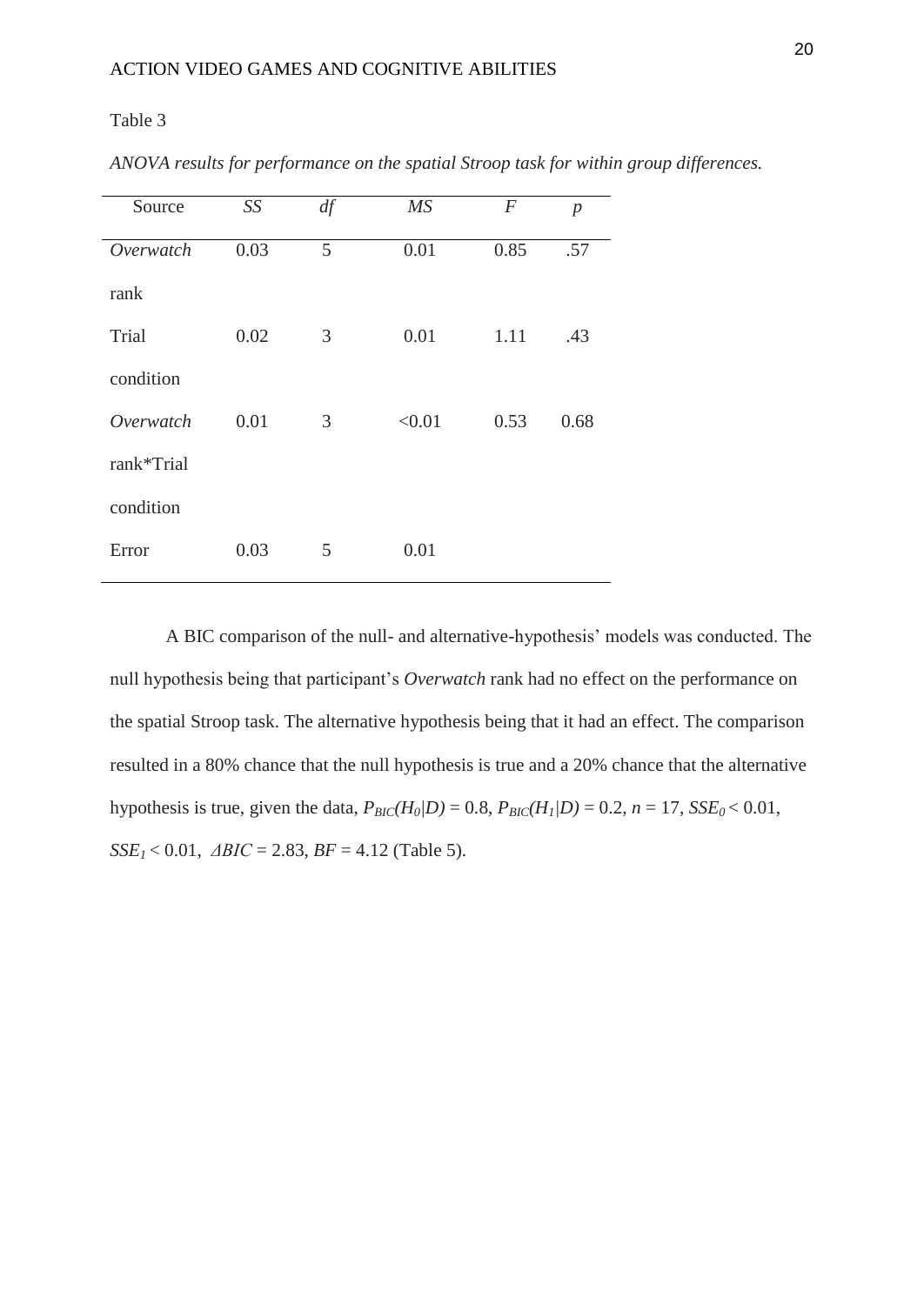### Table 4.

|                  | Condition means |         |                  |    |  |
|------------------|-----------------|---------|------------------|----|--|
| Task             | Experimental    | Control | $\boldsymbol{t}$ | df |  |
| Attentional      | 1.35            | 1.19    | 0.58             | 27 |  |
| blink task       | (0.66)          | (0.84)  |                  |    |  |
| Change           | 2.18            | 2.14    | 0.27             | 27 |  |
| detection task   | (0.37)          | (0.29)  |                  |    |  |
| <b>UFOV</b> task | 2.72            | 2.6     | 0.89             | 27 |  |
|                  | (0.36)          | (0.37)  |                  |    |  |

*Results of independent t-test analysis by task.*

*Note*. No significant results observed. Standard Deviations appear in parentheses below means.

**Attentional blink task.** To test whether or not an attentional blink in the attentional blink task could actually be observed, was a plot with the position of the number (T2) and the percentage of correct trials constructed (Figure 1). The plot shows a drop in performance for positions 3, 4, 5 and 6. To test whether this drop in accuracy of detecting T2, given that T1 was detected, was significant was a paired samples t-test conducted. The paired samples t-test found a significant difference in accuracy, between the position of the attentional blink (3, 4, 5 and 6) ( $M = 0.4$ ,  $SD = 0.27$ ,  $N = 29$ ) compared to the rest of positions (1, 2, 7 and 8) ( $M =$ 0.67,  $SD = 0.31, N = 29$ ,  $t(28) = 5.83, p < .01$ .

It can thus be assumed that an attentional blink occurred and the test measured the concept of interest correctly. The point of the attentional blink will be used as the dependent variable to assess differences between experimental- and control group, as well as differences in the experimental group based on rank.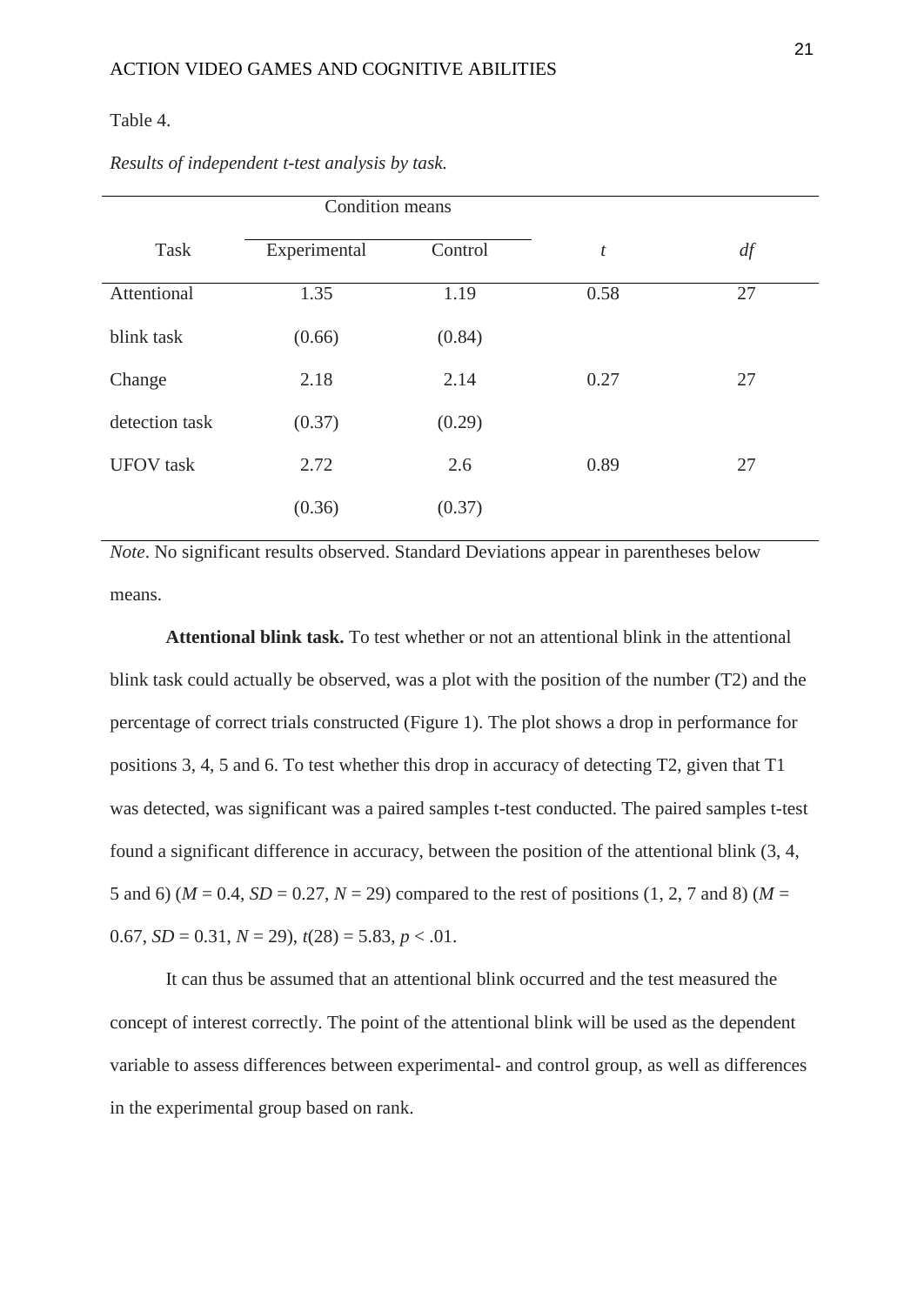



To test for differences in performance on the attentional blink task between the experimental- ( $M = 1.35$ ,  $SD = 0.66$ ,  $N = 17$ ) and control group ( $M = 1.19$ ,  $SD = 0.84$ ,  $N =$ 12), an independent samples t-test was conducted. The test found no significant differences in performance between the experimental- and control group,  $t(27) = 0.58$ ,  $p = .57$ ) (Figure 7).

To test for improved performance on the attentional blink task because of a higher *Overwatch* rank in comparison to lower ranked players, a regression analysis was conducted. Participant's *Overwatch* rank could explain 19.2% of variance in the performance on the attentional blink task,  $R^2 = 0.192$ . The test found no significant relation between higher rank and better performance,  $F(1, 15) = 3.56$ ,  $p = 0.08$  (Table 5).

A BIC comparison of the null- and alternative-hypothesis' models was conducted. The null hypothesis being that participant's *Overwatch* rank had no effect on the performance on the attentional blink task. The alternative hypothesis being that it had an effect. The comparison resulted in a 40% chance that the null hypothesis is true and a 60% chance that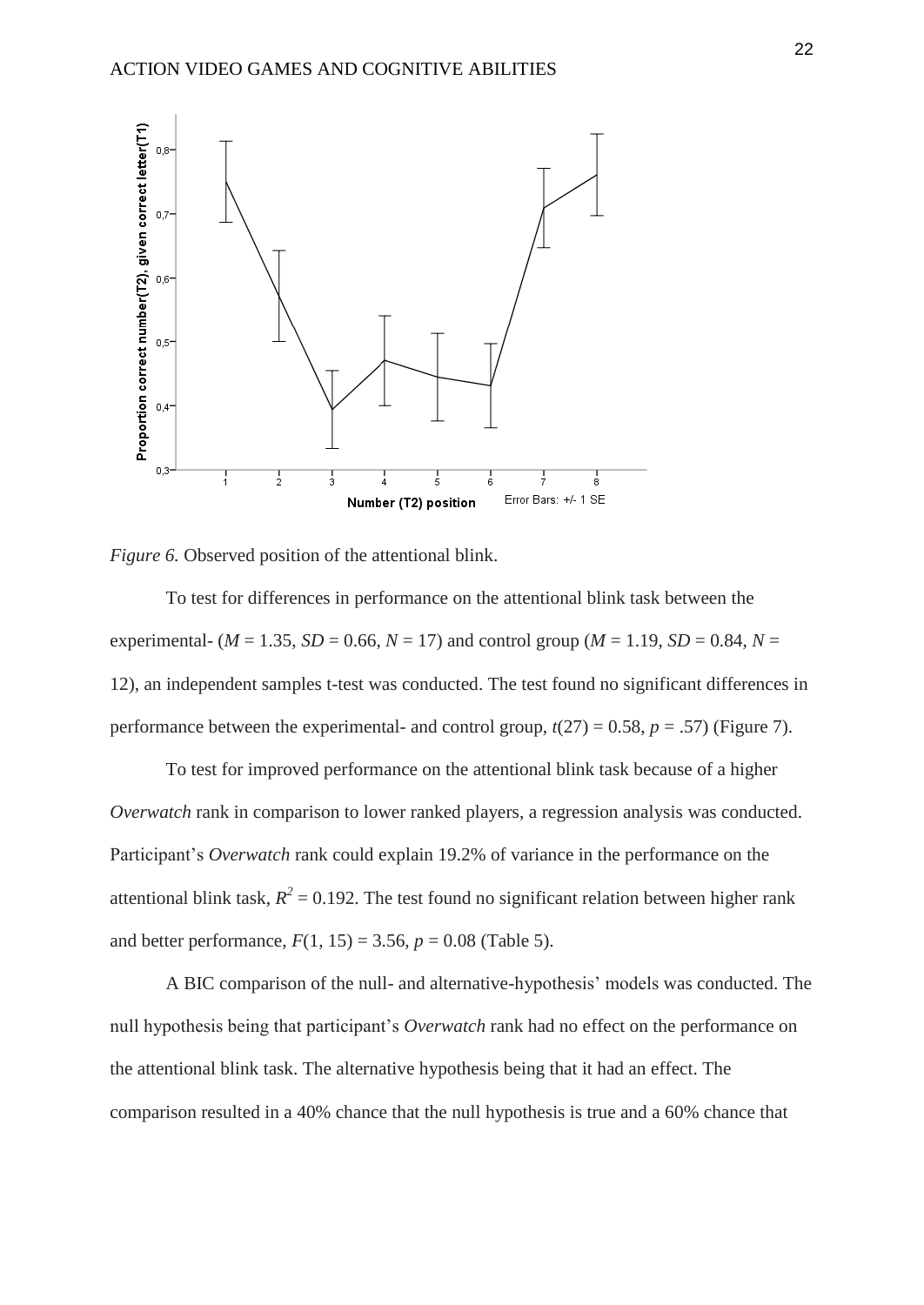the alternative hypothesis is true, given the data,  $P_{BIC}(H_0|D) = 0.4$ ,  $P_{BIC}(H_1|D) = 0.6$ ,  $n = 17$ ,

 $SSE<sub>0</sub> = 6.96$ ,  $SSE<sub>1</sub> = 5.62$ ,  $\triangle ABC = -0.79$ ,  $BF = 0.67$ ) (Table 5).



*Figure.* 7. Position of the attentional blink by condition.

**Change detection task.** To test for differences in performance on the change detection task between the experimental-  $(M = 2.18, SD = 0.37, N = 17)$  and control group (*M*  $= 2.14$ , *SD* = 0.29, *N* = 12), an independent samples t-test was conducted. The test found no significant differences in performance between the groups,  $t(27) = 0.27$ ,  $p = .79$  (Table 4).

To test for improved performance on the change detection task because of a higher *Overwatch* rank in comparison to lower ranked players, a regression analysis was conducted. Participant's *Overwatch* rank could explain 5.9% of variance in the performance on the change detection task,  $R^2 = 0.059$ . The test found no significant relation between higher rank and better performance,  $F(1,15) = 0.94$ ,  $p = .35$  (Figure 8).

A BIC comparison of the null- and alternative-hypothesis' models was conducted. The null hypothesis being that participant's *Overwatch* rank had no effect on the performance on the change detection task. The alternative hypothesis being that it had an effect. The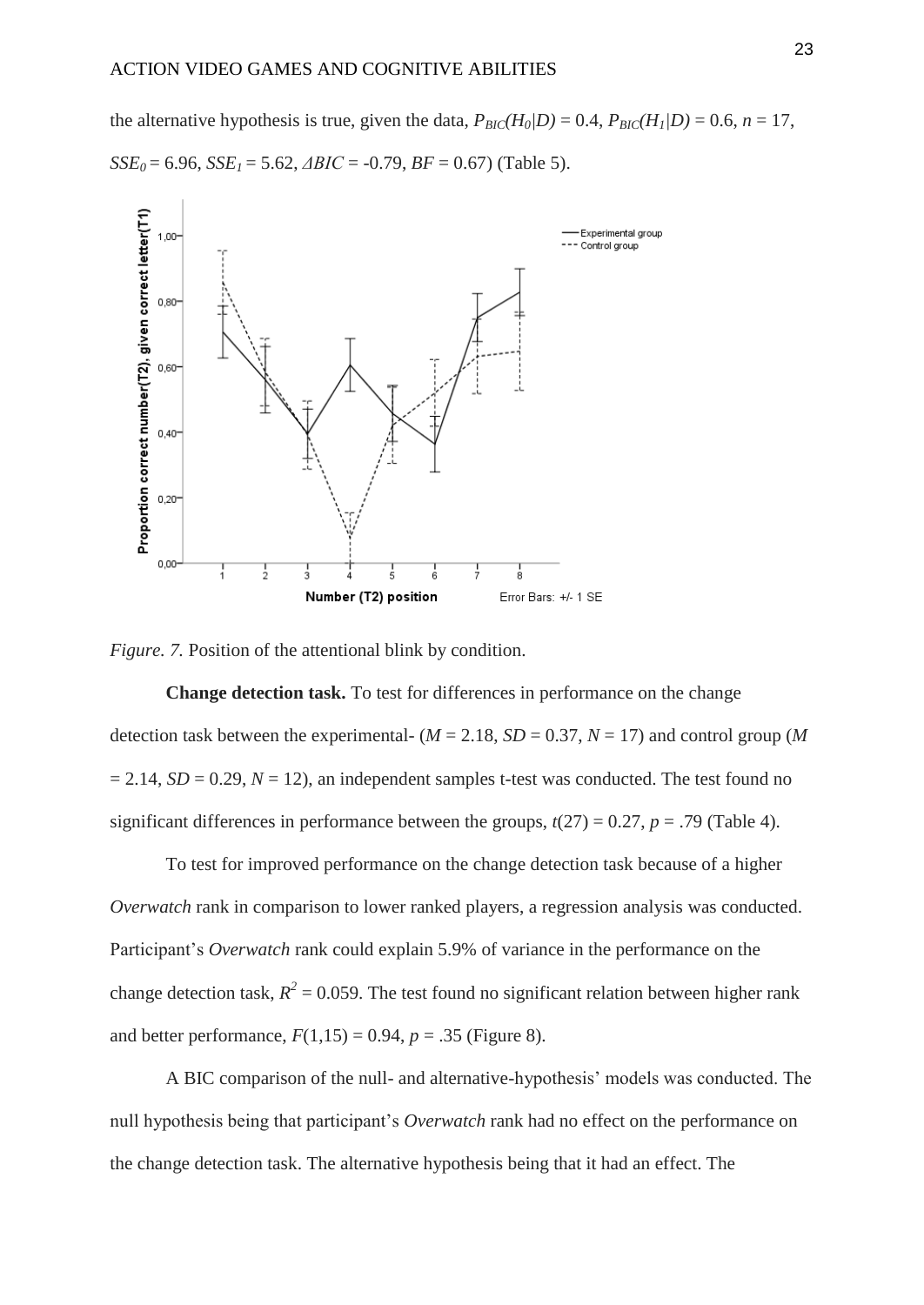comparison resulted in a 1% chance that the null hypothesis is true and a 99% chance that the alternative hypothesis is true, given the data,  $P_{BIC}(H_0/D) = 0.01$ ,  $P_{BIC}(H_1/D) = 0.99$ ,  $n = 17$ ,  $SSE<sub>0</sub> = 0.27$ ,  $SSE<sub>1</sub> = 0.14$ ,  $\triangle BIC = -8.4$ ,  $BF = 0.02$  (Figure 8).





**UFOV task.** To test whether the UFOV task measured differences in participant's performance based on the stimuli being in the left or right half of the screen (which would impair its validity), a paired samples t-test was conducted. The test found no significant difference in performance between stimuli appearing on the right ( $M = 0.92$ ,  $SD = 0.09$ ,  $N =$ 29) or left ( $M = 0.93$ ,  $SD = 0.07$ ,  $N = 29$ ) side of the screen,  $t(28) = 0.81$ ;  $p = .42$ .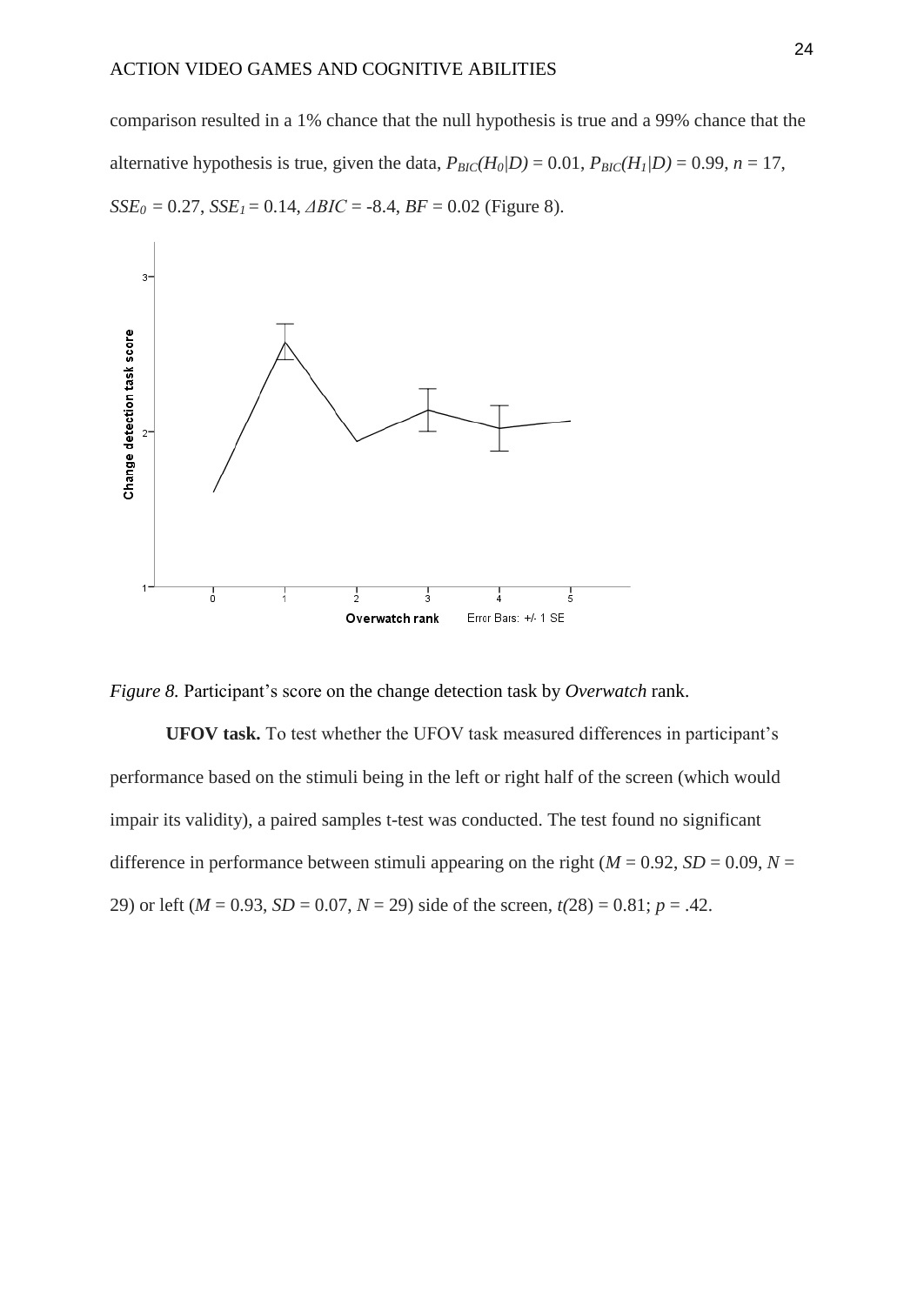

*Figure* 9. UFOV score for participants by condition (from 0 to  $\pi$ , due to arcsine transformation).

The descriptive statistics indicated a possible ceiling effect for the useful UFOV task (Table 1). The plot of participant's scores shows that this is the case (Figure 9). Most participants showed perfect or almost perfect scores on the task (on a scale of 0 to  $\pi$ , because of the arcsine transformation), undermining its validity.

To test for differences in performance on the UFOV task between the experimental-  $(M = 2.72, SD = 0.36, N = 17)$  and control group  $(M = 2.6, SD = 0.37, N = 12)$ , an independent samples t-test was conducted. The test found no significant differences in performance between the groups,  $t(27) = 0.89$ ,  $p = .38$  (Table 4).

To test for improved performance on the UFOV task because of a higher *Overwatch* rank in comparison to lower ranked players, a regression analysis was conducted. Participant's *Overwatch* rank could explain 2.7% of variance in the performance on the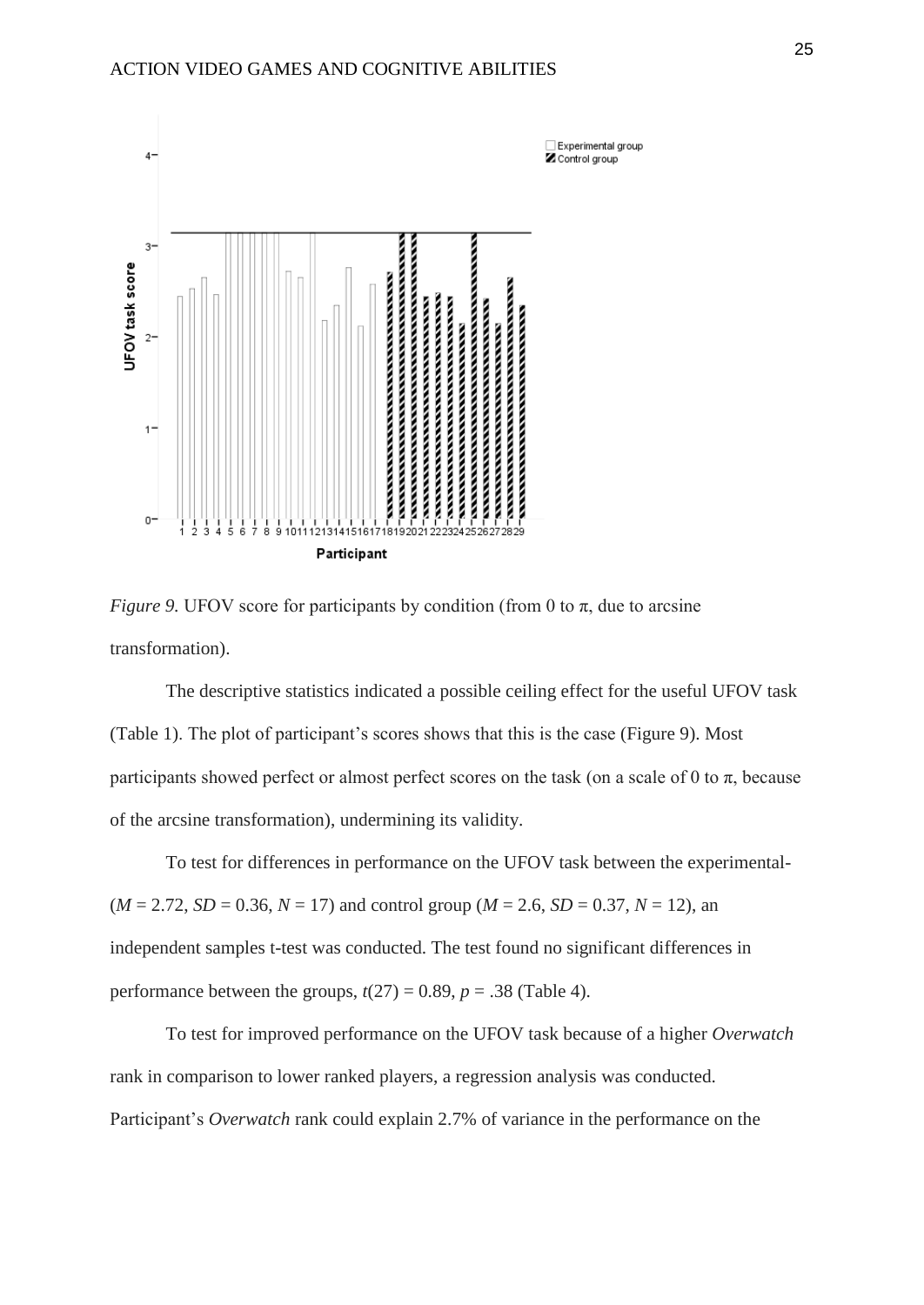UFOV task,  $R^2 = 0.027$ . The test found no significant relation between higher rank and better performance,  $F(1, 15) = 0.42$ ,  $p = .53$  (Table 5).

A BIC comparison of the null- and alternative-hypothesis' models was conducted. The null hypothesis being that participant's *Overwatch* rank had no effect on the performance on the UFOV task. The alternative hypothesis being that it had an effect. The comparison resulted in a 17% chance that the null hypothesis is true and a 83% chance that the alternative hypothesis is true, given the data,  $P_{BIC}(H_0|D) = 0.17$ ,  $P_{BIC}(H_1|D) = 0.83$ ,  $n = 17$ ,  $SSE_0 = 0.19$ ,  $SSE<sub>1</sub> = 0.13$ , *ΔBIC* = -3.1, *BF* = 0.21 (Table 5).

Table 5.

|  |  |  | Results of regression- and BIC analysis by condition. |
|--|--|--|-------------------------------------------------------|
|  |  |  |                                                       |

|                  | Regression analysis |      |         | <b>BIC</b> analysis |       |                  |                  |
|------------------|---------------------|------|---------|---------------------|-------|------------------|------------------|
| Task             | $\boldsymbol{B}$    | SEB  | $\beta$ | $\boldsymbol{F}$    | $R^2$ | $P_{BIC}(H_0 D)$ | $P_{BIC}(H_1 D)$ |
| Stroop task      |                     |      |         |                     |       | 0.8              | 0.2              |
| Attentional      | $-0.21$             | 0.11 | $-0.44$ | 3.56                | 0.19  | 0.6              | 0.4              |
| blink task       |                     |      |         |                     |       |                  |                  |
| Change           | $-0.07$             | 0.07 | $-0.24$ | 0.94                | 0.06  | 0.01             | 0.99             |
| detection        |                     |      |         |                     |       |                  |                  |
| task             |                     |      |         |                     |       |                  |                  |
| <b>UFOV</b> task | $-0.04$             | 0.07 | $-0.17$ | 0.42                | 0.03  | 0.17             | 0.83             |

*Note*. No significant results observed for the regression analysis.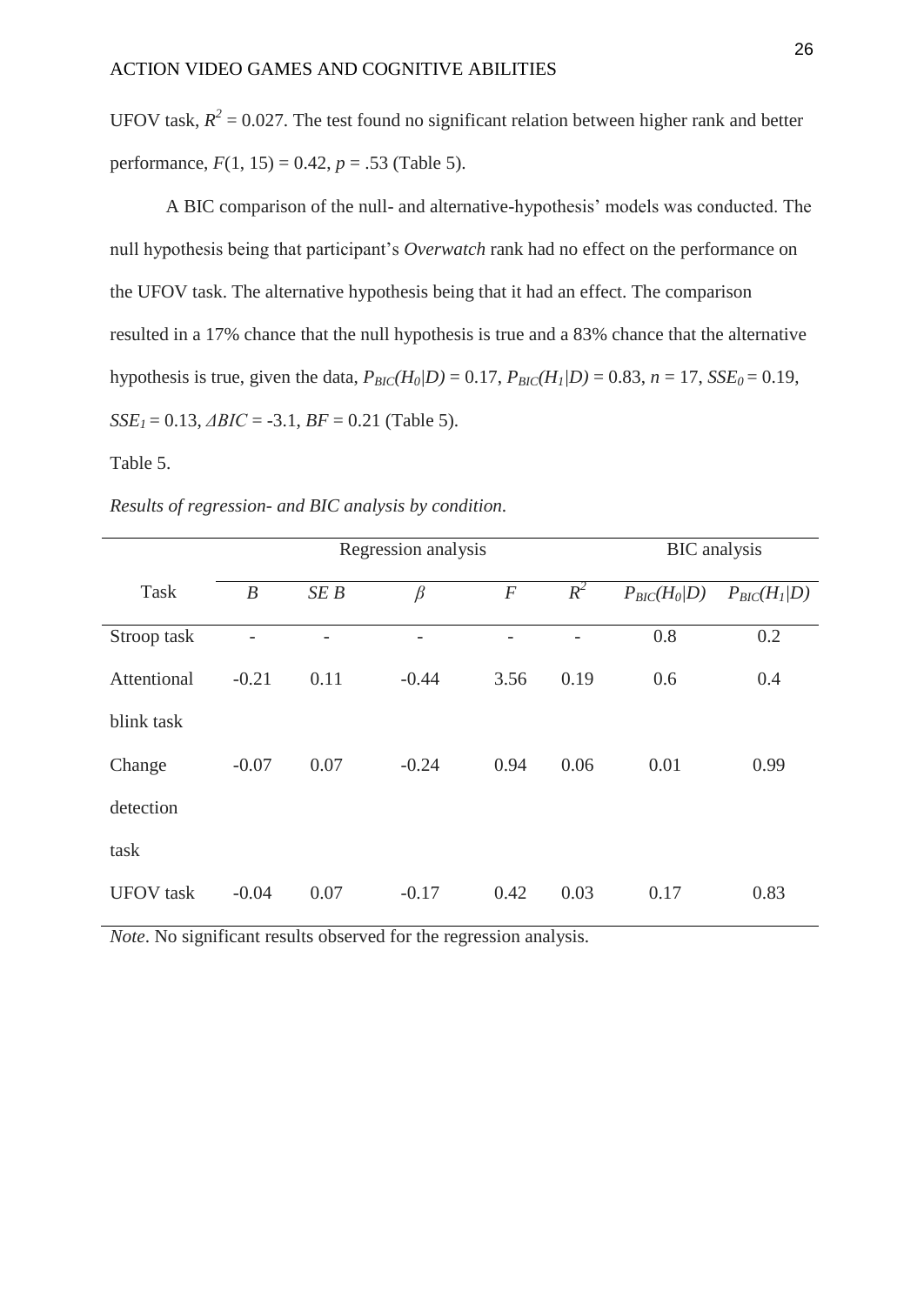

*Figure 10.*  $\mathbb{R}^2$  for regressions (grey bars) compared to chance of alternative hypothesis being correct given the data for BIC (black line), by task.

**Factor analysis.** To assess whether a common factor was underlying the psychophysical measurements, a confirmatory factor analysis was conducted. The factor analysis found two significant components underlying the variables' scores with eigenvalues greater than 1, explaining 65.59% of variance in the data. Model fit was good, with Chi square indicating no significant differences between the modeled and actual variances,  $X^2 =$  $4.23; p = 0.65; X^2/df = 0.71; RMSEA = 0.$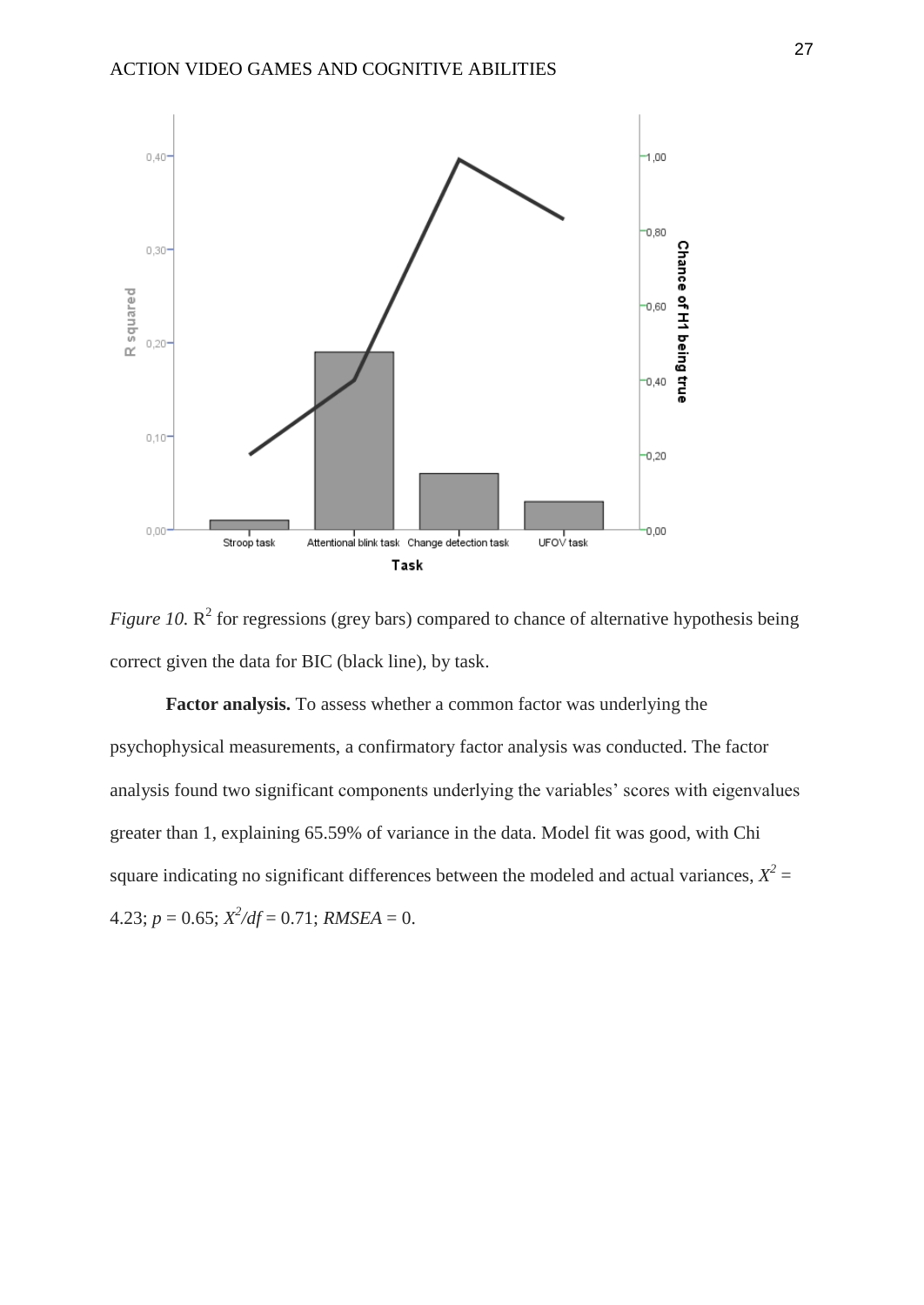

*Figure 11*. Factor loadings of the four tasks on the two discovered factors.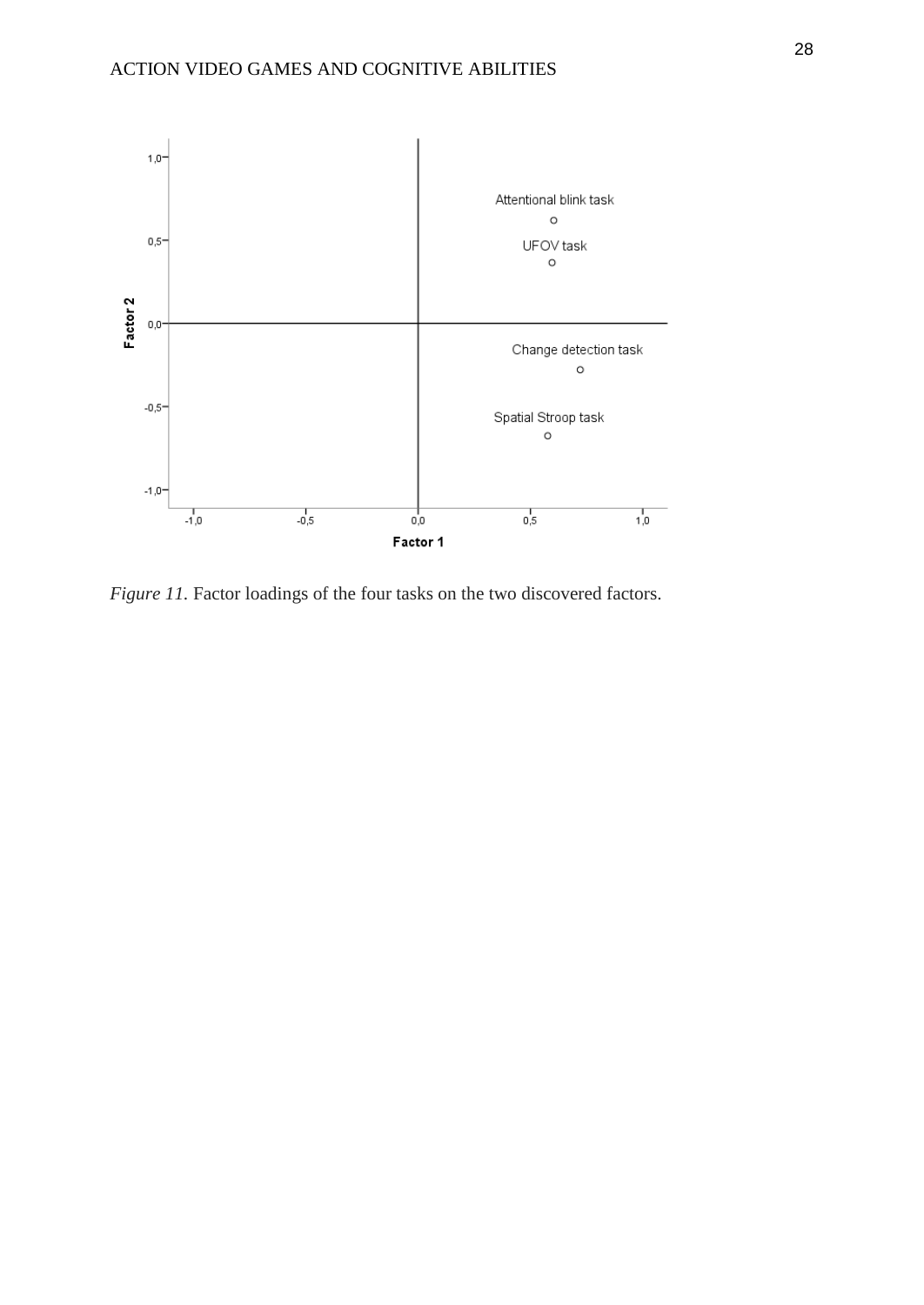#### **Discussion**

The purpose of this study was to examine the link between playing AVGs and cognitive abilities. Different methods of measurement were employed, with the intend to broaden the methodological spectrum of measuring differences in psychophysical abilities, related to video game experience. Further was this study focused on the effects of playing one particular CMAVG (*Overwatch*). This was hypothesized to show even greater differences in psychophysical performance between players and non-players, than similar studies have found with less competitive games (Castel et al., 2005; Colzato, Van Leeuwen, Van Den Wildenberg & Hommel, 2010; Dye et al., 2009; Chisholm et al., 2010; Donohue et al., 2010; Green & Bavelier, 2012; Spence & Feng, 2010). Additionally was the competitive nature of *Overwatch* hypothesized to produce differences in performance on psychophysical measurements based on the player's positioning in the in-game ranking system.

The psychophysical tests measured no significant differences in attentional control, temporal attentional capacity, visual working memory capacity or spatial distribution of attention in the peripheral vision between *Overwatch* players and non-action-video-game players. The regression analysis did not reveal a significant effect of *Overwatch* players' rank on the performance in any of the psychophysical measurements. The BIC comparison did yield results suggesting a possible effect of *Overwatch* rank on visual working memory capacity and spatial distribution of attention in the peripheral vision. Reasons for the failure to detect any differences using significance testing as well as the validity of the tests, the value of this study in comparison to other similar studies and the differences in the statistical analysis, will be discussed in the following.

The analysis of the data obtained from the attentional blink task did not yield any significant differences. The task did however detect the attentional blink. It could be observed and was statistically significant for a placement of T2 3 to 6 letters (166 to 415 ms) after T1.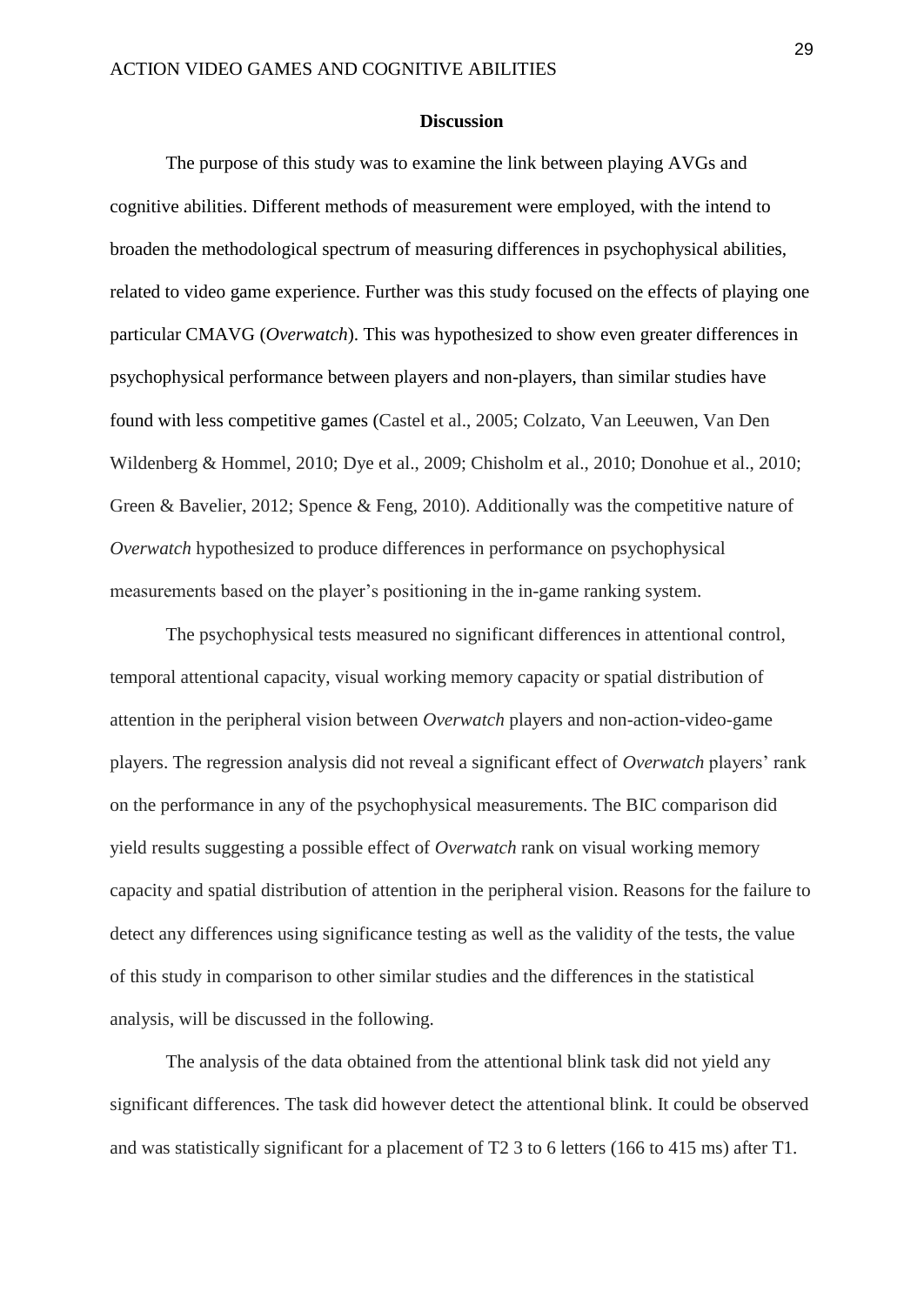This is comparable to Raymond et al.'s (1992) findings, which detected the blink between 180 and 450 ms after T1. Interesting is that the present study, compared to other similar studies, employed a short presentation time of 83 ms (Achtman et al., 2008). This indicates that using a shorter presentation time will still produce an attentional blink, while possibly making the task more sensitive to high-end performance differences.

This study's attentional blink task consisted of only 40 trials. This is lower than the 90 to 180 trials that were conducted by Raymond et al. (1992) and was done to reduce the effect that fatigue might have on the task performance, since the attentional blink task was the most demanding out of all four tests used. The trial number was not too low however, since the concept of interest, the attentional blink, could still be observed.

One interesting finding of the observed attentional blink, is that its exact distribution seemed different for the two conditions. Superimposing both distribution over one another shows this (see Figure 7). The control group falls below 10% accuracy at T2 position 4, while the experimental group shows higher accuracy for position 4 when compared with position 3 or 5. This suggests that a difference in performance might have been detectable for T2 position 4. The statistical tests however could not reveal this difference in performance, as both distributions taken together show a larger attentional blink. The failure to detect a difference in performance on the attentional blink task might thus have been a product of the two conditions' accuracy distributions cancelling out each other's extreme values in such a way, that the observed attentional blink appeared to be larger than it was for the individual conditions.

The BIC analysis delivered highly interesting results, suggesting a positive influence of higher *Overwatch* rank on performance for both the change detection- (chance of 99%) and UFOV task (chance of 80%). Since the UFOV task has had shortcomings in its design that will be discussed later, is especially the change detection task's difference in performance of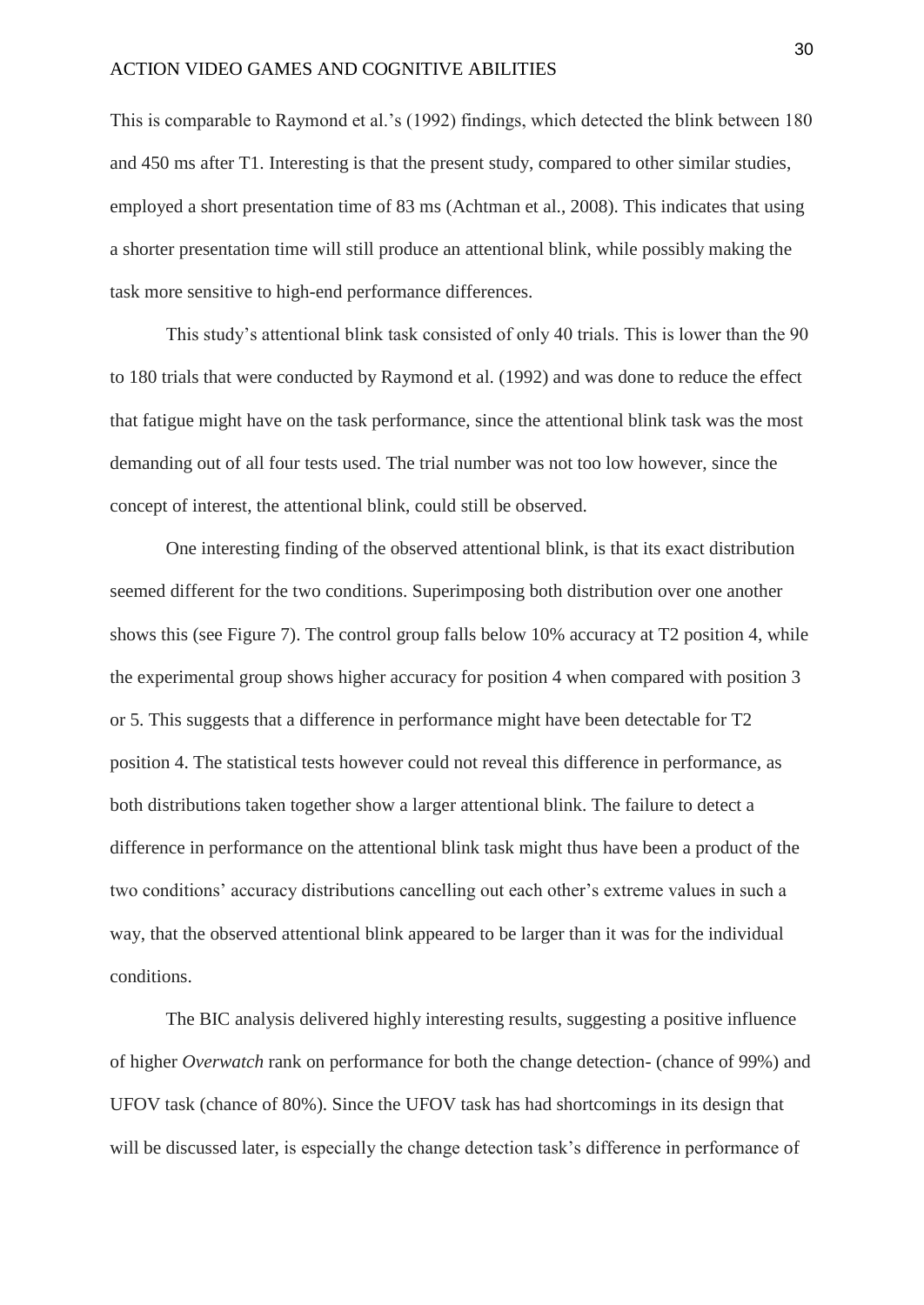interest. The change detection task's performance difference within the experimental group, is the only effect that was detected as hypothesized. The observed difference is however not in the theorized direction (Figure 8). The figure shows that lower ranked players actually performed better than higher ranked players. Interestingely is this difference largely because of participants with rank 1 (*bronze)* performing better than other ranks. This seems counterintuitive, as rank 1 players performed better than both non-ranked players (rank 0) and higher ranked players. It is possible that this difference was observed because of some intrinsic value of players on rank 1. Lower ranks might promote advantages in cognitive abilities more than higher ranks, which require more knowledge specific to the game learned by practice (e.g., knowledge of the map layout or specific combinations of weapons). I.e., players learn highly specific tricks as they gain experience, giving them an advantage over less experienced players, which have to rely more on their raw cognitive abilities to reach their in-game goal. Differences in cognitive ability might have a stronger influence on performance on lower ranks because of this. This in turn would explain why rank 1 players performed better, namely that the higher ranked players rely more on abilities not measured in the psychophysical tests (knowledge specific to the game).

Another interesting aspect of finding a within group difference on the change detection task, is that the t-test could not detect a between group difference. The combination of finding a difference within the experimental group, based on an estimator of skill (the *Overwatch* rank), with the failure to find a difference compared to the control group that is supposed to be completely unskilled in the game, indicates that the control group might not have been less skilled at all. Rather was the experimental group already sectioned into skill categories (the *Overwatch* rank), while the control group was not. Both populations might possess similar distributions of visual working memory capacity, only that the experimental group was already categorized into levels of skill, of which visual working memory capacity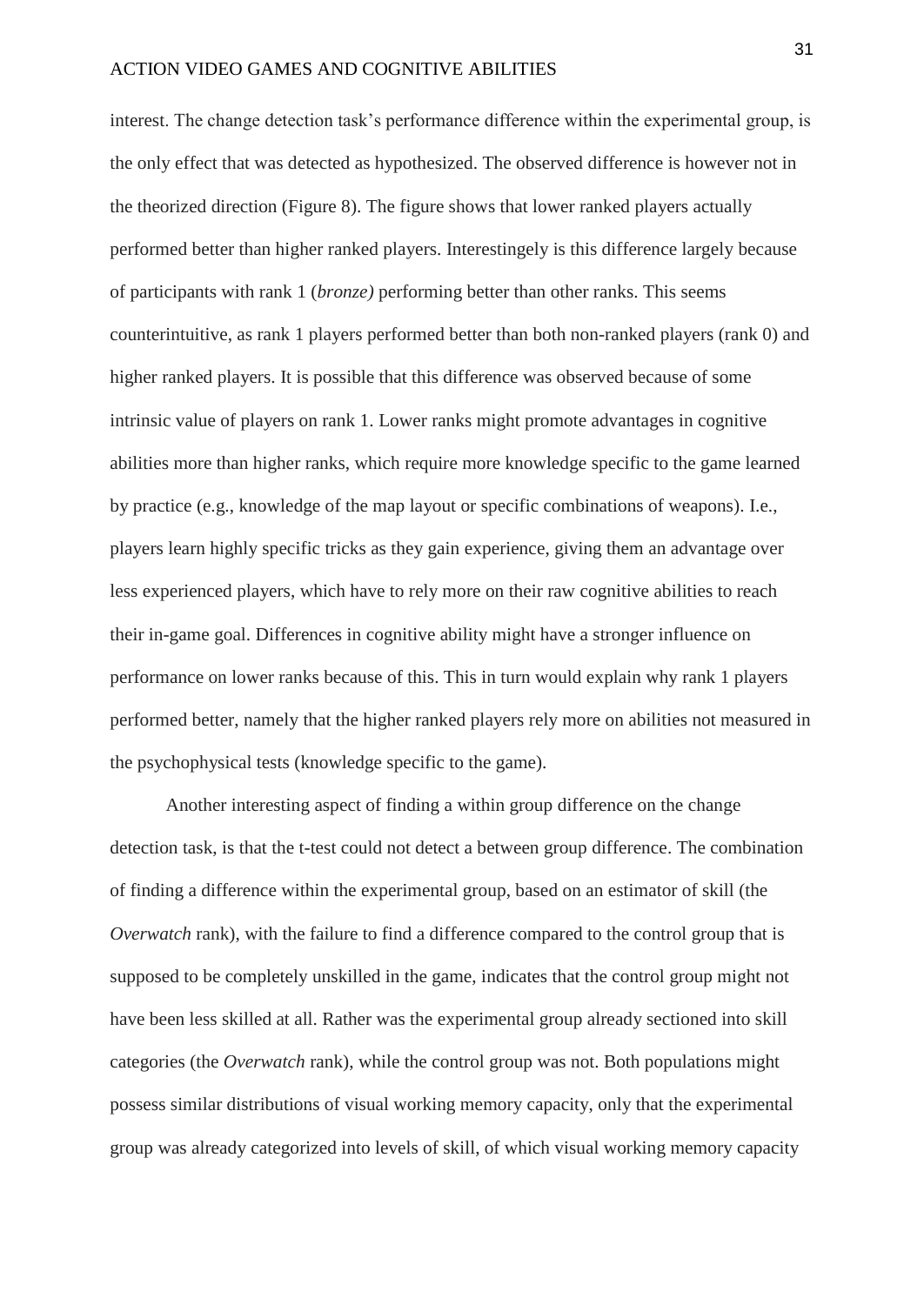is a determinant. The difference in performance on the change detection task based on *Overwatch* rank might thus have been found within the control group as well, only were they never categorized based on their psychophysical performance, prior to this study .

# **Limitations**

A spatial Stroop task instead of a more common color based Stroop task was used (Kronenberger et al., 2005). The spatial version of the Stroop task was hypothesized to be more fitting to the situations commonly encountered in an AVG. Unsworth et al. (2015) used a similar version of the spatial Stroop task, one main difference being that the incongruent condition had a much lower chance of appearing. The present study's spatial Stroop task opted for a 50% chance of the incongruent condition appearing. This was done to reduce any effect that vigilance may have on the participant's performance. However the incongruent condition having a low chance of appearance may result in a higher Stroop effect. The participant is not as prepared for an incongruent trial when they have a low chance of appearing, resulting in longer reaction time on the incongruent trials. This results in a greater Stroop effect, which in turn makes the test more sensitive to performance differences. Unsworth et al. (2015) conversely found a much greater Stroop effect (137.12 ms) than the present study (30 ms). The low Stroop effect may partly be to blame for the ANOVA's failure to find a significant influence of the trial's condition (congruent vs incongruent) or the particiapant's condition (experimental vs control and *Overwatch* rank) on the participant's performance. A greater Stroop effect would have increased the chance for the analysis to find a significant effect. Opting for a low chance of the incongruent condition appearing might thus be the overall more sensitive approach, since it seems to increase the observed Stroop effect. This in turn makes finding differences more likely.

The scores on the UFOV task were near perfect for every participant, indicating a ceiling effect. This might have been due to the fact that participants were asked to mostly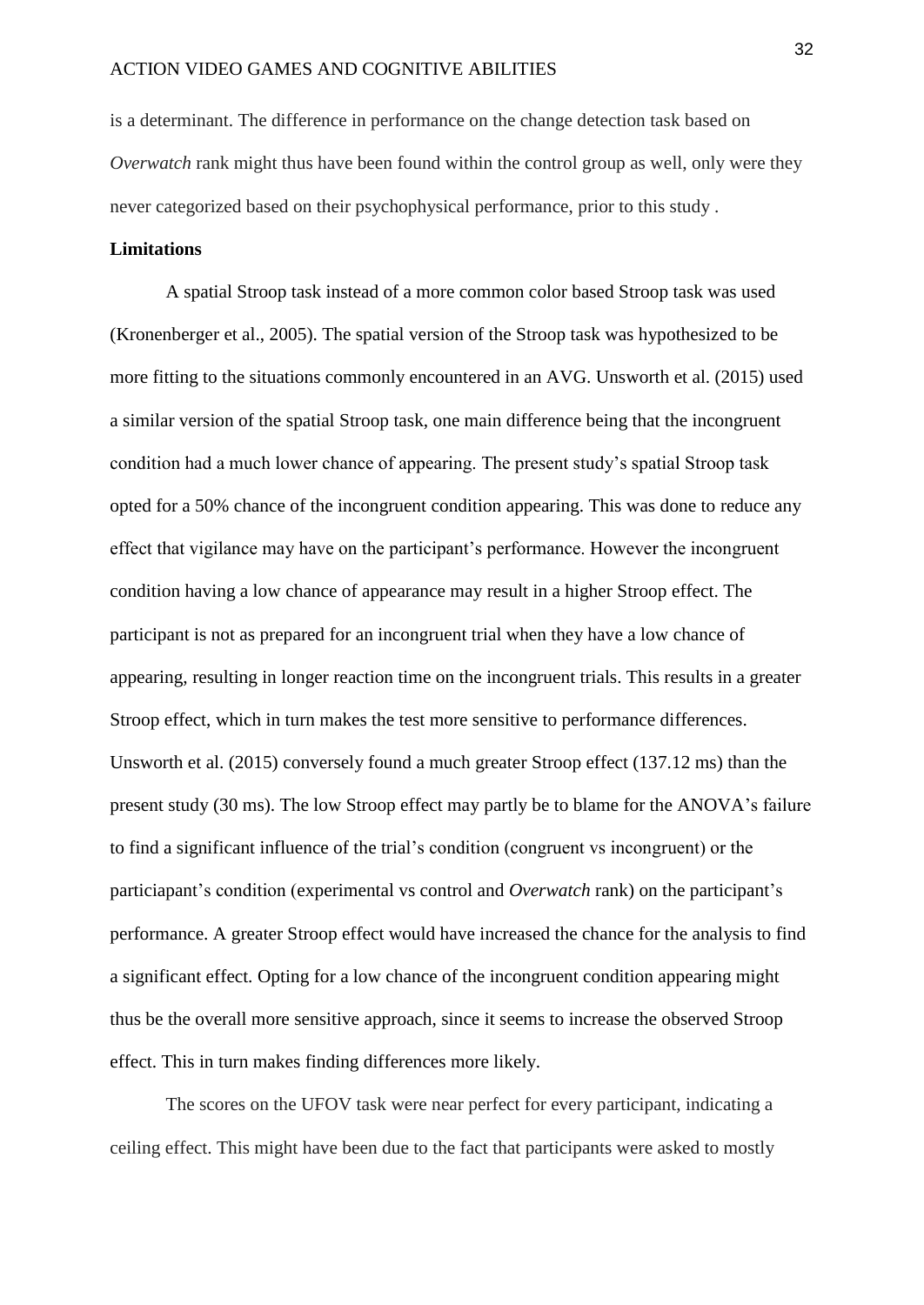control their distance to the screen themselves. Participants may have been too far away from the screen, for the task to be difficult, due to this. Further was the stimulus presentation time of 200 ms too long. Other studies have used much shorter appearances of 60 to 90 ms (Ball et al., 1988; Sekuler et al., 2000). The reason for this study's long presentation time was to exclude any effect that processing speed may have on the performance. This however made the task too easy, suggesting a presentation time of 60 to 90 ms, or a slightly longer one combined with heavy masking might be more effective.

A confirmatory factor analysis was conducted, as a tool to assess internal validity. The intention being that one factor would be found on which all tasks load heavily, since all tasks' performance was hypothesized to be partly depending on one factor, playing *Overwatch*. The factor analysis revealed not one, but two components underlying the data, explaining 65.59% of variance. 65.59% of variance is low for two factors explaining four variables. By chance one would expect 50% of variance explained. The unexpected outcome of the factor analysis can partially be blamed on the shortcomings (as discussed) of some of the tests used. The attentional blink- and UFOV tasks loaded highly positively on both factors (see Figure 11). The change detection- and spatial Stroop tasks loaded positively on one- and negatively on the other factor. This leads to the four tests building pairs of two. This suggests that the ceiling effect in case of the UFOV task and the high difficulty of the attentional blink task, may have had a limiting effect on the variance produced by participant's performance. I.e., the distribution of scores could not display itself as it did for the other two tasks, which in turn produced highly positive factor loadings on a second factor, where the other two more valid tasks, show negative loadings. The first factor might thus represent the concept of interest, the influence of *Overwatch* play on the measured abilities. The second factor would then conversely represent 'anomalies' in the variance of results produced, due to floor- or ceiling effects. This explains why the second factor splits the tasks into a pair of 'robust' tests and a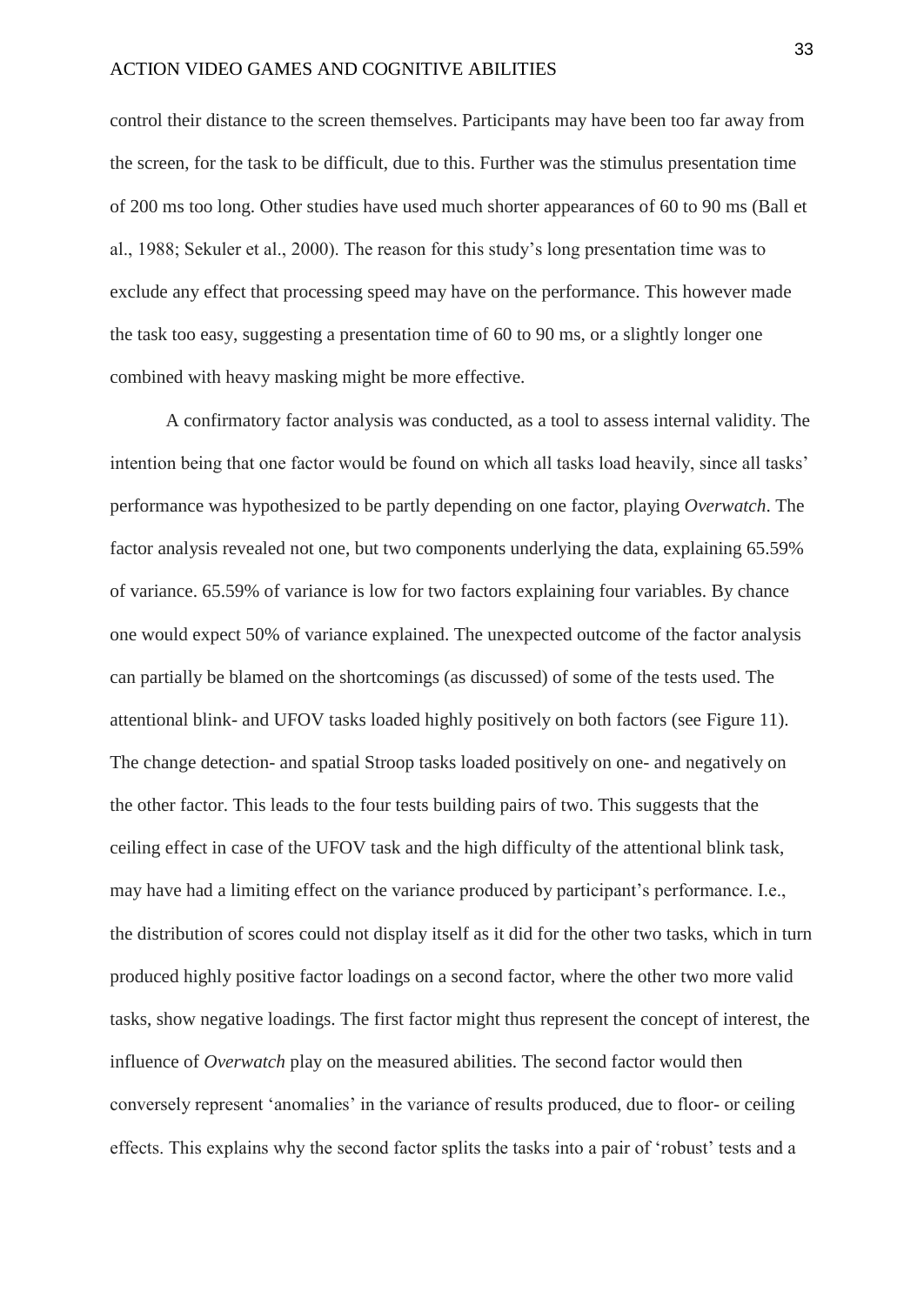pair of tests that have been diagnosed with shortcomings. This underlines the problematic validity of the attentional blink- and UFOV task.

The reasons for the failure of the attentional blink- and change detection tasks to find significant performance differences partly lie in the chosen methods of sampling and analysis. One of the problems that comes with convenience sampling, is the fact that the size of the control and experimental conditions cannot easily be controlled. This lead to the experimental group having 17 participants, while the control group only had 12. While this does not undermine the validity of the study, is it detrimental to the power of the statistical analysis. The significance analysis' power to detect a significant difference is partly governed by the smallest group's sample size, meaning the small control group diminished the chance to detect a difference. This made finding significant differences less likely, which in turn is partly responsible for not finding most of the hypothesized results.

One central motivation for this study was to research the possibility of high level video game players showing an even higher performance on psychophysical measurements than lower level ones. The sampling method of convenience sampling however did not yield the kind of elite players needed to confirm such a hypothesis. The mean *Overwatch* rank in the experimental group was 'Gold', this is the third worst of the seven ranks in *Overwatch* (Overwatch (video game), 2017). This means that while the participants played semicompetitively, did they not do so at a high level. This is crucial as only playing at the top level can provide the kind of 'cut-throat', competitive environment, which promotes skill and severely punishes lack of it. Exactly this environment was what was hypothesized to yield higher performance on the psychophysical measurements. The fact that participants were not commonly playing in this environment is partly to blame for the lack of significant results.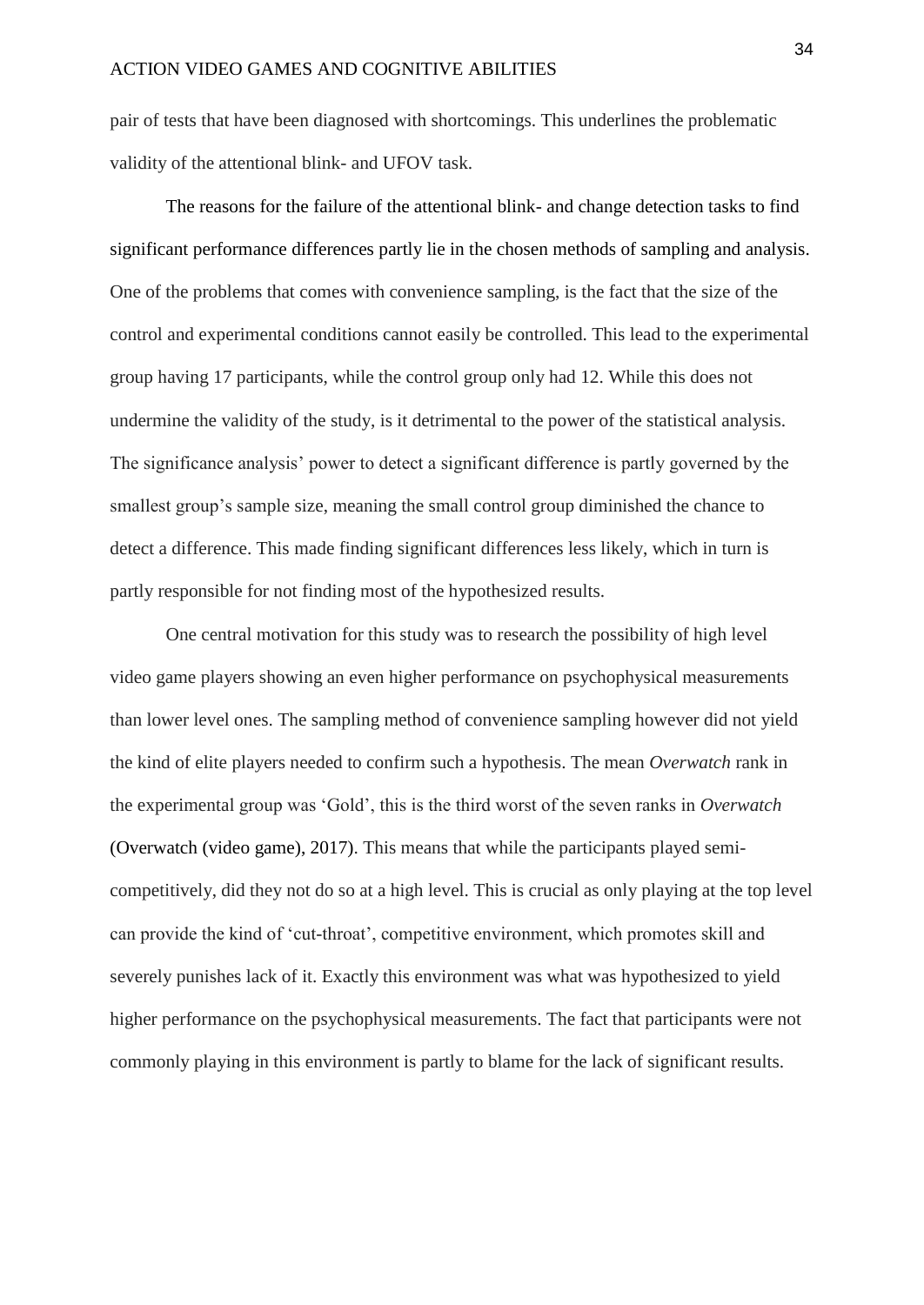#### **Future research**

This study's change detection tasks' main difference with one used in a similar study was that a mask was being shown after every stimulus (Anguera et al., 2013). The lack of ceiling or floor effects suggests that adding a mask might be beneficial to the task, as it diminishes any effect that an "afterimage" of the shown squares might have on the participant's performance. Future studies should thus consider masking the stimuli in their change detection task.

Contrary to having a low median rank in the experimental group being a limitation, do the change detection task's results suggest that the opposite might be true. It could actually be the group for which the difference in cognitive abilities is greatest, when compared to nonplayers. Future research might thus consider performing additional experiments with some representation of an in-game rank, to confirm such a hypothesis.

According to the BIC analysis had *Overwatch* rank a 99% chance of having an influence on the performance in the change detection task. This makes it highly surprising that the regression analysis was not able to find a significant influence. This failure to find an influence, highlights that significance testing is often not a useful tool, when trying to answer the question: "Which is more likely, the alternative- or null-hypothesis?". Significance testing does not answer this question, although researchers often act like it does. Rather does it answer the question: "How likely is the observed data, given that the null-hypothesis is correct?" What research using significant testing have been doing is to use  $P(D|H_0)$  (the chance for the data to be observed given that the null-hypothesis is correct) as a substitute for  $P(H<sub>0</sub>|D)$  (the chance that the null-hypothesis is correct, given the data) (Masson, 2011). These two statements however are far from equivalent. The formula used for the transition of one to the other is Bayes theorem (equation 6):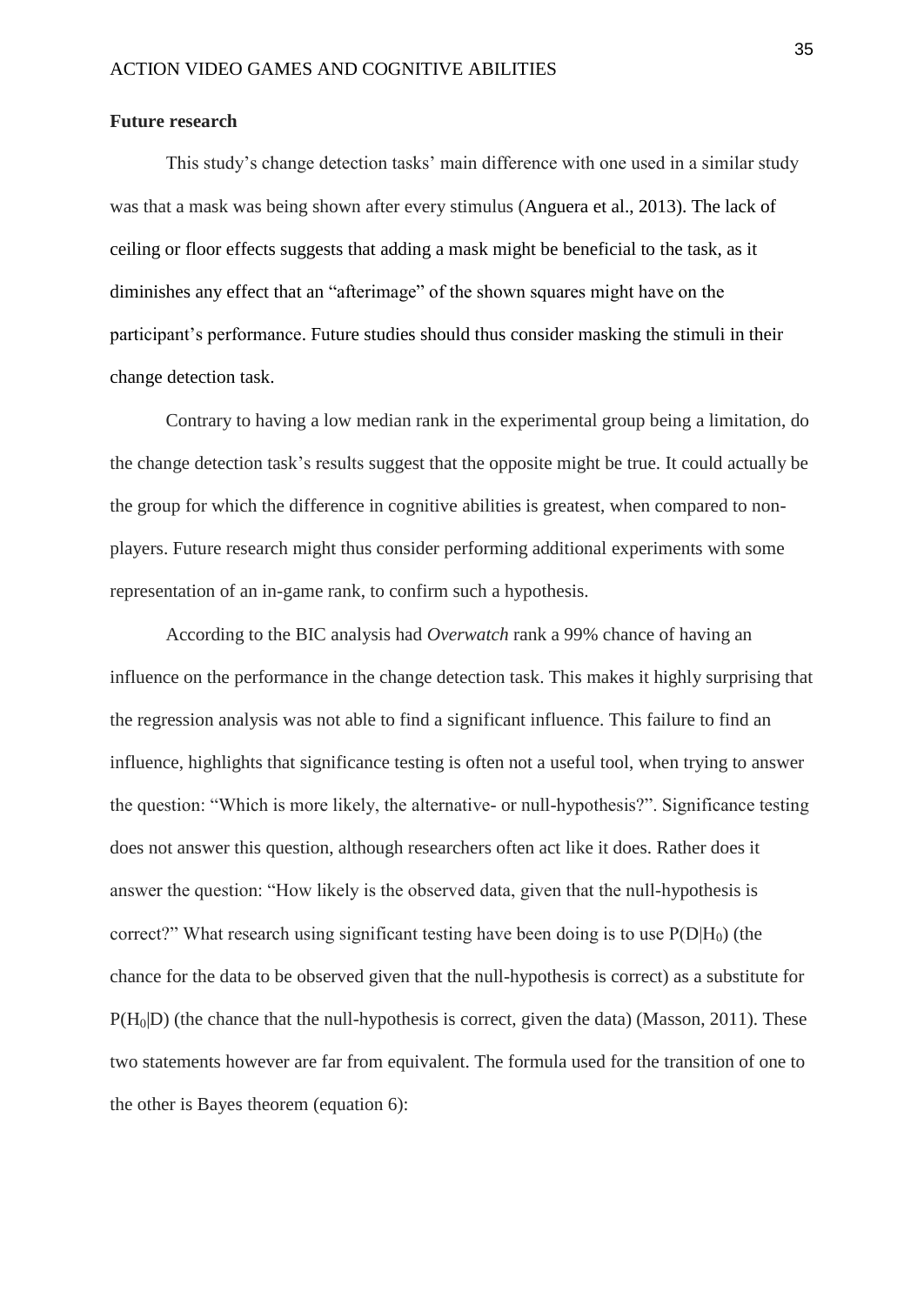$$
P(A|B) = \frac{P(B|A) P(A)}{P(B)}\tag{6}
$$

It is obvious that this is very different from using  $P(D|H_0) = P(H_0|D)$  as a basis for analysis. What the Bayesian model selection process does, is actually answer the question "Which is more likely, the alternative- or null-hypothesis?".

The results of the Bayesian analysis for the change detection task indicate, that researchers should consider switching to Bayesian methods of analysis, or at least use both significance testing and Bayesian analysis. This is not a new notion, however was the impact limited until now (Wagenmakers, 2007). Part of the reason for this might be that Bayesian analysis is not as trivial to conduct as significance testing. Researchers in the social sciences might not always have the know-how to be able to conduct a Bayesian analysis. However frameworks do exist that render this almost as easy as significance testing (Masson, 2011). **Implications**

Overall can this study's failure to find significant results not be attributed to other studies finding relations were there weren't any. Too many shortcomings in the sampling and measurements make it impossible to judge this study's results as any indicator for the relation between gaming behavior and performance on psychophysical skills. This study is however not without merit. Modified measurement methods were used to (mostly) great effect, expanding the literature on methods to measure psychophysical skills with. Additionally does this study demonstrate the usefulness of including Bayesian analysis in the statistical testing procedure. Future research should focus on applying these methods in new environments to further solidify their performance in this study. Further is the study of competitive video game players psychophysical skills still an exciting prospect, needing of more research into the sort of skills these individuals possess.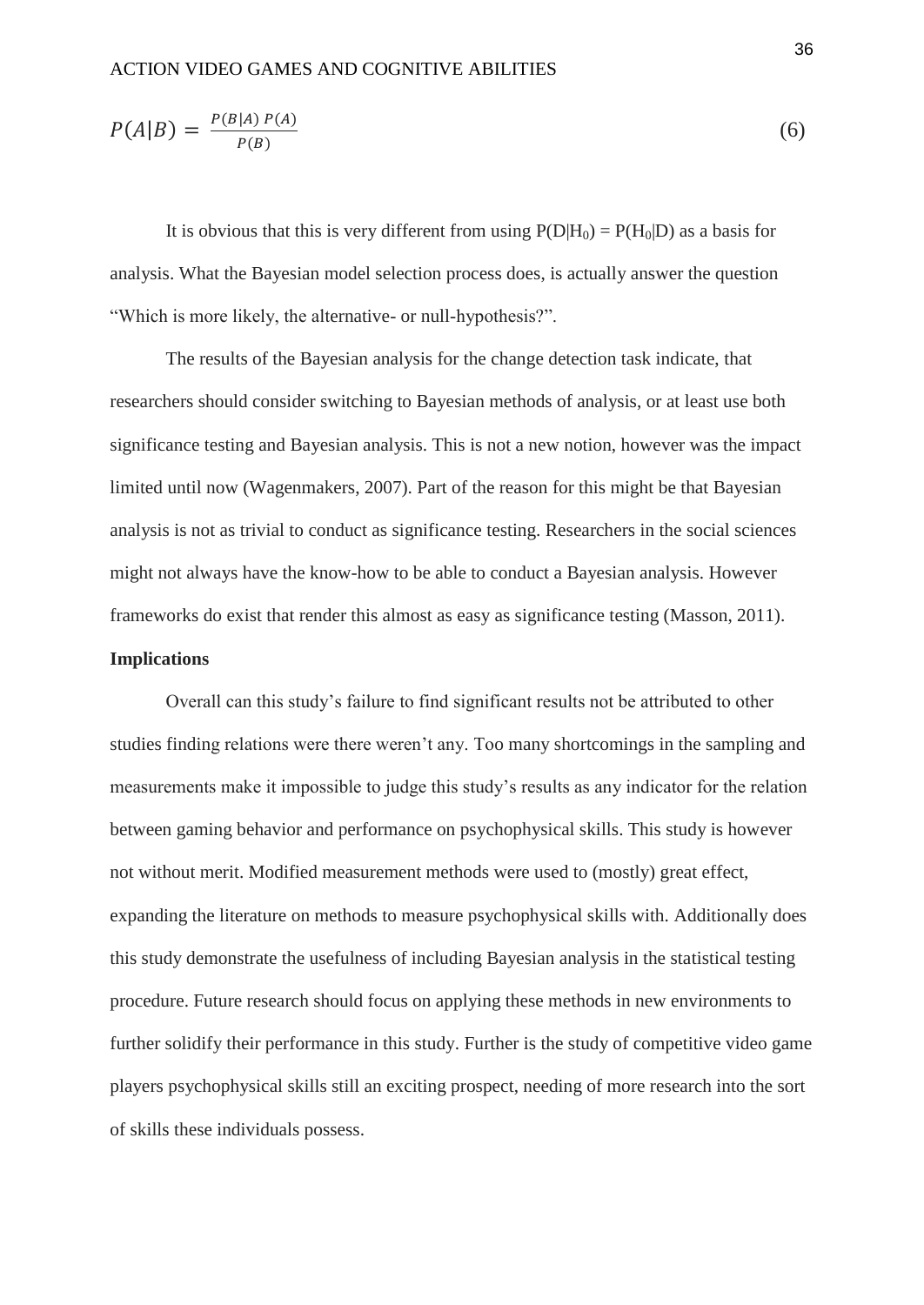#### **References**

- Achtman, R. L., Green, C. S., & Bavelier, D. (2008). Video games as a tool to train visual skills. *Restorative Neurology and Neuroscience*, *26*(4-5), 435–446. Retrieved from https://www.ncbi.nlm.nih.gov/pmc/articles/PMC2884279/
- Anguera, J. A., Boccanfuso, J., Rintoul, J. L., Al-Hashimi, O., Faraji, F., Janowich, J., Kong, E., Larraburo, Y., Rolle, C., Johnston, E. & Gazzaley, A. (2013). Video game training enhances cognitive control in older adults. *Nature*, *501*(7465), 97-101. Retrieved from https://www.ncbi.nlm.nih.gov/pmc/articles/PMC3983066/
- Ball, K. K., Beard, B. L., Roenker, D. L., Miller, R. L., & Griggs, D. S. (1988). Age and visual search: Expanding the useful field of view. *JOSA A*, *5*(12), 2210-2219. doi: 10.1364/JOSAA.5.002210
- Barrett, B. (2017, January 27). Overwatch passes 25 million player milestone, just gettingsilly now. Retrieved from https://www.pcgamesn.com/overwatch /overwatch-sales-numbers
- Boot, W. R., Kramer, A. F., Simons, D. J., Fabiani, M., & Gratton, G. (2008). The effects of video game playing on attention, memory, and executive control. *Acta psychologica*, *129*(3), 387-398. doi: 10.1016/j.actpsy.2008.09.005
- Castel, A. D., Pratt, J., & Drummond, E. (2005). The effects of action video game experience on the time course of inhibition of return and the efficiency of visual search. *Acta psychologica*, *119*(2), 217-230. doi: 10.1016/j.actpsy.2005.02.004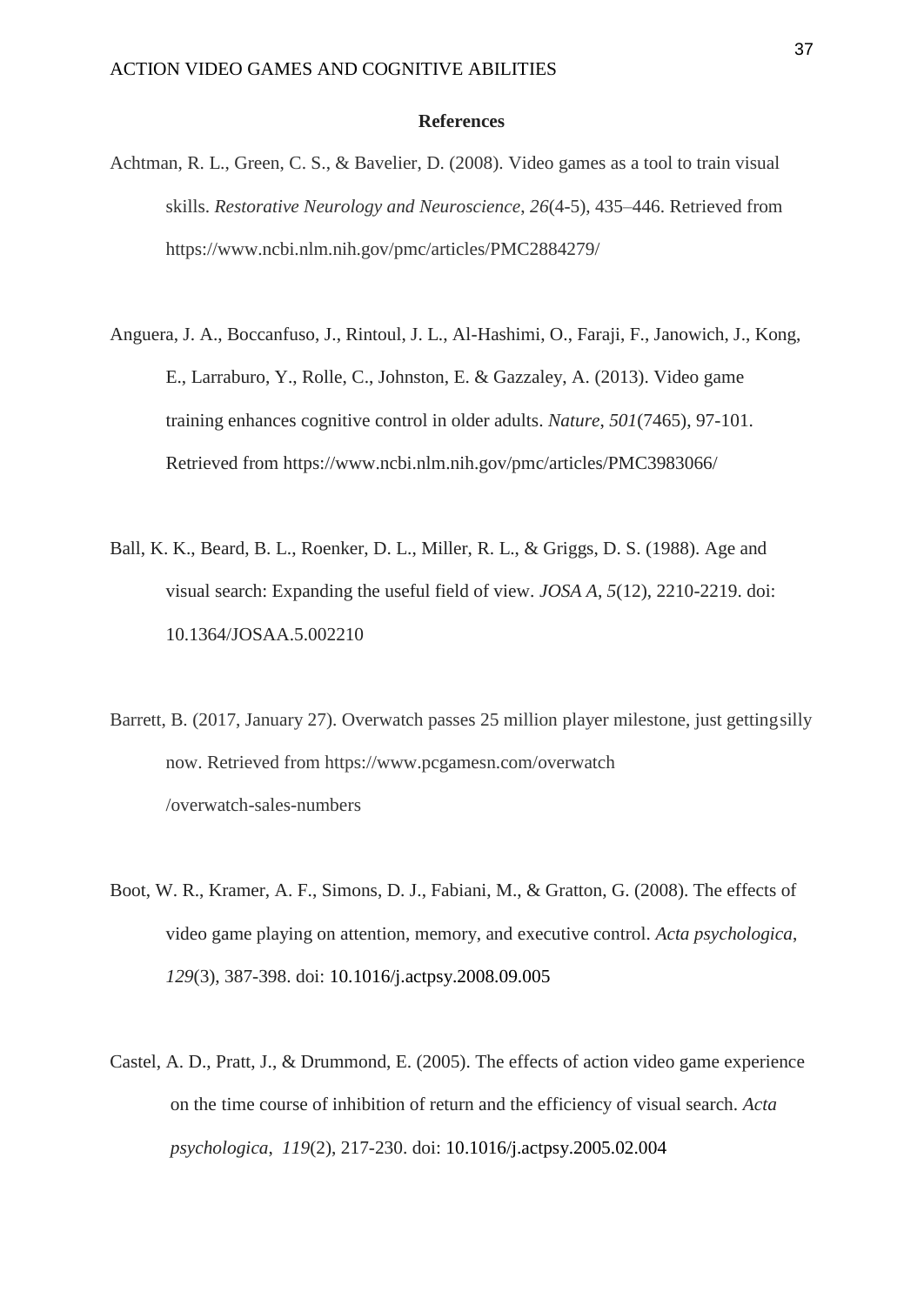- Chisholm, J. D., Hickey, C., Theeuwes, J., & Kingstone, A. (2010). Reduced attentional capture in action video game players. *Attention, Perception, & Psychophysics*, *72*(3), 667-671. doi: 10.3758/APP.72.3.667
- Cohen, J., Cohen, P., West, S. G., & Aiken, L. S. (2013). *Applied multiple regression/ correlation analysis for the behavioral sciences*. Retrieved from https://books.google.nl/books?hl=en&lr=&id=gkalyqTMXNEC&oi=fnd&pg=PP1&dq =Applied+multiple+regression/correlation+analysis+for+the+behavioral+sciences&ot s=tQKXY7s5fc&sig=-5tL6uDHcoSPua3\_e4AUx7G-0HE#v=onepage&q=Applied% 20multiple%20regression%2Fcorrelation%20analysis%20for%20the%20behavioral% 20sciences&f=false
- Colzato, L. S., Van Leeuwen, P. J., Van Den Wildenberg, W., & Hommel, B. (2010). DOOM'd to switch: superior cognitive flexibility in players of first person shooter games. *Frontiers in psychology*, *1*, 8. doi: 10.3389/fpsyg.2010.00008
- Competitive Play. (2017, April 07). Retrieved from http://overwatch.gamepedia.com /Competitive\_Play
- Donohue, S. E., Woldorff, M. G., & Mitroff, S. R. (2010). Video game players show more precise multisensory temporal processing abilities. *Attention, Perception, & Psychophysics*, *72*(4), 1120-1129. doi: 10.3758/APP.72.4.1120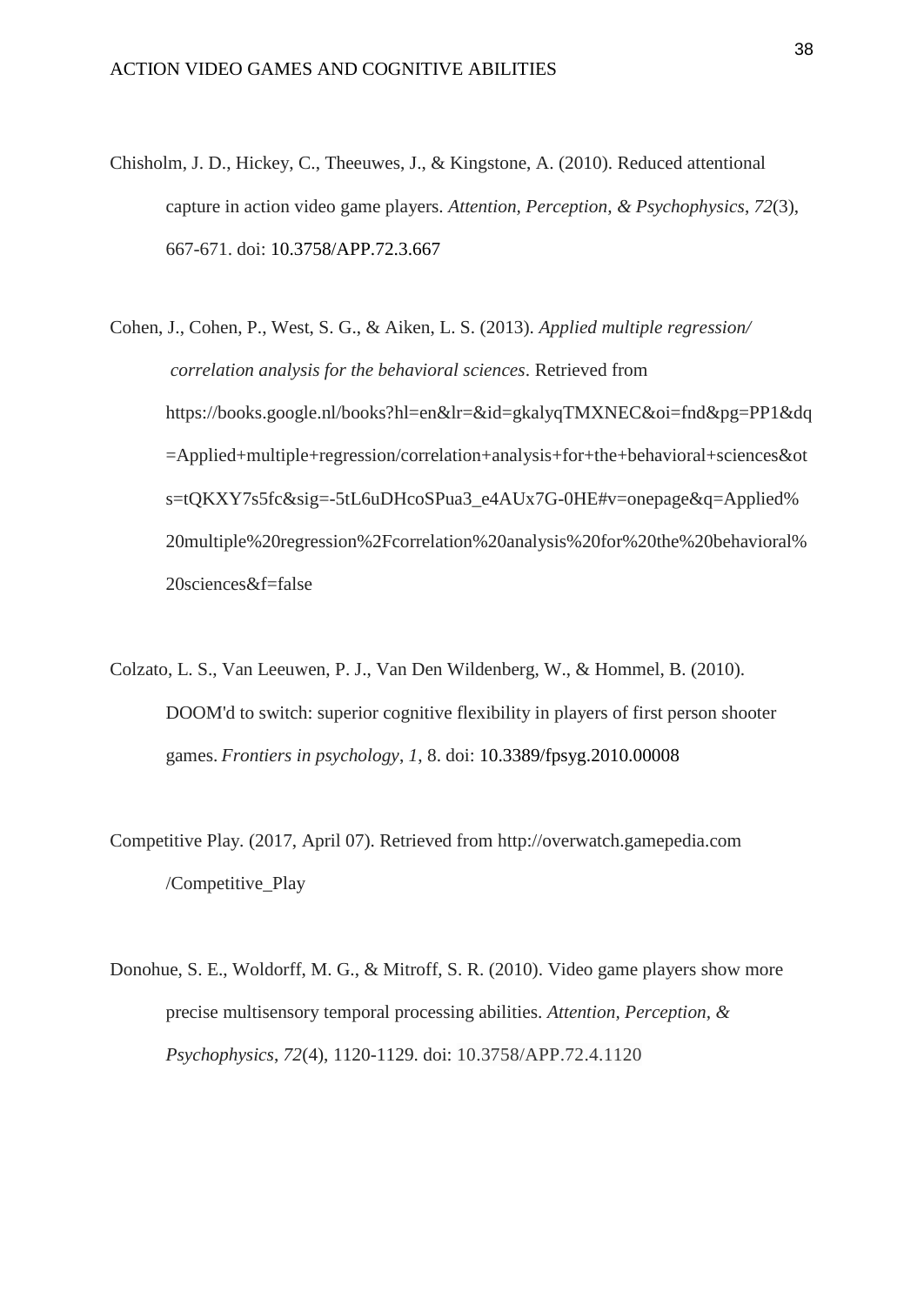Dye, M. W., Green, C. S., & Bavelier, D. (2009). Increasing speed of processing with action video games. *Current directions in psychological science*, *18*(6), 321-326. doi: 10.1111/j.1467-8721.2009.01660.x

Feng, J., Spence, I., & Pratt, J. (2007). Playing an action video game reduces gender differences in spatial cognition. *Psychological science*, *18*(10), 850-855. doi: 10.1111/j.1467-9280.2007.01990.x

First-person shooter. (2017, April 17). Retrieved from https://en.wikipedia.org/wiki /First-person\_shooter

Games sales. (n.d.). Retrieved from http://steamspy.com/

- Green, C. S., & Bavelier, D. (2006). Effect of action video games on the spatial distribution of visuospatial attention. *Journal of experimental psychology: Human perception and performance*, *32*(6), 1465-1478. doi: 10.1037/0096-1523.32.6.1465
- Green, C. S., & Bavelier, D. (2012). Learning, attentional control, and action video games. *Current biology*, *22*(6), R197-R206. doi: 10.1016/j.cub.2012.02.012
- Heckman, J. J. (2010). Selection bias and self-selection. In *Microeconometrics* (pp. 242-266). Palgrave Macmillan UK. doi: 10.1057/9780230280816\_29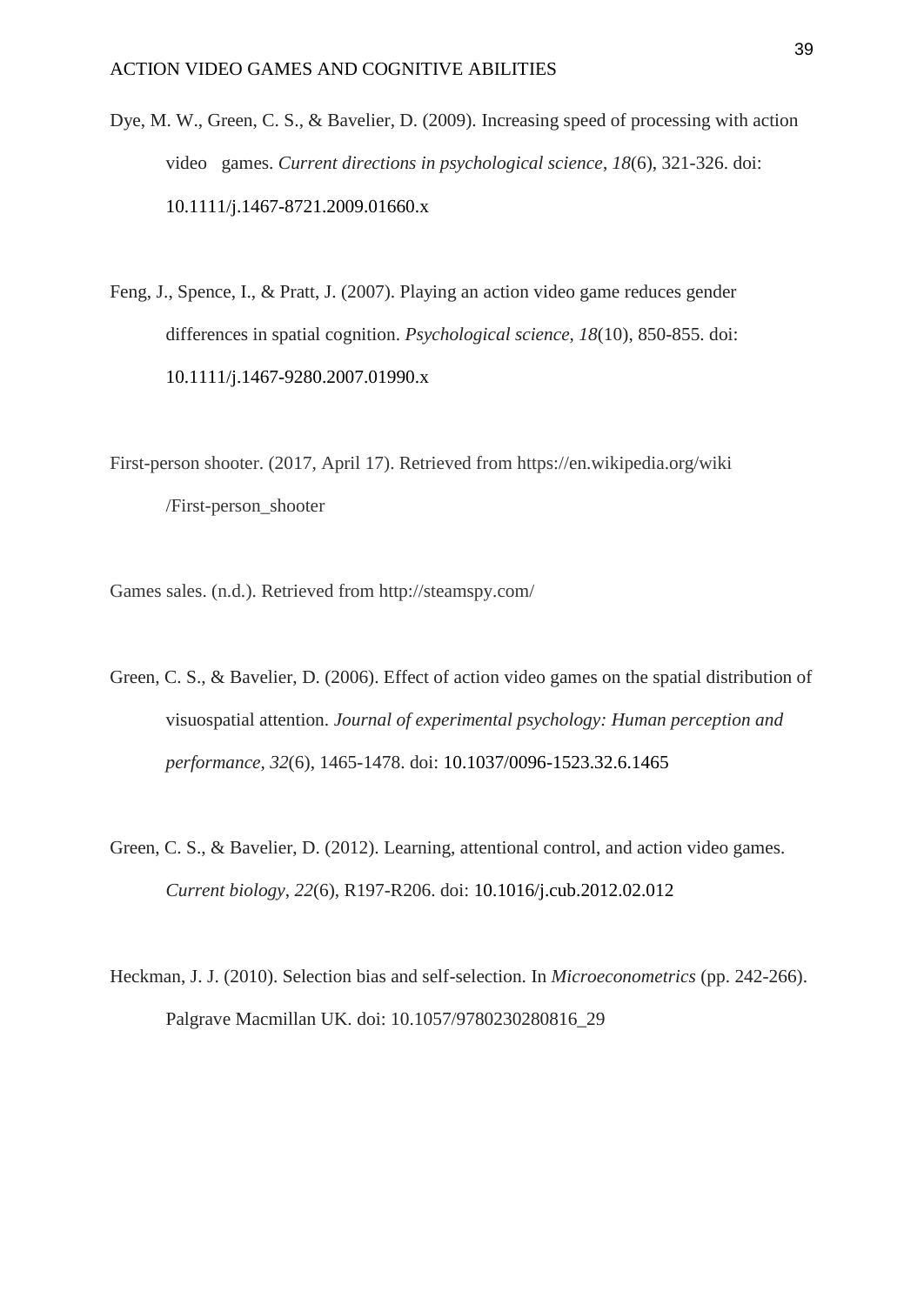- Hubert‐Wallander, B., Green, C. S., & Bavelier, D. (2011). Stretching the limits of visual attention: the case of action video games. *Wiley interdisciplinary reviews: cognitive science*, *2*(2), 222-230. doi: 10.1002/wcs.116
- Jennett, C., Cox, A. L., Cairns, P., Dhoparee, S., Epps, A., Tijs, T., & Walton, A. (2008). Measuring and defining the experience of immersion in games. *International journal of human-computer studies*, *66*(9), 641-661. doi: 10.1016/j.ijhcs.2008.04.004
- Kronenberger, W. G., Mathews, V. P., Dunn, D. W., Wang, Y., Wood, E. A., Giauque, A. L., Larsen, J. J., Rembusch, M. E., Lowe, M. J., & Li, T. Q. (2005). Media violence exposure and executive functioning in aggressive and control adolescents. *Journal of clinical psychology*, *61*(6), 725-737. doi: 10.1002/jclp.20022
- Lawson, M. L., Crewther, D. P., Duke, C. C., Henry, L., Kiely, P. M., West, S. J., & Crewther, S. G. (1998). Attentional blink in global versus local attentional modes. *Clinical & Experimental Ophthalmology*, *26*(S1). doi: 10.1111/j.1442-9071.1998.tb01384.x
- List of video game genres. (2017, May 09). Retrieved from https://en.wikipedia.org/wiki /List\_of\_video\_game\_genres
- Liu, D., Li, X., & Santhanam, R. (2013). Digital Games and Beyond: What Happens When Players Compete. *Mis Quarterly*, *37*(1), 111-124. Retrieved from http://aisel.aisnet.org /cgi/viewcontent.cgi?article=3086&context=misq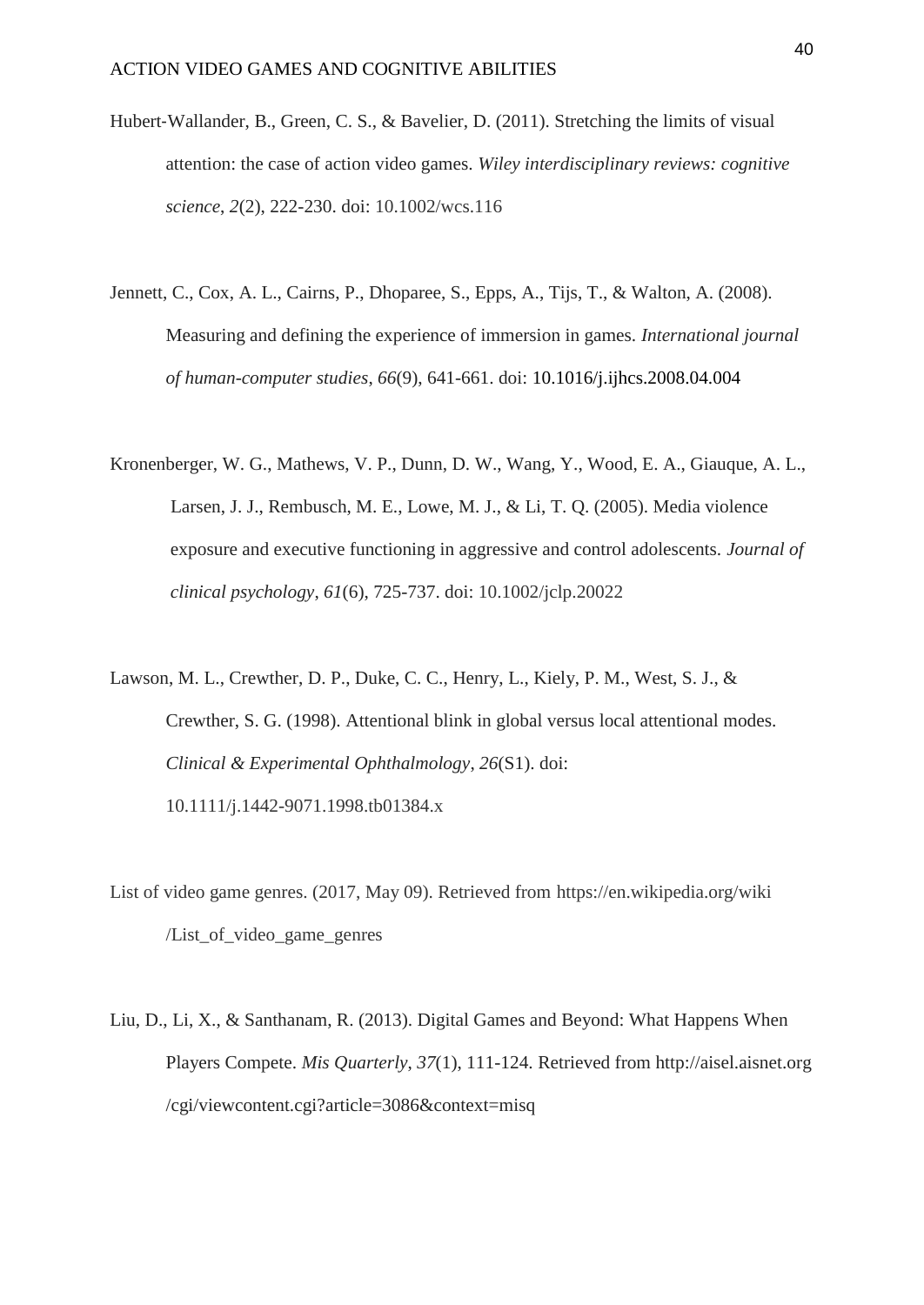- MacLeod, C. M. (2005). The Stroop task in cognitive research. *Cognitive methods and their application to clinical research*, *9*. Retrieved from http://arts.uwaterloo.ca/~cmacleod /Research/Articles/CMM04.pdf
- Martens, S., & Wyble, B. (2010). The attentional blink: Past, present, and future of a blind spot in perceptual awareness. *Neuroscience & Biobehavioral Reviews*, *34*(6), 947-957. doi: 10.1016/j.neubiorev.2009.12.005

Masson, M. E. (2011). A tutorial on a practical Bayesian alternative to null-hypothesis significance testing. *Behavior research methods*, *43*(3), 679-690. doi: 10.3758/s13428-010-0049-5

- Milham, M. P., Erickson, K. I., Banich, M. T., Kramer, A. F., Webb, A., Wszalek, T., & Cohen, N. J. (2002). Attentional control in the aging brain: insights from an fMRI study of the stroop task. *Brain and cognition*, *49*(3), 277-296. doi: 10.1006/brcg.2001.1501
- Multiplayer online battle arena. (2017, April 12). Retrieved from https://en.wikipedia.org/wiki /Multiplayer\_online\_battle\_arena

Netherlands - Country Stats -. (n.d.). Retrieved from http://steamspy.com/country/NL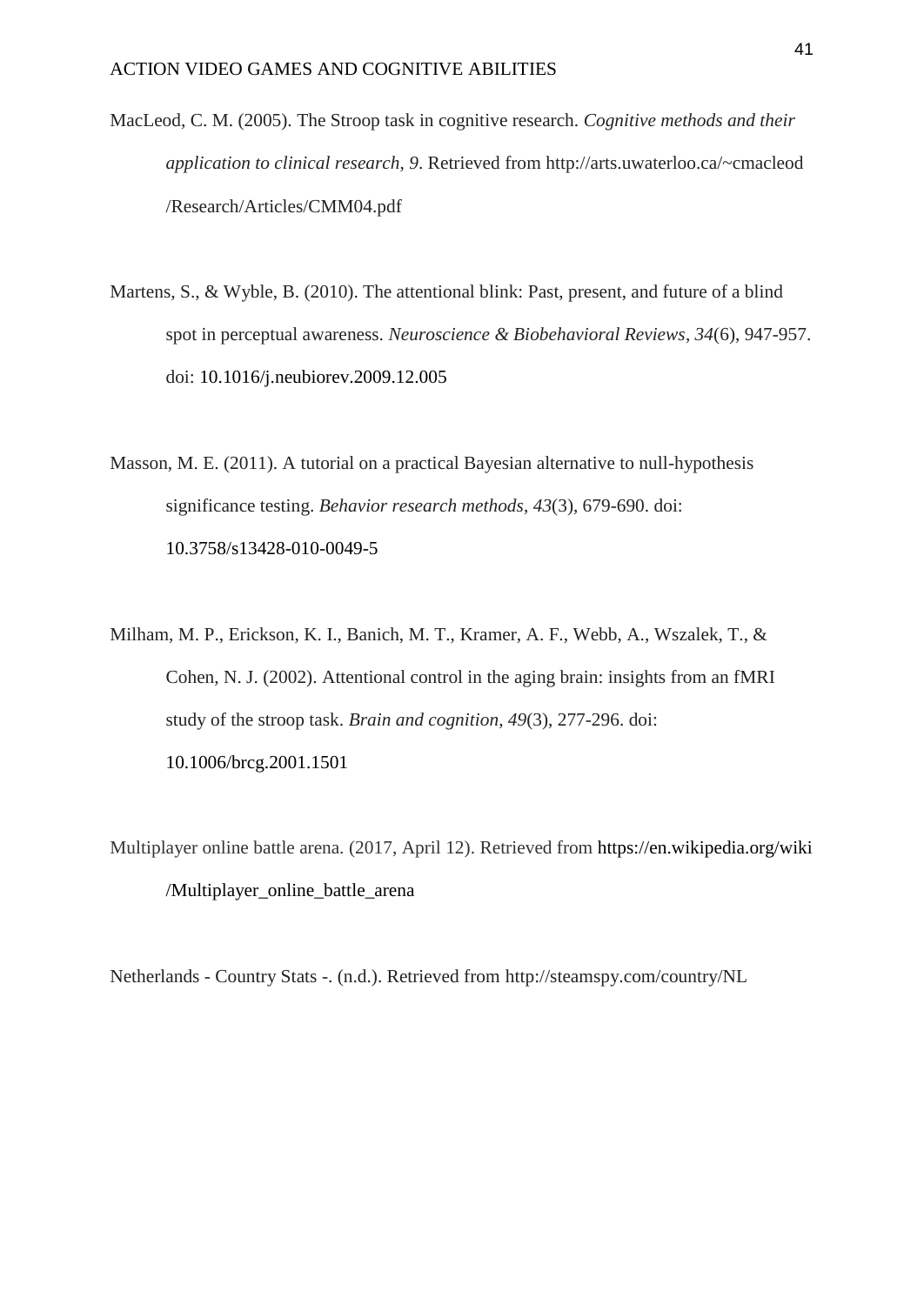Raymond, J. E., Shapiro, K. L., & Arnell, K. M. (1992). Temporary suppression of visual processing in an RSVP task: An attentional blink?. *Journal of experimental psychology: Human perception and performance*, *18*(3), 849-860. doi: 10.1037/0096- 1523.18.3.849

- Sekuler, A. B., Bennett, P. J., & Mamelak, M. (2000). Effects of aging on the useful field of view. *Experimental aging research, 26*(2), 103-120. doi: 10.1080/036107300243588
- Spence, I., & Feng, J. (2010). Video games and spatial cognition. *Review of General Psychology*, *14*(2), 92-104. doi: 10.1037/a0019491
- Statista. (2016). U.S. most popular video game genres 2016. Retrieved from https://www.statista.com/statistics/189592 /breakdown-of-us-video-game-sales-2009-by-genre/
- Statistic Brain (2016, September 08). STATS | Video Game Industry Sales. Retrieved from http://www.statisticbrain.com/video-game-yearly-sales/

Tassi, P. (2016, September 13). Riot Games Reveals 'League of Legends' Has 100 Million Monthly Players. Retrieved from http://www.forbes.com/sites/insertcoin/2016/09/13 /riot-games-reveals-league-of-legends-has-100-million-monthly-players /?utm\_source=yahoo&utm\_medium=partner&utm\_campaign=yahootix &partner=yahootix&yptr=yahoo#212c883610b1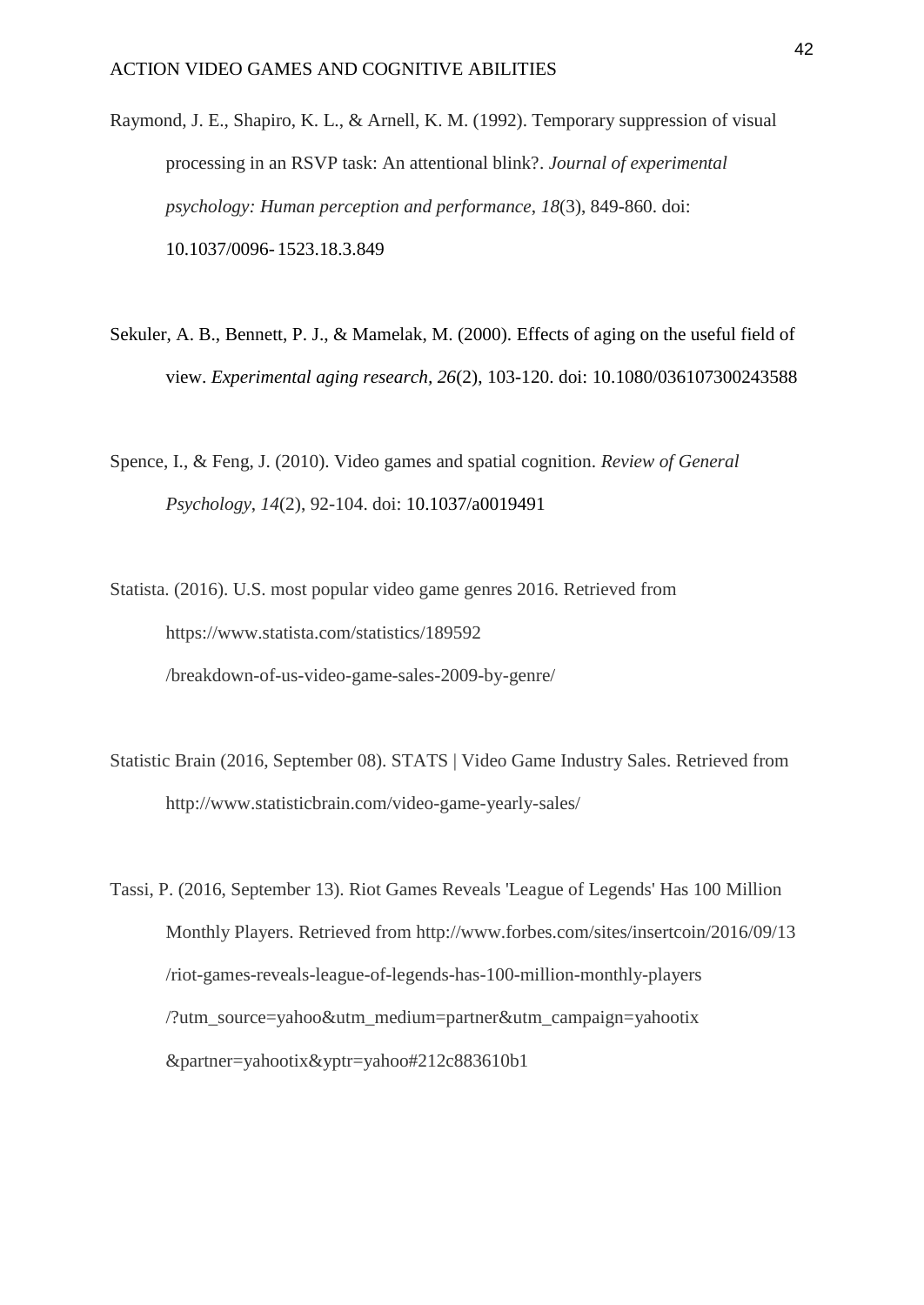The Average Gamer: How the Demographics Have Shifted. (n.d.). Retrieved fromhttps:// www.gamesparks.com/blog/the-average-gamer-how-the-demographics-have-shifted/

Video game industry. (n.d.). Retrieved from http://vgsales.wikia.com/wiki /Video\_game\_industry

- Vorderer, P., Hartmann, T., & Klimmt, C. (2003, May). Explaining the enjoyment of playing video games: the role of competition. In *Proceedings of the second international conference on Entertainment computing* (pp. 1-9). Carnegie Mellon University. Retrieved from https://www.researchgate.net/profile/Tilo\_Hartmann/publication /220851167\_Explaining\_the\_enjoyment\_of\_playing\_video\_games\_ The\_role\_of\_competition/links/0fcfd510037a364d8c000000.pdf
- Wagenmakers, E. J. (2007). A practical solution to the pervasive problems of p values. *Psychonomic bulletin & review*, *14*(5), 779-804. doi: 10.3758/BF03194105
- Overwatch (video game). (2017, April 17). Retrieved from https://en.wikipedia.org/wiki /Overwatch\_(video\_game)
- Unsworth, N., Redick, T. S., McMillan, B. D., Hambrick, D. Z., Kane, M. J., & Engle, R. W. (2015). Is playing video games related to cognitive abilities?. *Psychological science*, *26*(6), 759-774. doi: 10.1177/0956797615570367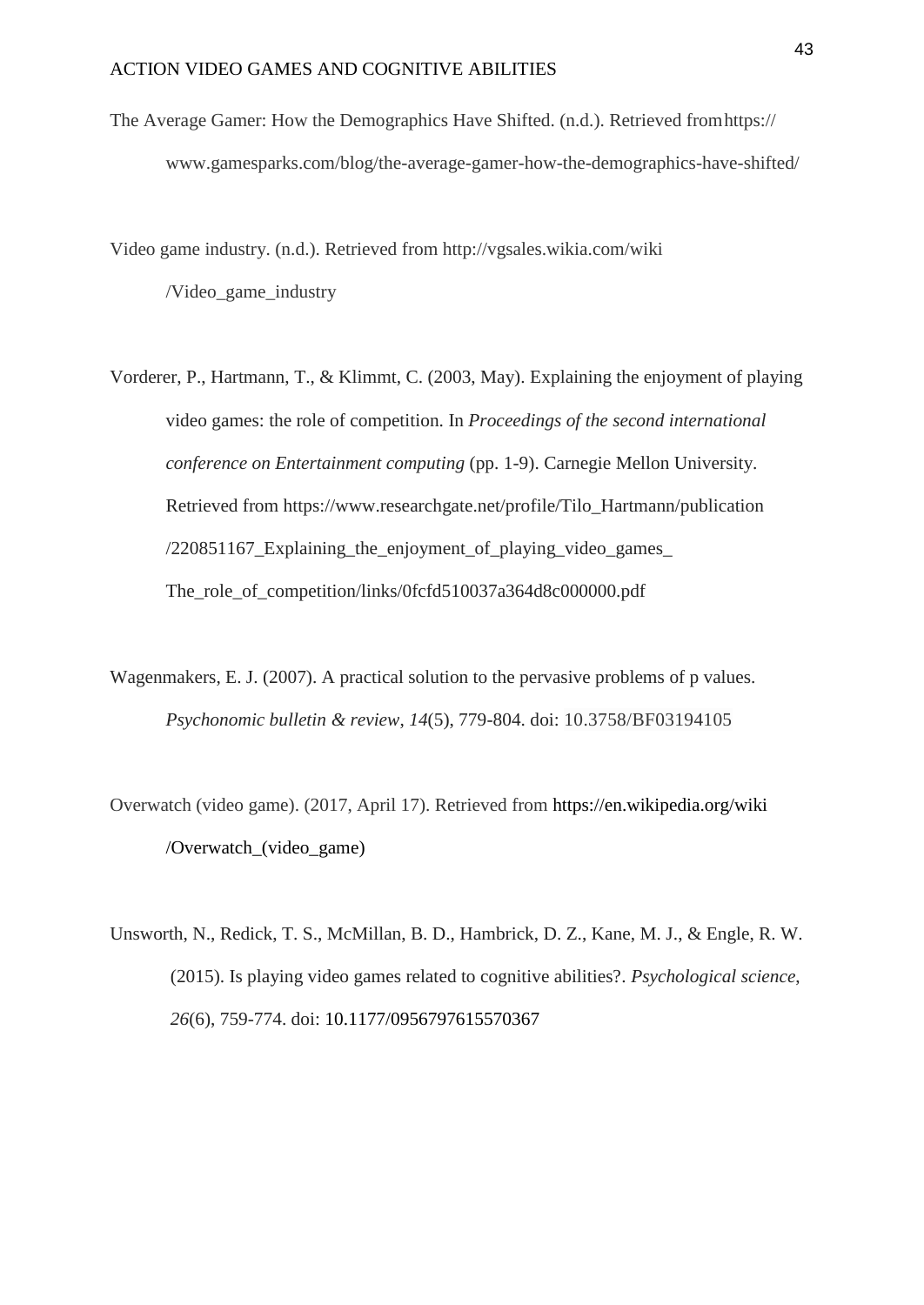|                                 | Appendix                                                                                   |  |
|---------------------------------|--------------------------------------------------------------------------------------------|--|
| Appendix I                      |                                                                                            |  |
| Gender: $\Box$ Male             | $\Box$ Female                                                                              |  |
| Age: $\_\_$                     |                                                                                            |  |
|                                 | Nationality: $\square$ Dutch $\square$ German $\square$ Other:                             |  |
|                                 | I am experienced in (choose one):                                                          |  |
| <b>Counter Strike</b><br>$\Box$ |                                                                                            |  |
|                                 | Playtime(hrs):                                                                             |  |
|                                 | $\Box$ 0-150 $\Box$ 151-300 $\Box$ 301-450 $\Box$ 451-600 $\Box$ 601-750<br>$\square$ 751- |  |
|                                 | $1000 \square > 1000$                                                                      |  |
|                                 | Highest rank ever achieved:                                                                |  |
| €                               | Unranked                                                                                   |  |
| €                               | Silver I                                                                                   |  |
|                                 | $\epsilon$ Silver II                                                                       |  |
| €                               | Silver III                                                                                 |  |
| €                               | Silver IV                                                                                  |  |
| €                               | <b>Silver Elite</b>                                                                        |  |
| €                               | <b>Silver Elite Master</b>                                                                 |  |
| €                               | Gold Nova I                                                                                |  |
| €                               | Gold Nova II                                                                               |  |
| €                               | Gold Nova III                                                                              |  |
| €                               | <b>Gold Nova Master</b>                                                                    |  |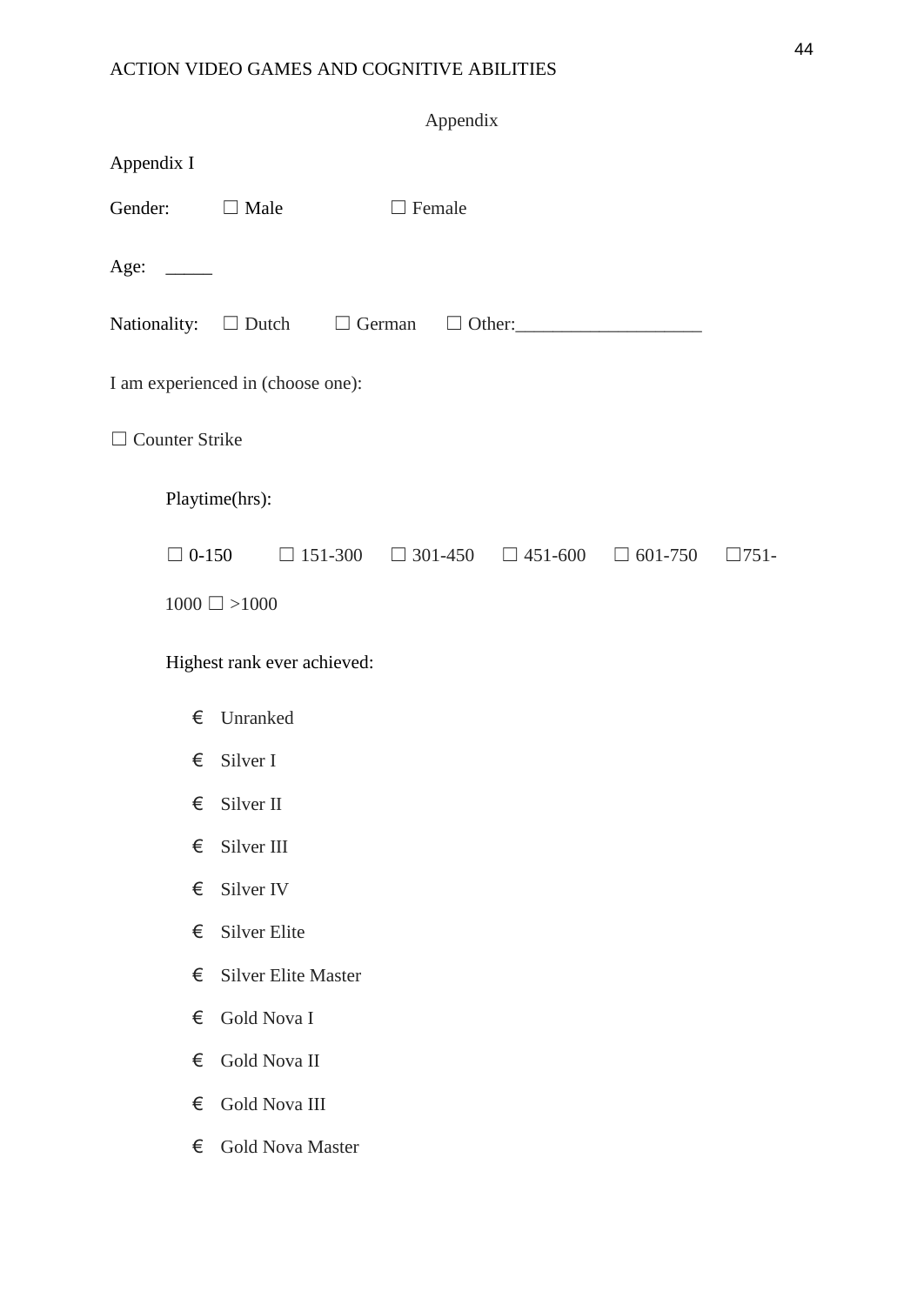# ACTION VIDEO GAMES AND COGNITIVE ABILITIES

|         | €           | Master Guardian I                 |                               |                |                |                 |  |  |
|---------|-------------|-----------------------------------|-------------------------------|----------------|----------------|-----------------|--|--|
|         | €           | Master Guardian II                |                               |                |                |                 |  |  |
|         | €           | <b>Master Guardian Elite</b>      |                               |                |                |                 |  |  |
|         | €           |                                   | Distinguished Master Guardian |                |                |                 |  |  |
|         | €           | Legendary Eagle                   |                               |                |                |                 |  |  |
|         | €           |                                   | Legendary Eagle Master        |                |                |                 |  |  |
|         | €           | <b>Supreme Master First Class</b> |                               |                |                |                 |  |  |
|         | €           | <b>Global Elite</b>               |                               |                |                |                 |  |  |
|         | Overwatch   |                                   |                               |                |                |                 |  |  |
|         |             | Playtime (hrs):                   |                               |                |                |                 |  |  |
|         | $\Box$ 0-50 |                                   | $\Box$ 51-100                 | $\Box$ 101-200 | $\Box$ 201-500 | $\Box$ 501-1000 |  |  |
| $1000+$ |             |                                   |                               |                |                |                 |  |  |
|         |             | Highest rank ever achieved:       |                               |                |                |                 |  |  |
|         | €           | <b>Bronze</b>                     |                               |                |                |                 |  |  |

- € Silver
- € Gold
- € Platinum
- € Diamond
- € Master
- € Grandmaster
- € Top 500

 $\Box$  I have no experience in action video games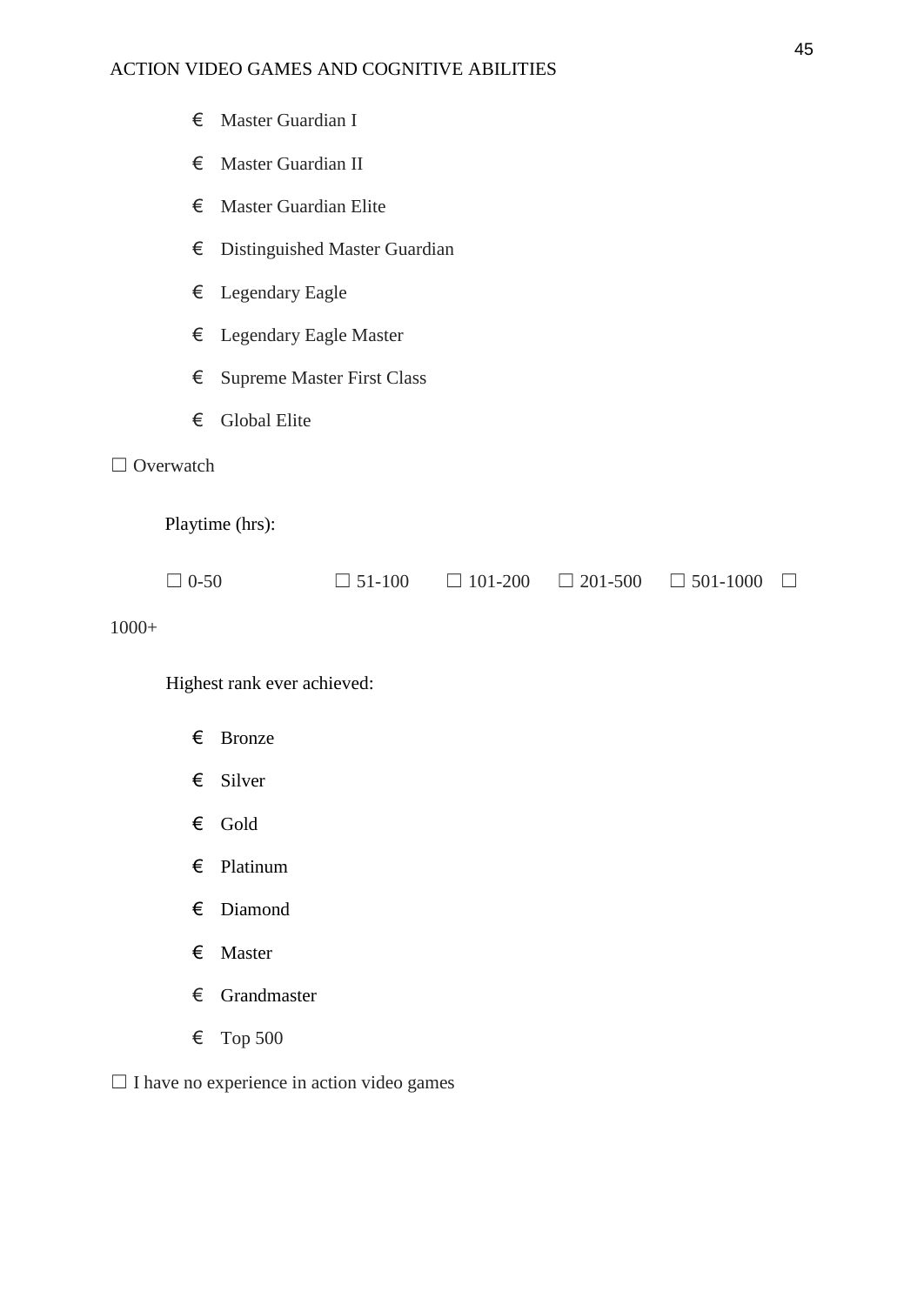# ☐ Colour-blind

- € Deuteranopia (Green-blind)
- € Tritanopia (Blue-blind)
- € Protanopia (Red-blind)

# Indicate the preferred hand

|                                       | Always                   | Mostly            | No                | Mostly                   | Always |
|---------------------------------------|--------------------------|-------------------|-------------------|--------------------------|--------|
|                                       | left                     | left              | preferenc         | right                    | right  |
|                                       |                          |                   | ${\rm e}$         |                          |        |
| Writing                               | $\mathcal{A}$            | $\vert \ \ \vert$ |                   |                          | $\Box$ |
| Throwing a ball on a target           | $\Box$                   | П                 |                   |                          | П      |
| Playing with a racket                 | П                        | $\Box$            | П                 | П                        | П      |
| What hand is up to handle a broom     | $\perp$                  | П                 |                   | $\Box$                   | П      |
| What hand is up to handle a shovel    | П                        | $\Box$            | H                 | П                        | П      |
| <b>Lighting matches</b>               | П                        | П                 |                   | П                        | П      |
| Scissors when cutting paper           |                          | П                 |                   | П                        | Г      |
| To hold a wire to move it through the |                          |                   |                   |                          |        |
| eye of a needle                       |                          |                   |                   |                          |        |
| To deal playing cards                 | $\overline{\phantom{a}}$ | П                 |                   | $\overline{\phantom{a}}$ | $\Box$ |
| To hammer in a nail                   | $\Box$                   | П                 | $\vert \ \ \vert$ | $\Box$                   | П      |
| To brush your teeth                   | $\Box$                   | П                 | П                 | П                        | П      |
| To remove a jar lid                   | ×.                       | П                 | ×                 | $\mathcal{A}$            | П      |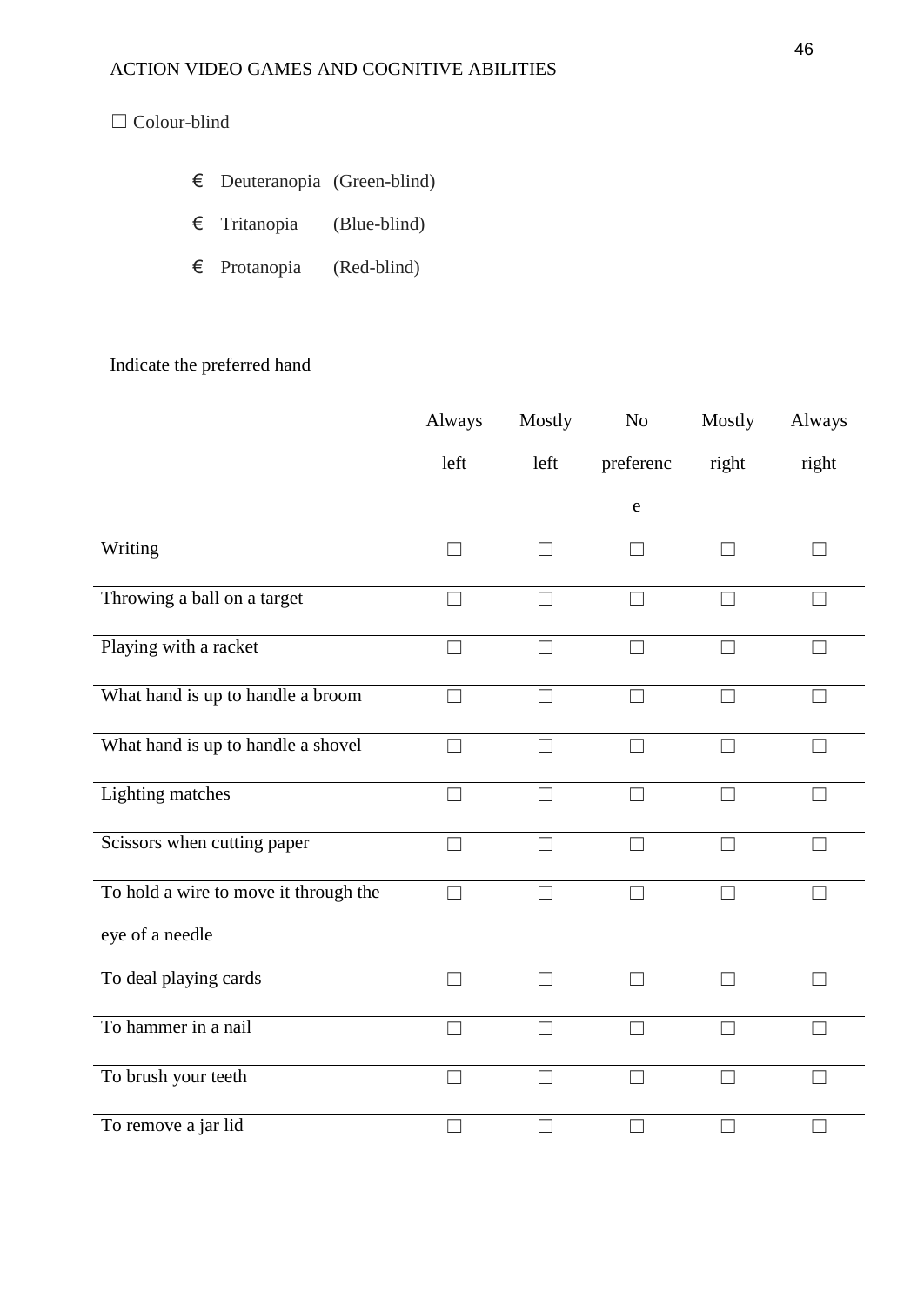| $-2$<br>$-1 - 1$<br>— |  |  |  |  |  |
|-----------------------|--|--|--|--|--|
|-----------------------|--|--|--|--|--|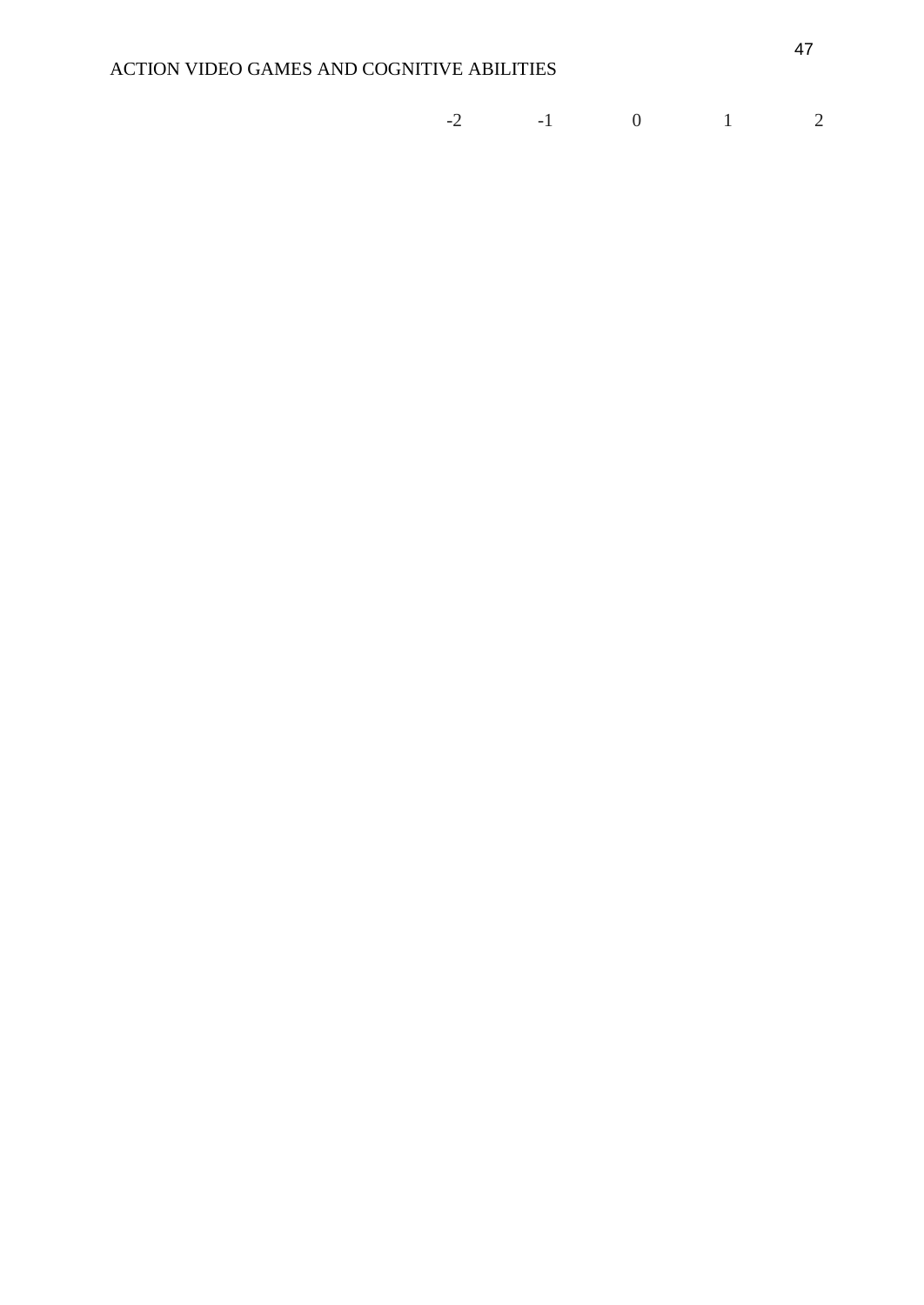# Appendix II

| <b>Snellen Test</b>      |                | www.provisu.ch |
|--------------------------|----------------|----------------|
|                          | 1              | 20/200         |
| I<br>P                   | 2              | 20/100         |
| Т<br>Ζ.                  | 3              | 20/70          |
| PE<br>I.<br>$\mathbf D$  | 4              | 20/50          |
| ECF<br>D<br>Р            | 5              | 20/40          |
| E D F C Z P              | 6              | 20/30          |
| FELOPZD                  | $\overline{7}$ | 20/25          |
| <b>DEFPOTEC</b>          | 8              | 20/20          |
| F O D<br>P C T<br>L<br>E | 9              |                |
| PLTCEO<br>F<br>D         | 10             |                |
| EZOL C F T D<br>P        | 11             |                |

In order to perform this test, please follow the instructions: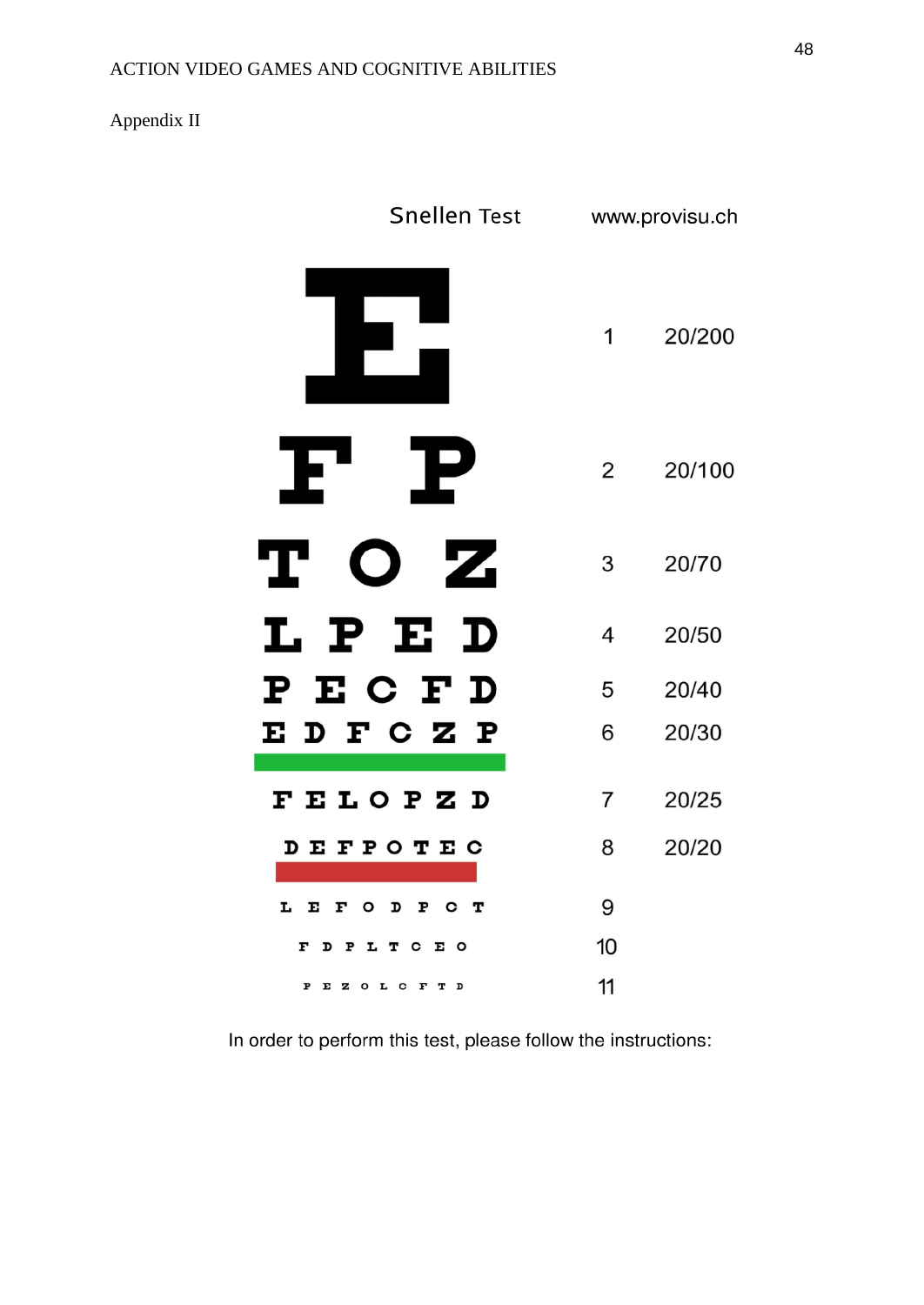### Appendix III

# Informed Consent

On a voluntarily basis, I decided to participate in an experiment in which response times and the accuracy of my choices will be measured.

The experiment consists of subtasks, including a Stroop task, the attention blink paradigm, a useful field-of-view task, a delayed recognition task and a visual acuity test.

I have been informed about the specific purpose of the research will have the opportunity to ask further questions after the experiment. If I have additional questions later on, I can always contact the researcher Julian Steinke (j.steinke-1@student.utwente.nl).

I have the right to stop with the experiment at any time.

I understand that the data gathered in this experiment will be used for a thesis and might be published. My anonymity and the anonymity of my data is assured.

\_\_\_\_\_\_\_\_\_\_\_\_\_\_\_\_\_\_\_\_\_\_\_\_\_\_\_\_ \_\_\_\_\_\_\_\_\_\_\_\_\_\_\_\_\_\_\_\_\_\_\_\_\_\_\_\_

\_\_\_\_\_\_\_\_\_\_\_\_\_\_\_\_\_\_\_\_\_\_\_\_\_\_\_\_ \_\_\_\_\_\_\_\_\_\_\_\_\_\_\_\_\_\_\_\_\_\_\_\_\_\_\_\_

Name participant Name researcher

Signature participant Signature researcher

\_\_\_\_\_\_\_\_\_\_\_\_\_\_\_\_\_\_\_\_\_\_\_\_\_\_\_\_

\_\_\_\_\_\_\_\_\_\_\_\_\_\_\_\_\_\_\_\_\_\_\_\_\_\_\_\_

Place

Date